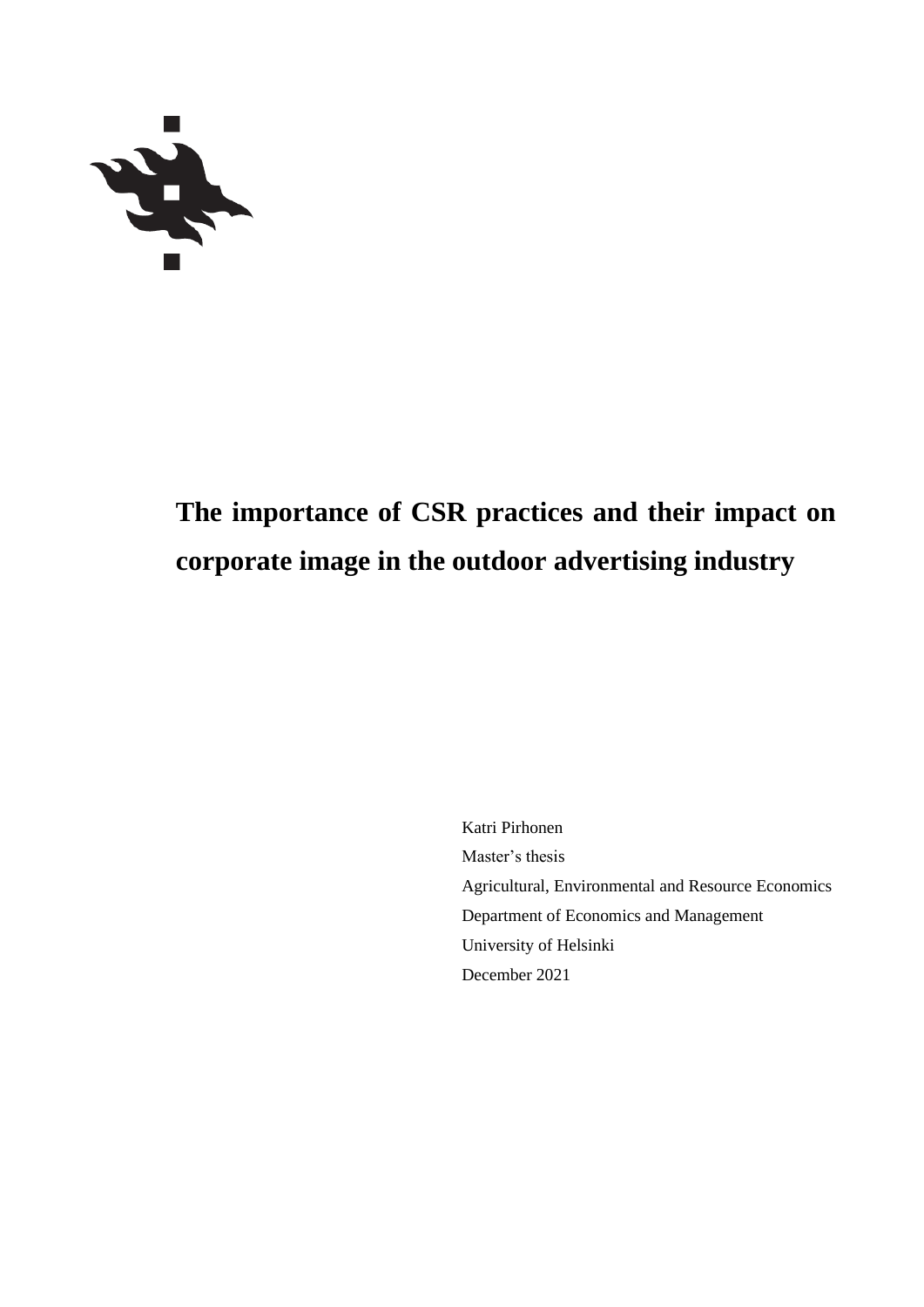| Tiedekunta – Fakultet – Faculty                                                                         |               | Koulutusohjelma – Utbildingsprogram – Degree Programme |                                         |  |  |  |
|---------------------------------------------------------------------------------------------------------|---------------|--------------------------------------------------------|-----------------------------------------|--|--|--|
| Agricultural, Environmental and Resource Economics<br>Agriculture and Forestry                          |               |                                                        |                                         |  |  |  |
| Tekijä – Författare – Author                                                                            |               |                                                        |                                         |  |  |  |
| Katri Pirhonen                                                                                          |               |                                                        |                                         |  |  |  |
| Työn nimi – Arbetets titel – Title                                                                      |               |                                                        |                                         |  |  |  |
| The importance of CSR practices and their impact on corporate image in the outdoor advertising industry |               |                                                        |                                         |  |  |  |
| Oppiaine/Opintosuunta – Läroämne/Studieinriktning – Subject/Study track                                 |               |                                                        |                                         |  |  |  |
| Agricultural economics                                                                                  |               |                                                        |                                         |  |  |  |
| Työn laji – Arbetets art – Level                                                                        |               | Aika - Datum - Month and year                          | Sivumäärä - Sidoantal - Number of pages |  |  |  |
| Master's Thesis                                                                                         | December 2021 |                                                        | 40                                      |  |  |  |

Tiivistelmä – Referat – Abstract

The topic of this master's thesis is t*he importance of CSR practices and their impact on corporate image in the outdoor advertising industry*, focusing on two research questions:

1. *What CSR practices are often adopted in the outdoor advertising companies?*

2. *Which CSR practices adopted most matter for their customers/business partners and how do the outdoor advertising companies' CSR practices have an influence on their images?*

The study uses JCDecaux and Clear Channel as case studies which are the biggest outdoor advertising companies in Finland and belong on the list of biggest outdoor advertising companies worldwide. Desk research was conducted for the first research question by going through the provided CSR (corporate social responsibility) information shared on the case companies' reports and websites. Following this was an investigation and designed questionnaire for the second research question, its target group being media and marketing agencies that had worked with outdoor advertising campaigns earlier. The questionnaire focused on the respondents' attitudes towards CSR and on how important they regarded different CSR practices. The respondents were asked to rank the importance on a 5-point Likert scale and explain. These listed practices were from the outdoor advertising industry or from the advertising industry overall.

The results of the first research question show that the case companies have a serious approach to CSR with different practices from the three CSR dimensions; environmental, social, and governance. Based on the information found, many CSR practices are highlighted but there could be some improvements made on reporting and sharing the information so that it would be easily accessible. The results of the second research question portray that CSR is regarded as an important matter and the listed CSR practices were rated on average above 3 on a 5-point Likert scale. A common explanation was that the matters are viewed as important on a personal level but when it comes to buying outdoor advertising it all depends on the type of client and campaign. There was a general interest in the information and more transparency and details were wanted. It is believed that the topic of CSR is not very common in Finland yet but that its importance may rise in the future.

In the future more outdoor advertising companies could be compared amongst each other and more companies from the media industry could be surveyed and interviewed, which could make the study more comprehensive. The major limitations in the study are the number of contacts reached and the timing being during the Covid-19 situation in Finland.

Avainsanat – Nyckelord – Keywords

corporate social responsibility, outdoor advertising, JCDecaux, Clear Channel, desk research, investigation, questionnaire

Ohjaaja tai ohjaajat – Handledare – Supervisor or supervisors

Chen Qiuzhen

Säilytyspaikka – Förvaringställe – Where deposited

Muita tietoja – Övriga uppgifter – Additional information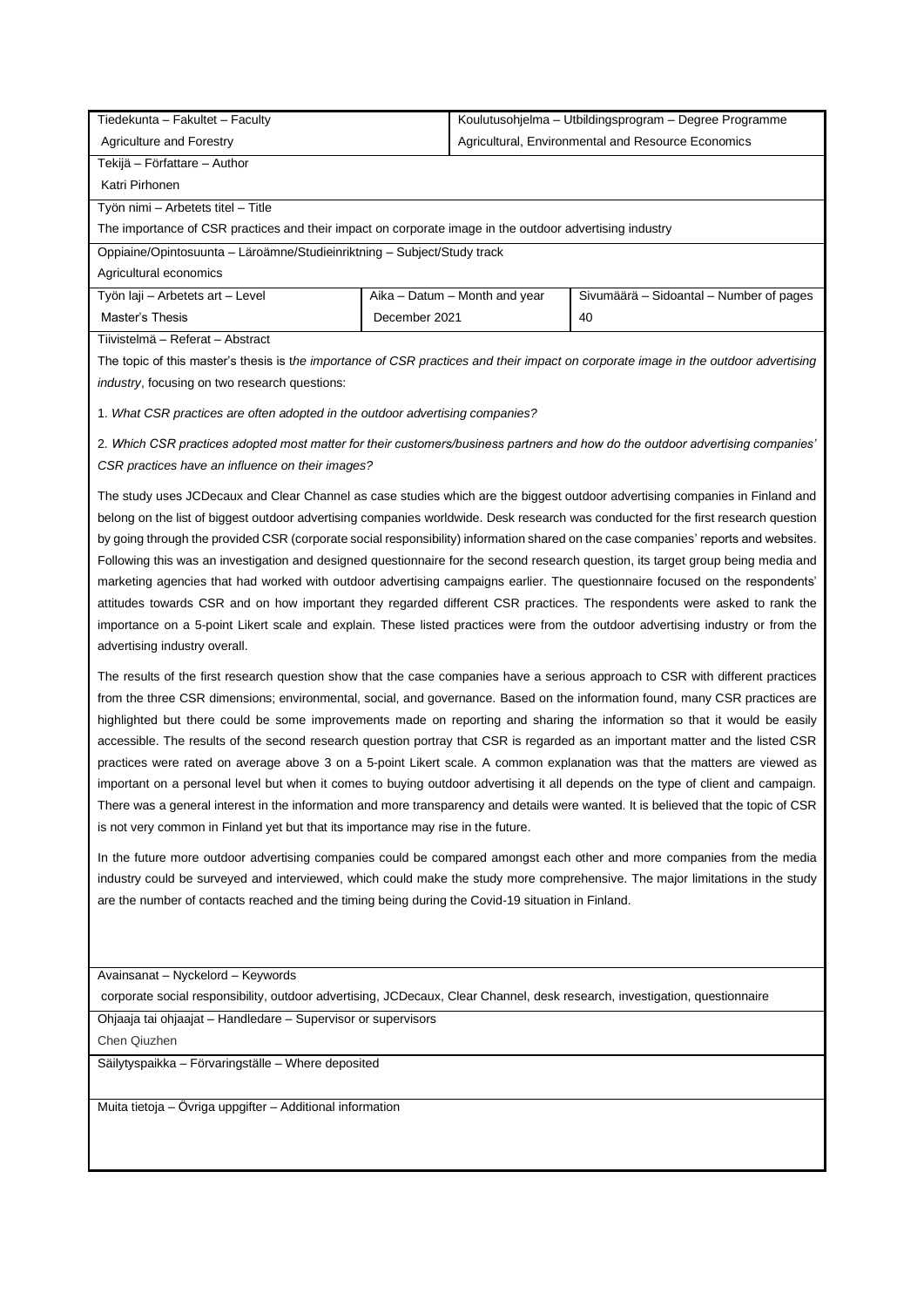## **Table of Contents**

| $\mathbf{1}$   |     |  |
|----------------|-----|--|
|                | 1.1 |  |
|                | 1.2 |  |
| $\overline{2}$ |     |  |
| 3              |     |  |
|                | 3.1 |  |
|                | 3.2 |  |
|                | 3.3 |  |
| $\overline{4}$ |     |  |
|                | 4.1 |  |
|                | 4.2 |  |
| 5              |     |  |
| 6              |     |  |
|                |     |  |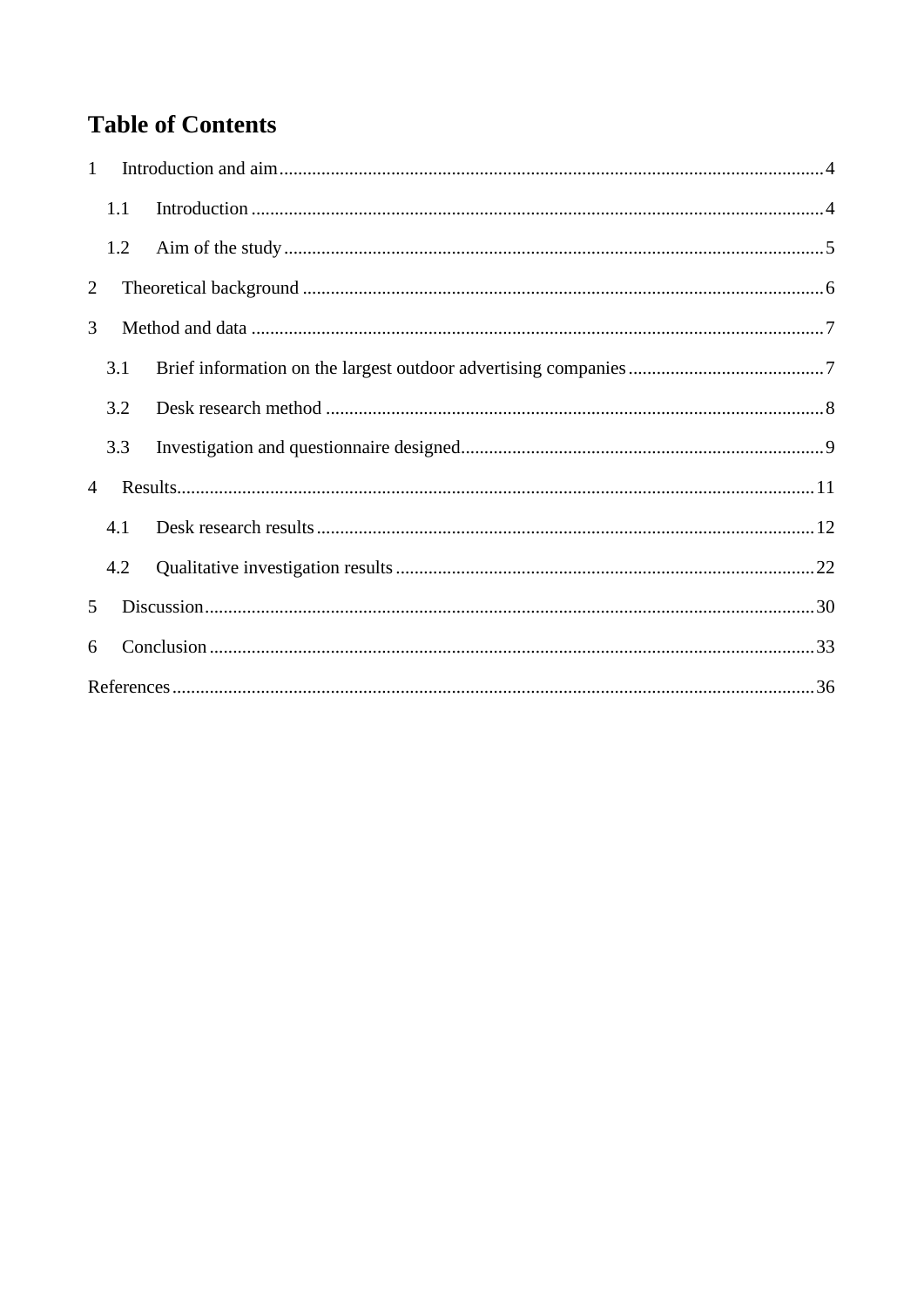## <span id="page-3-0"></span>**1 Introduction and aim**

## <span id="page-3-1"></span>**1.1 Introduction**

The high demand for sustainable business practices cannot be ignored (Rexhepi, et al., 2013, p.533). Different interests towards corporate social responsibility (CSR) have grown despite it being an old concept. Some companies take CSR very seriously and try to integrate it into companies' strategies whilst others see it as just a way to better companies' images (Rexhepi, et al., 2013, p.533). However, we can see that CSR is now necessary for businesses, as overlooking it can lead to serious problems for firms and their brands. CSR can heavily affect stakeholder views on the business and therefore cause financial issues (Werther and Chandler, 2005, p. 319). Some CSR practices are meant to show efforts a company is willing to make for the benefit of its customers. This makes it easier for customers to evaluate the company. The best way for a company to gain their trust is to have mutual values (Swaen, 2008, p.14).

The concept of corporations having some ethical responsibilities to the larger society may have appeared already in the 1920s. At the time there were huge business empires being built through competitive ways and many been questioned on ethics. These entrepreneurs then gave back to the communities by building universities, hospitals, museums, and other important infrastructures. In the 1930s and 1940s, the concept of corporate responsibility developed and consisted of worker's human rights. The focus of business was not only on the operations of businesses, but also on the social responsibility of the business, giving to the society. In the 1960s, more attention was put on the impact of business on society, and the next two decades saw an increase in the influence of environmentalism. Then new things began to emerge, such as the Environmental Protection Agency, and laws such as the Clean Air Act, Clean Water Act, and others. Corporate matters, such as consumer rights and product safety, became key issues. The focus was now on corporate responsibility for the impact of their products and production. In the 1970s, companies were emphasized to carry out new social responsibilities that continued into the 1990s. Today, as our business environment continues to change and demands for corporate responsibility increase, corporate responsibility should not be overlooked (Savitz and Weber, 2006, pp. 44-46). After the 1990s, the notion of CSR became important in the management, marketing, and communication literature when people started to perceive it differently (Carrol and Shabana, 2010; Du, Bhattacharya, and Sen, 2010 as cited in Adi, Crowther, Grigore,2015, p. ix).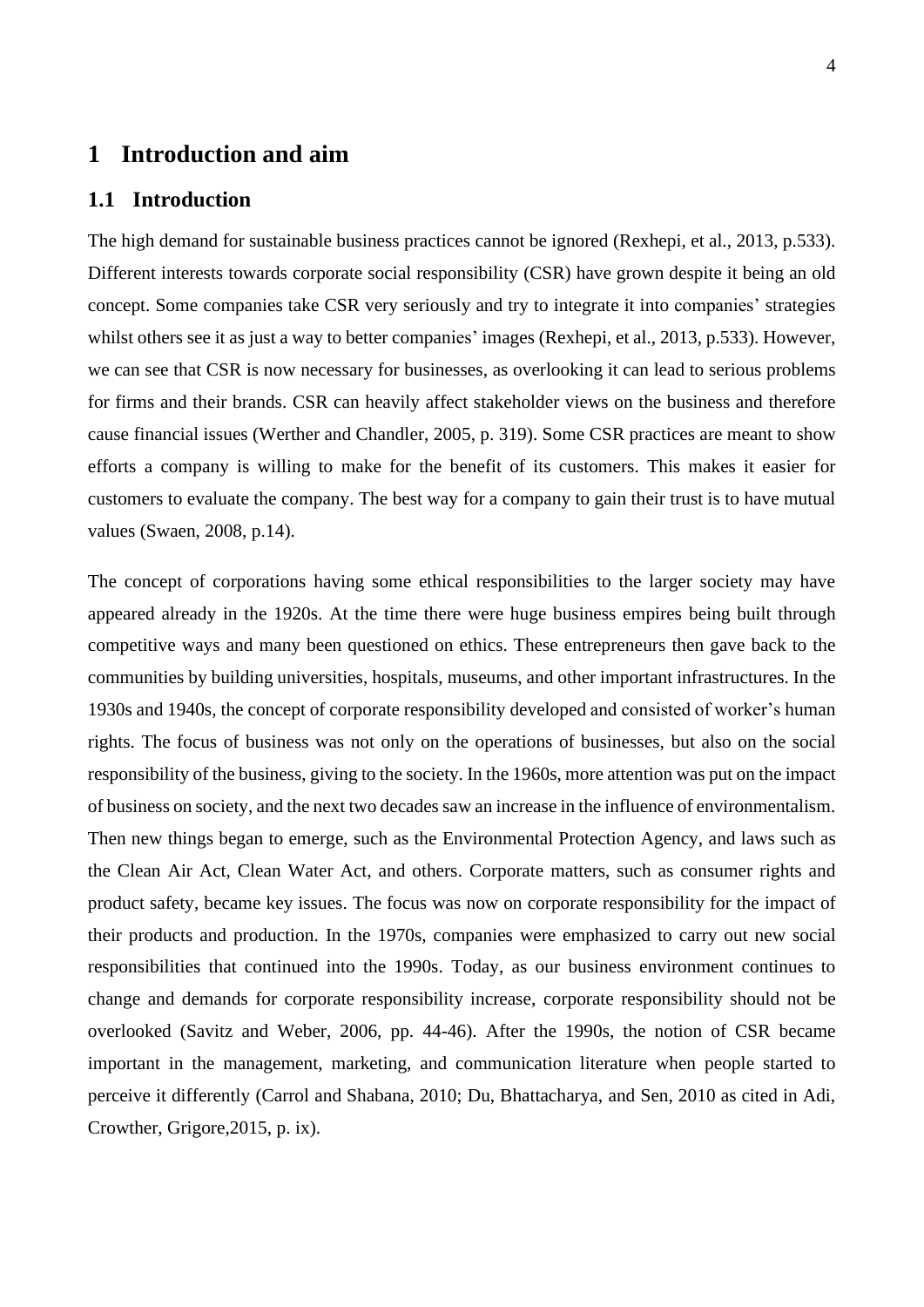There are many ways to define CSR, but all include the same dimensions that affect business. These dimensions of impact include social, which mirror the relationship between business and society. Then there is environment, which looks closely at the impact of the business on the natural environment. Finally, there is economic, which is about socioeconomic or financial features of the business (Dahlsrud, 2008 as cited in Adi, Crowther and Grigore, 2015, p.x). The World Business Council for Sustainable Development suggested the following definitions of CSR: 'the ethical behavior of a company towards society ... management acting responsibly in its relationships with other stakeholders who have a legitimate interest in the business' and 'CSR is the continuing commitment by business to behave ethically and contribute to economic development while improving the quality of life of the workforce and their families as well as of the local community and society at large' (Moir, 2001, p. 18). Most of the numerous definitions of CSR include the triple bottom line approach proposed by Elkington in 1997, focusing on the economic, environmental, and social goals. Enterprises can make their own decisions regarding their impact on society and the environment and are therefore seen as accountable for the outcome (Moczadlo, 2015, p. 244).

Failure to follow the responsibilities of CSR may have severe consequences. Therefore, it is also important for shareholders that enterprises accomplish basic CSR targets. Success may provide a competitive advantage to the company (Moczadlo, 2015, p. 244). Due to the rising role of CSR, organizations see it as a chance to increase revenues and reputation. A company's products and brand are important when it comes to the reputation of the whole organization. Having a good reputation and promoting CSR activities through branding can potentially lead to differentiation from the competition (Paetzold, 2010, p. 52). According to a study done by Business and Sustainability Development in 2001, 'in 20 developed countries surveyed, CSR-related factors collectively accounted for 49% of a company's image' (Paetzold, 2010, p.53).

## <span id="page-4-0"></span>**1.2 Aim of the study**

In today's market environment, corporate social responsibility is an important matter in business discussions (Du, et al., 2010, p.8). Different factors have been directing the development of responsible business including different regulations, and the expectations of stakeholders and business customers, and this is expected to continue in the future (Loikkanen, et al., 2007, pp. 100- 101). Based on this background, this study aims to understand the importance of CSR practices and their impact on corporate image, specifically in the outdoor advertising industry.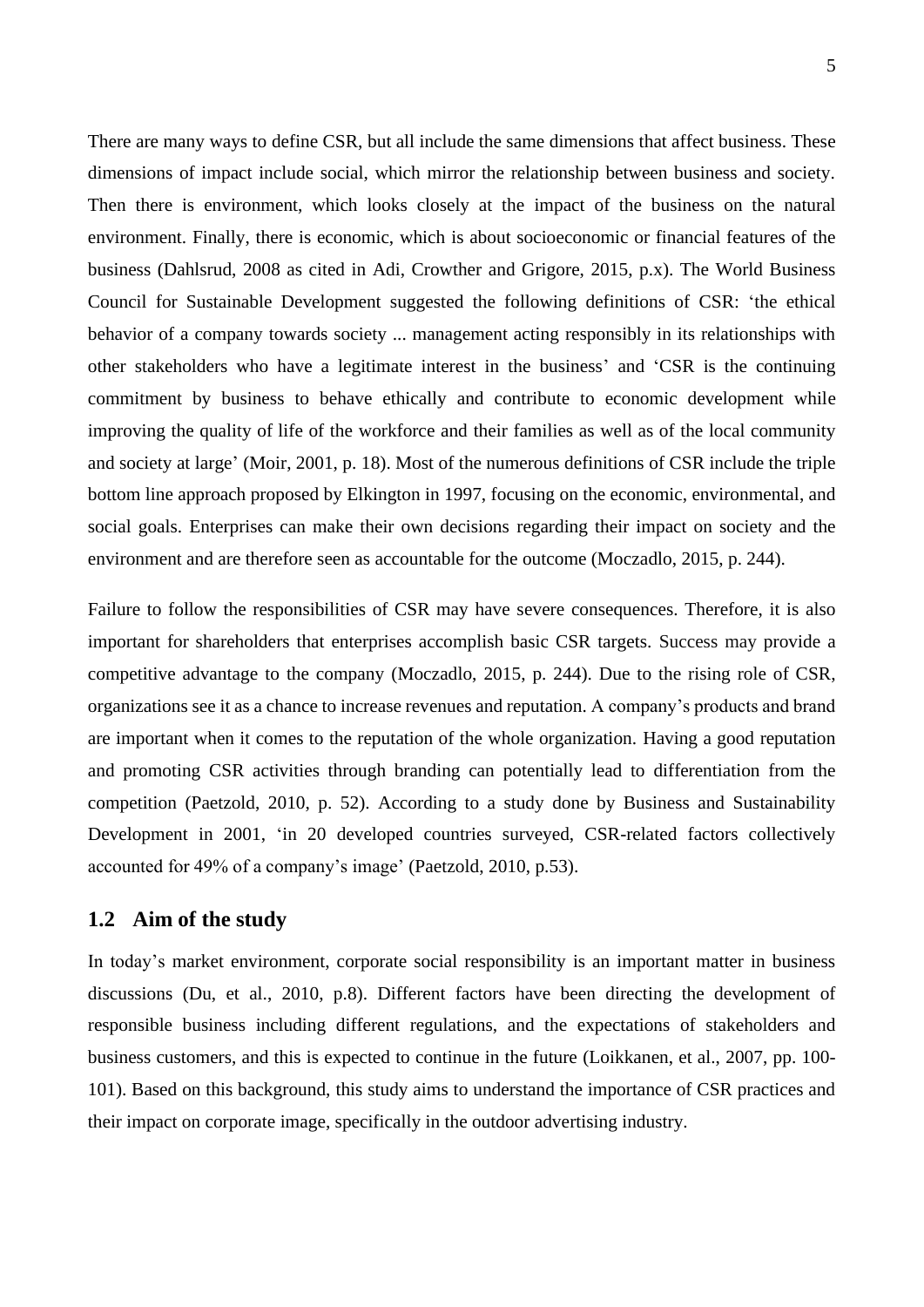The research questions are as follows:

- What CSR practices are often adopted in the outdoor advertising companies?
- Which CSR practices adopted most matter for their customers/business partners and how do the outdoor advertising companies' CSR practices have an influence on their images?

Firstly, the study looks closely at the two largest outdoor advertising companies in Finland and the CSR practices they have adopted. Secondly, the study focuses on the opinions of their customers/business partners (namely, media and marketing agencies) on CSR and the CSR practices adopted.

## <span id="page-5-0"></span>**2 Theoretical background**

The theoretical background of this study will be based on the theory of CSR. As stated by William C. Frederick, "CSR occurs when a business firm consciously and deliberately acts to enhance the social well-being of those whose lives are affected by the firm's economic operations" (Weber and Wasieleski, 2018, p. 4). The fundamental and broad definition of CSR portrays that it can be found in a variety of contexts, whether involving big or small companies (Weber and Wasieleski, 2018, p.4). When studying CSR, it is good to understand the words that form the abbreviation. The word *Corporate* refers to all businesses from small to large. The word *Social* is in relation to our society or wellbeing of a community. Then finally *Responsibility* is in relation to the fact that businesses are held responsible of what they have power over (Weber and Wasieleski, 2018, pp. 42-43). It is commonly thought that with CSR, companies should be able to take care of financial, environmental, and social matters as well as possible. This involves actions such as taking good care of finances, the environment, operations and dealing with all the stakeholders. The content of CSR will rely on the type of company and its environment and therefore companies should take this into consideration before defining it for themselves (Tuominen, et al., 2007, p. 5). By taking care of CSR in a better way than the competition and raising awareness, competitive advantage can be gained. Later, CSR will become a new norm that is required to be taken care of to keep up with competition (Tuominen, et al., 2007, p. 9). Well planned CSR programs should create competitive advantage. CSR is a commonly used long term tactic in the marketplace and can be a strategic tool. Many companies are now applying CSR, as they are aware of the fact that their customers will see their brand in a positive way (Kiessling, et al., 2015, pp. 280-281). CSR programs need to be communicated to the public and publishing reports on CSR actions is not enough. It is important to make sure that stakeholders and the public are very well informed about what is going on. Companies should focus on this exchange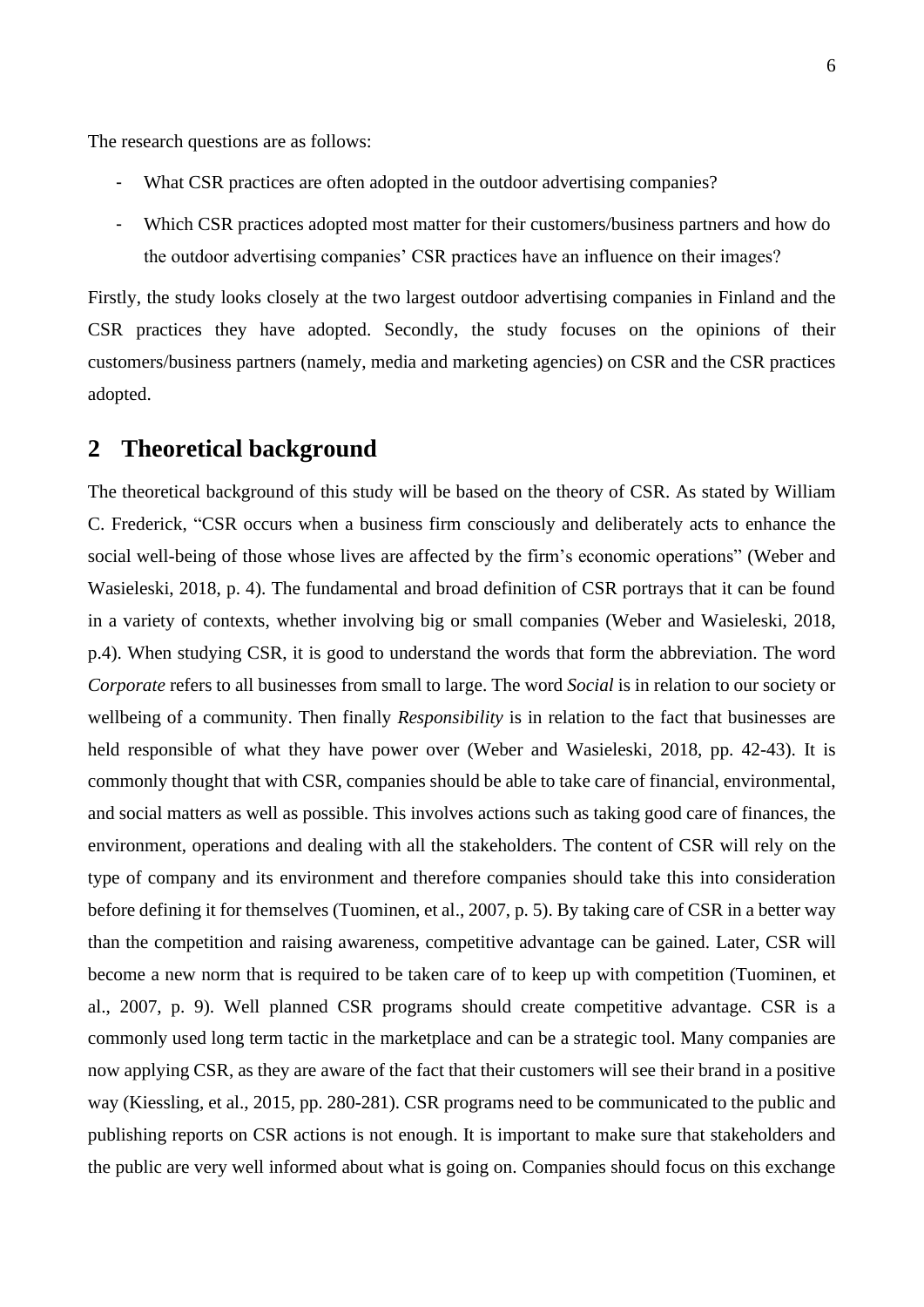of information and focus on the response. It is important that there is mutual understanding and a shared value (Tench, et al., 2014, pp.5-6).

Different countries have different requirements on CSR reporting. Some countries are requiring the reports from companies of a particular size, some are requiring reports on financial and sustainability information and then some are requiring specific environmental information for listed companies (Szaró, 2016, p.5). Kuluttajaliitto states that in Finland CSR reporting is necessary for all listed companies with more than 500 employees, banks and insurance companies and they are required to report about their financial, social, and environmental responsibilities, while for other companies it is voluntary. The Ministry of Economic Affairs and Employment of Finland states that 'Finnish enterprises have every potential to be among the world's leaders in corporate social responsibility' and this is explained to be because in Finland different laws are well regarded, there's democracy, human rights are recognized, and efforts are made against corruption and bribery.

## <span id="page-6-0"></span>**3 Method and data**

The methodology used in the study is the qualitative research method. The desk research and the investigation are adopted for addressing the two research questions. The details in the methods are explained below, along with data collection from various types of respondents.

## <span id="page-6-1"></span>**3.1 Brief information on the largest outdoor advertising companies**

This study used the two biggest outdoor advertising companies in the world as case studies: JCDecaux and Clear Channel. According to Statista Research Department, JCDecaux was the largest global outdoor advertising company in 2020 with a revenue of more than 2.6 billion dollars and the second largest was Clear Channel Outdoor with a revenue of slightly over 1.85 billion dollars (Statista Research Department, 2021).

JCDecaux Finland Oy started off with the name Oy Ulkomainos Ab in 1946. Then in 1969 Oy Maximainos Ab was formed. Later, these companies along with some smaller ones formed Maximedia in 1987. Maximedia started its cooperation with JCDecaux Group in 1989 and by 2001 they became JCDecaux Finland. The company now has spread its products to 73 of the largest cities in Finland (JCDecaux Finland Oy, 2021) and had a revenue of 24,8 million euros in 2020 (Taloussanomat, 2021.). The JCDecaux Group is present in over 80 countries and was developed over 50 years ago (JCDecaux, 2021.)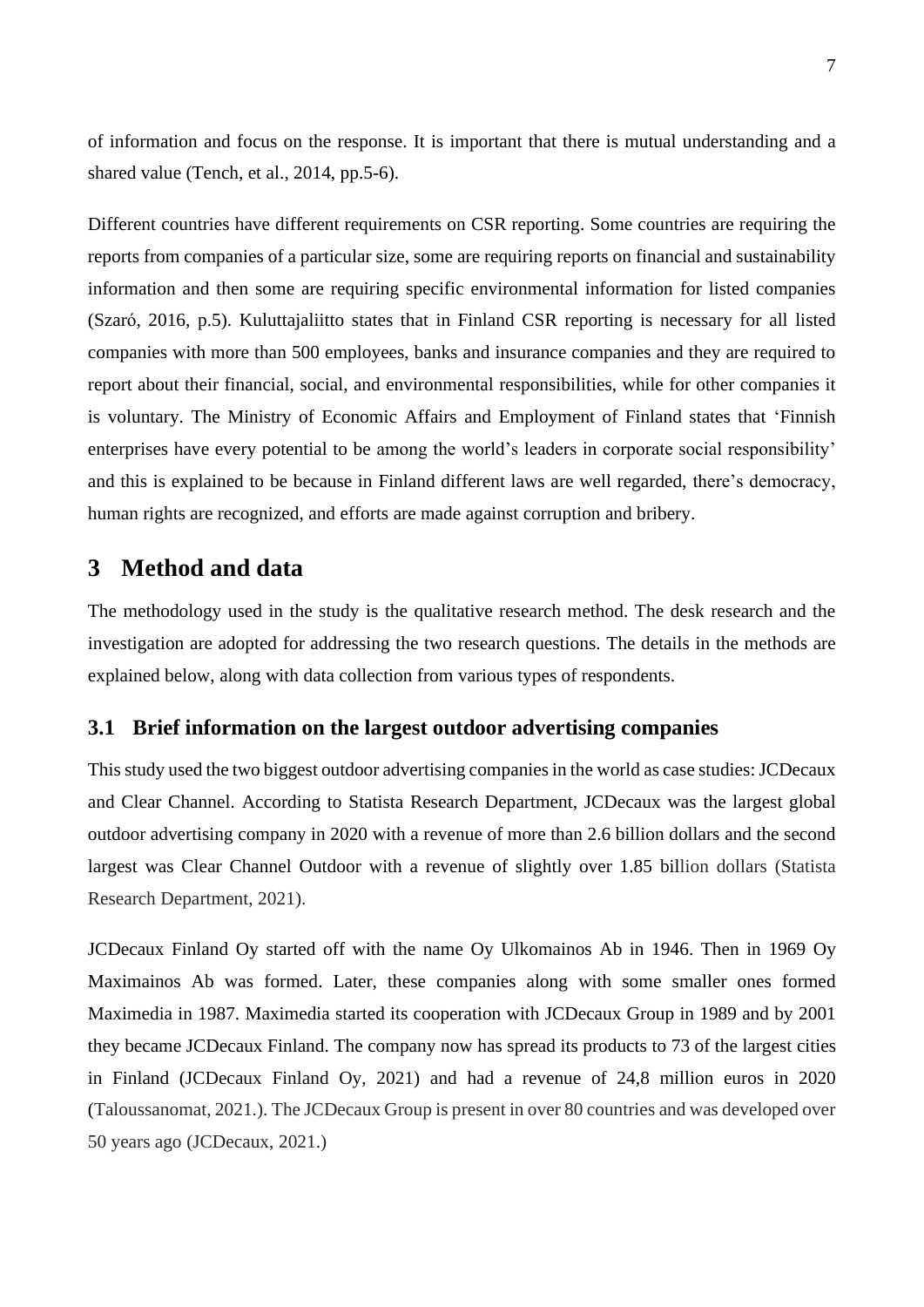Clear Channel Suomi Oy is a national company focused on city centers and is a pioneer in digital outdoor advertising. It belongs to the Clear Channel Europe department which is part of Clear Channel Outdoor Holdings (Clear Channel, 2021.) Clear Channel Suomi Oy was established in 1991 and its revenue was roughly 23,5 million in 2020 (Kauppalehti, 2021.).

## <span id="page-7-0"></span>**3.2 Desk research method**

#### CSR practices adopted in the two companies

To find answers to the first research question on *what CSR practices are often adopted in the outdoor advertising companies,* secondary research was conducted and analyzed to find the relevant information about sustainability and CSR topics provided by the companies on their websites. The aim was to get an idea of what CSR actions have already been adopted in the outdoor advertising industry and what are still in progress or in development. The annual CSR reports would have been perfect second-hand materials, however, only the CSR report by the JCDecaux Group is available. Despite this, both Clear Channel Suomi and JCDecaux Finland had very detailed information on their CSR actions and goals on their websites. In the end there was sufficient amounts of information available.

#### Influence of CSR practices and their importance

The second research question is 'which CSR practices adopted most matter for their customers/business partners and how do the outdoor advertising companies' CSR practices have an influence on their images'. CSR practices were chosen based on the three CSR dimensions: environmental (E), social (S) and governance (G). Two CSR practices per dimension were chosen from the outdoor advertising case companies along with two practices per dimension from the MSCI ESG Industry Materiality Map for the advertising industry. The CSR practices from the outdoor advertising companies are as follows:

- Preference of renewable energy and finding energy efficient solutions (E)
- Recycling and sorting of different materials (E)
- Training and raising the environmental awareness of employees (S)
- Offering support to cities and partners (S)
- Being Green Office or ISO 14001 certified (G)
- Considering the environment and sustainable development in purchases (G)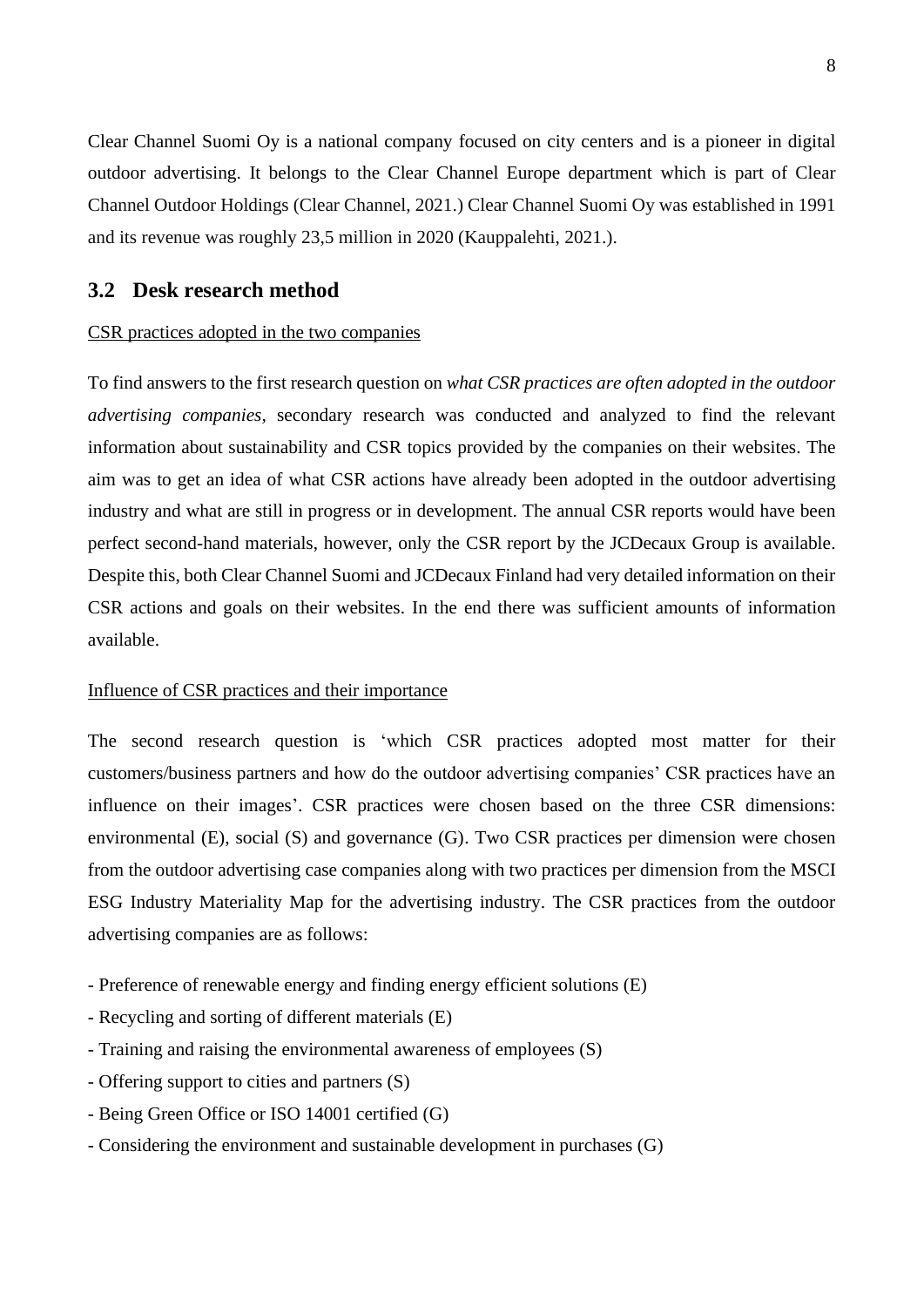Then the CSR practices from the MSCI ESG Industry Materiality Map for the advertising industry are the following:

- Opportunities in clean tech and green building (E)
- Operations' effects on land use and potential effects on biodiversity (E)
- Communicating about product safety and quality (S)
- Responsible investment (S)
- Pay and incentive practices (G)
- Management of business ethics (G)

#### <span id="page-8-0"></span>**3.3 Investigation and questionnaire designed**

The target group for the questionnaire consists of media and marketing agencies, especially specialists who had been involved in outdoor advertising campaigns with outdoor advertising companies. As stated on the webpage of the outdoor advertising union Outdoor Finland, they are actively cooperating with media and marketing agencies (Suomen Ulkomainosliitto, 2021). For this investigation contacting began by email, but later research and cold calling was required to gain enough responses and make conclusions. From the beginning, not all respondents wanted to specify the company in which they work and therefore it was decided to keep all respondent details anonymous. After the data collection for the questionnaire part of the research was concluded, at least 9 different media or marketing agencies were involved and within this group there were 13 separate respondents. Therefore, in some of the companies there was more than 1 respondent.

The qualitative research was conducted with the method of purposive sampling. Purposive sampling is used when the researcher knows the type of qualities the focus group being surveyed/interviewed should have and tries to find people matching those qualities for the study (Gideon(ed), 2012, p.67). For this study, different media and marketing agency specialists were surveyed, and interviewed. In this case the type of respondents desired were ones that had been involved in outdoor advertising campaigns and so, all respondents involved in the study had been involved in outdoor advertising campaigns. Based on background knowledge and experience certain media and marketing agencies were good choices for the questionnaire as it was known for a fact that they worked with outdoor advertising campaigns. The rest that were contacted and surveyed were found through investigative research. In Finland there are multiple media and marketing agencies, however not all work with outdoor advertising campaigns. The companies involved in this study varied in size and some were more involved in outdoor advertising campaign than others. In the beginning multiple media agencies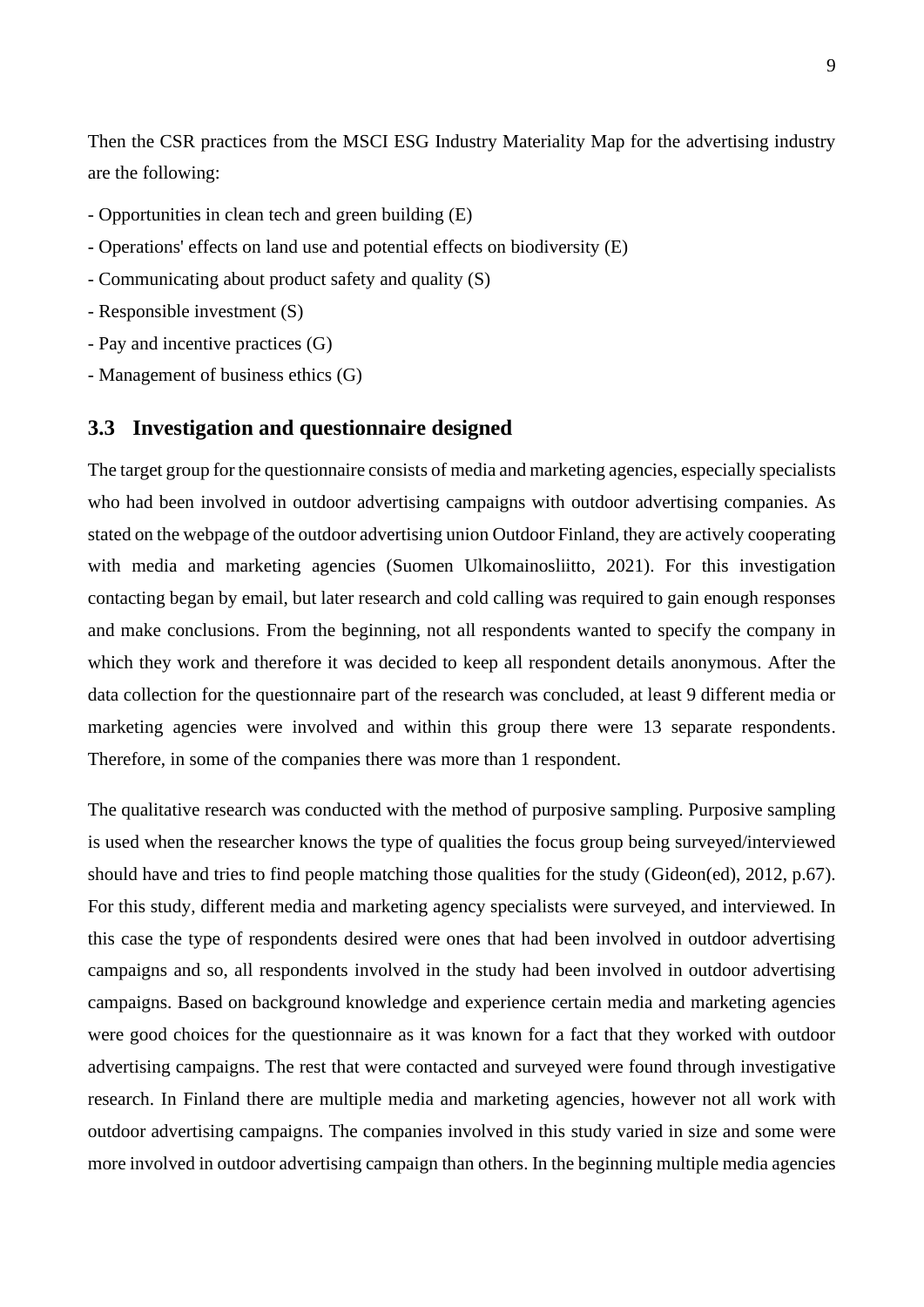were emailed and asked for their specialists to answer an online questionnaire. However due to a limited number of responses gained from sharing the questionnaire by email, the rest were contacted by phone, the right respondents were found and surveyed in the form of an interview. The change in contact style helped reach the right people and generated good discussions, which were very useful for the study. Despite changing contact style, there were couple companies in the preliminary plan that would have been desirable participants, however they could not be reached after multiple efforts. Due to the ongoing Covid-19 situation in Finland, visiting the companies was not considered a choice.

The set questionnaire included choice rankings from 1-5 on a 5-point Likert scale for each question, and detailed reasonings/explanations were asked for whenever possible. Earlier studies demonstrate the importance of CSR for companies. One suggests that CSR is a main factor of corporate reputation due to its potentials in raising competitive advantage (Melo and Garrido‐Morgado, 2011, p.11). The study by Mattila (2009) argues the importance of CSR in company strategies and investigated the perceptions of CSR in three different case companies (from different industries) and the results showed that in each case CSR was an important part of corporate strategy.

The first part of the questionnaire in this study aimed to help understand the importance of CSR practices on outdoor advertising companies' image from the perspective of the companies' customers/business partners. The first part included the following questions:

Q1: How important are the CSR practices of outdoor advertising companies for you?

Q2: To your knowledge, how important do your company's customers evaluate CSR practices when they buy outdoor advertising?

Q3: To your knowledge, how much demand is there for clear CSR practices when it comes to your company or your clients?

Q4: To what extent do you think CSR actions play a role in the company's overall public image? Q5: When it comes to you or your customers, to what extent do having clear CSR practices bring competitive advantage to the other?

CSR is a strategic tool for companies, and it may bring competitive advantage. Companies have been applying CSR programs to meet the demands of customers and separate themselves from competition, to keep their customers and to gain new ones. Many companies applying CSR have also realized that their brand will be classified positively amongst customers (Kiessling, et al., 2015, pp. 279-281). The ESG (environment, social and governance) industry materiality map from MSCI provides insight on the key issues for companies in specific industries. However, individual companies may have a set of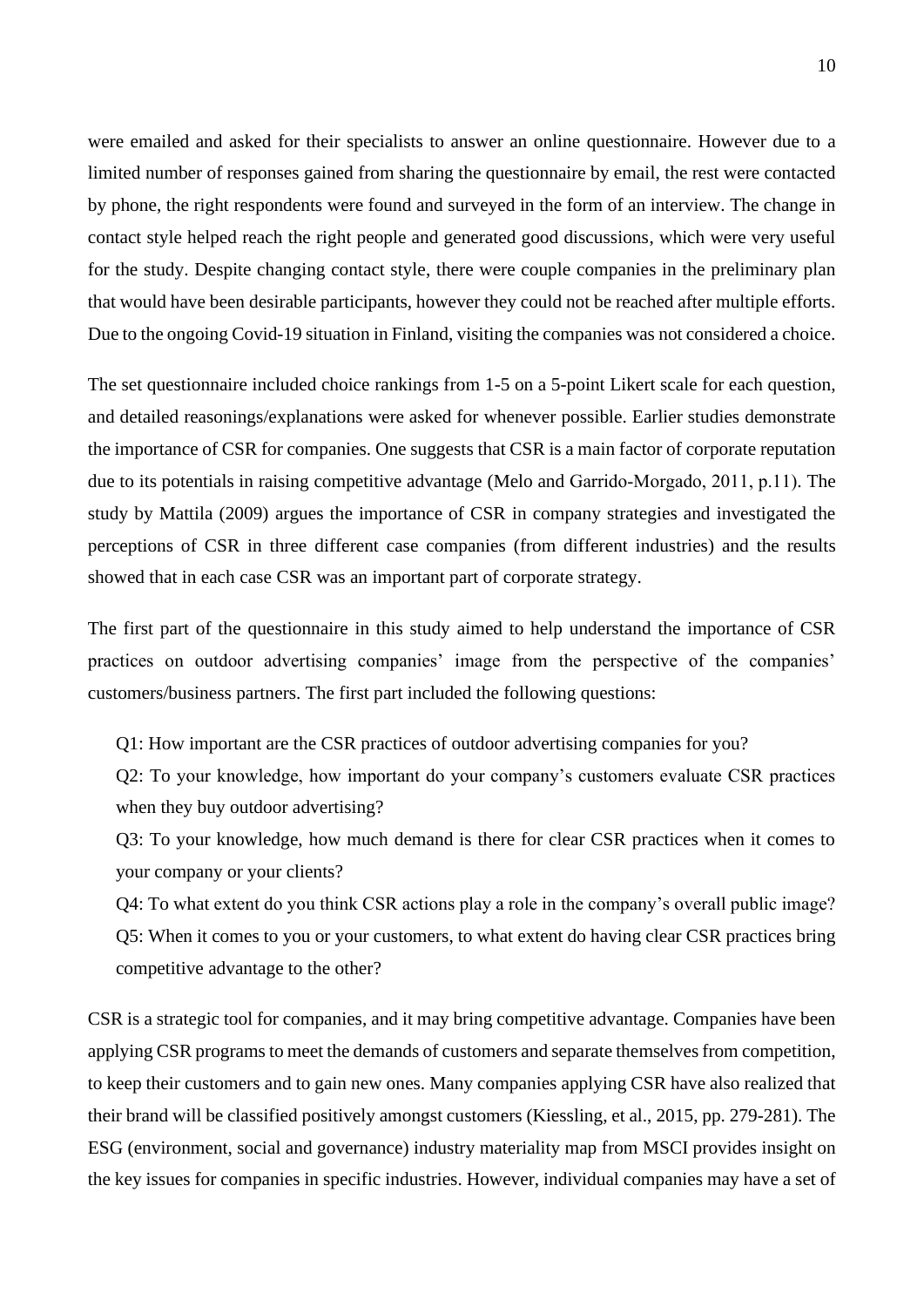their own CSR practices, as seen in this study. The second part of the questionnaire focused on the importance of CSR actions found in the two case study companies. Respondents were asked about the importance of specific CSR practices from each CSR dimension: environmental (E), social (S) and governance (G). The first two practices from each dimension were from the earlier desk research and they were chosen according to what seemed to be main focus areas in the companies. Then the next two practices in each dimension are practices listed from the advertising industry overall, from the MSCI ESG Industry Materiality Map. These were chosen based on what seemed to be relevant for the case companies but was not found to be highly recognized/communicated in their CSR actions, with little or no mention in their reporting. If these practices are valued as highly important, there could be more transparency in these topics.

The second part included the following CSR practices from the three dimensions.

- Q1: Preference of renewable energy and finding energy efficient solutions (E)
- Q2: Recycling and sorting of different materials (E)
- Q3: Opportunities in clean tech and green building (E)
- Q4: Operations' effects on land use and potential effects on biodiversity (E)
- Q5: Training and raising the environmental awareness of employees (S)
- Q6: Offering support to cities and partners (S)
- Q7: Communicating about product safety and quality (S)
- Q8: Responsible investment (S)
- Q9: Being Green Office or ISO 14001 certified (G)
- Q10: Considering the environment and sustainable development in purchases (G)
- Q11: Pay and incentive practices (G)
- Q12: Management of business ethics (G)

One open question was also added at the very end asking if there was a certain CSR topic/issue that they felt outdoor advertising companies should bring forth more. This and the above questions generated good comments and examples (especially through the interviews).

## <span id="page-10-0"></span>**4 Results**

The study investigates CSR information provided by the Clear Channel Group, JCDecaux Group and Clear Channel Suomi Oy and JCDecaux Finland Oy. Both Finnish companies are members of the Finnish outdoor advertising union, which represents the whole outdoor advertising field and serves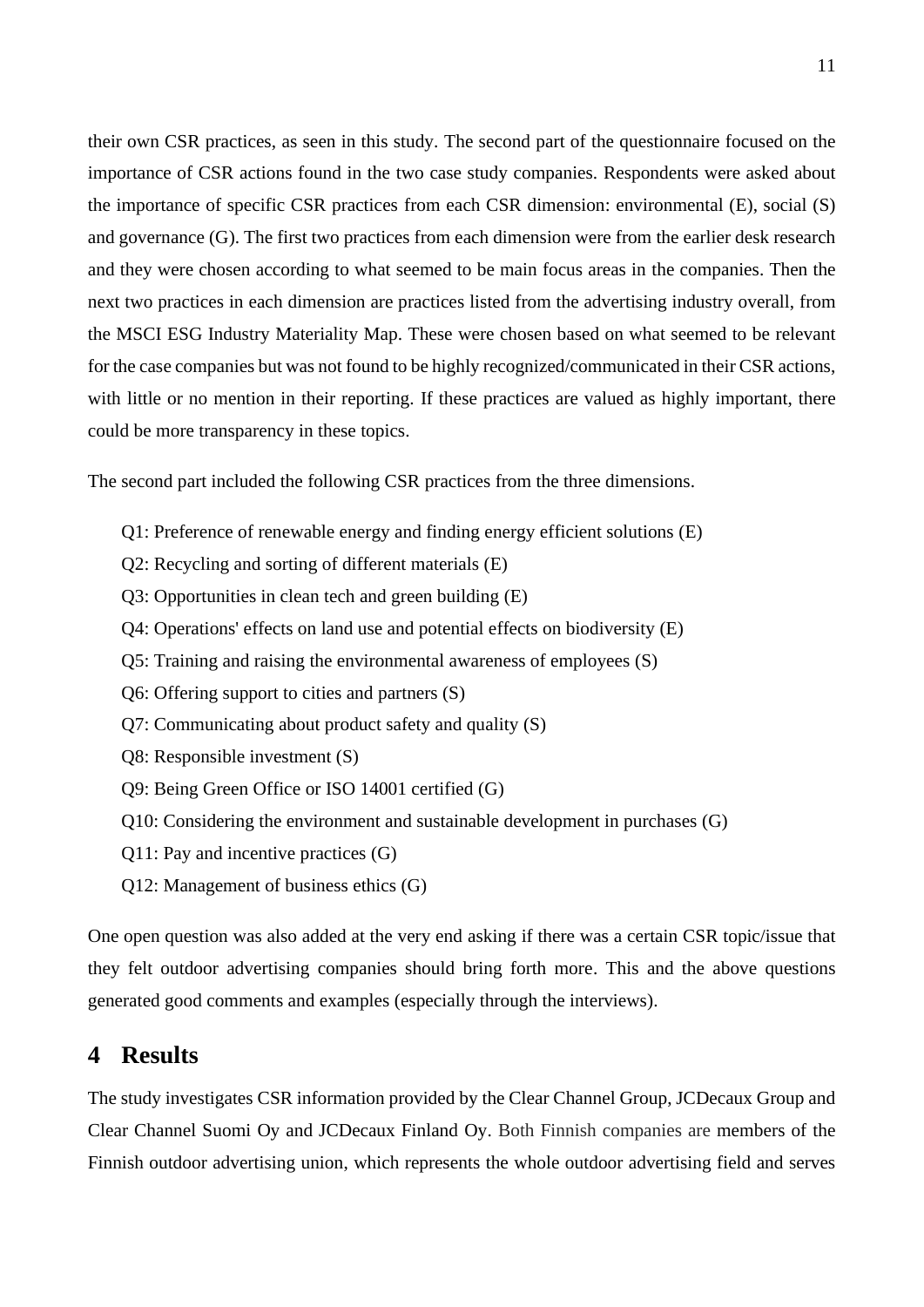as the guardian of interests and developer in Finland (Suomen Ulkomainosliitto, 2021.). The union has shared news of their responsibility actions and shares that they are oriented towards responsibility, they communicate about their responsibility actions daily. The union supports its members' responsibility and wants to work on the visibility and improvement of responsibility in outdoor advertising (Suomen Ulkomainosliitto, 2021).

#### <span id="page-11-0"></span>**4.1 Desk research results**

1) JCDecaux Group and JCDecaux Finland Oy

The JCDecaux Group publishes a *Sustainability and CSR report* which was used to determine what CSR practices are recognized and practiced within the company. In this report they have shared their Sustainable Development Strategy which presents their 6 focus areas, their objectives, and results. According to the report the purpose of the strategy is to manage the actions taken in Sustainable development. Based on page 27 of the report, the Sustainable Development Strategy's focus areas include the following:

- Reduce the company's energy consumption (E)
- Reduce other environmental impacts (E)
- Establish a Group-wide Health and Safety policy (S)
- Implement an aspiring Group-wide social policy (S)
- Reinforce sustainable development in the purchasing policy (G)
- Encourage employees to be committed to sustainability (G)

The following Table 1 presents these 6 focus areas from the Sustainable Development Strategy from page 27, along with the different objectives set for each, which have been achieved or nearly achieved. Then the following Table 2 presents the same 6 focus areas and the objectives that are on track but not fully achieved yet. Along with this it also represents information on JCDecaux Finland Oy's CSR reporting that is in line with the strategy.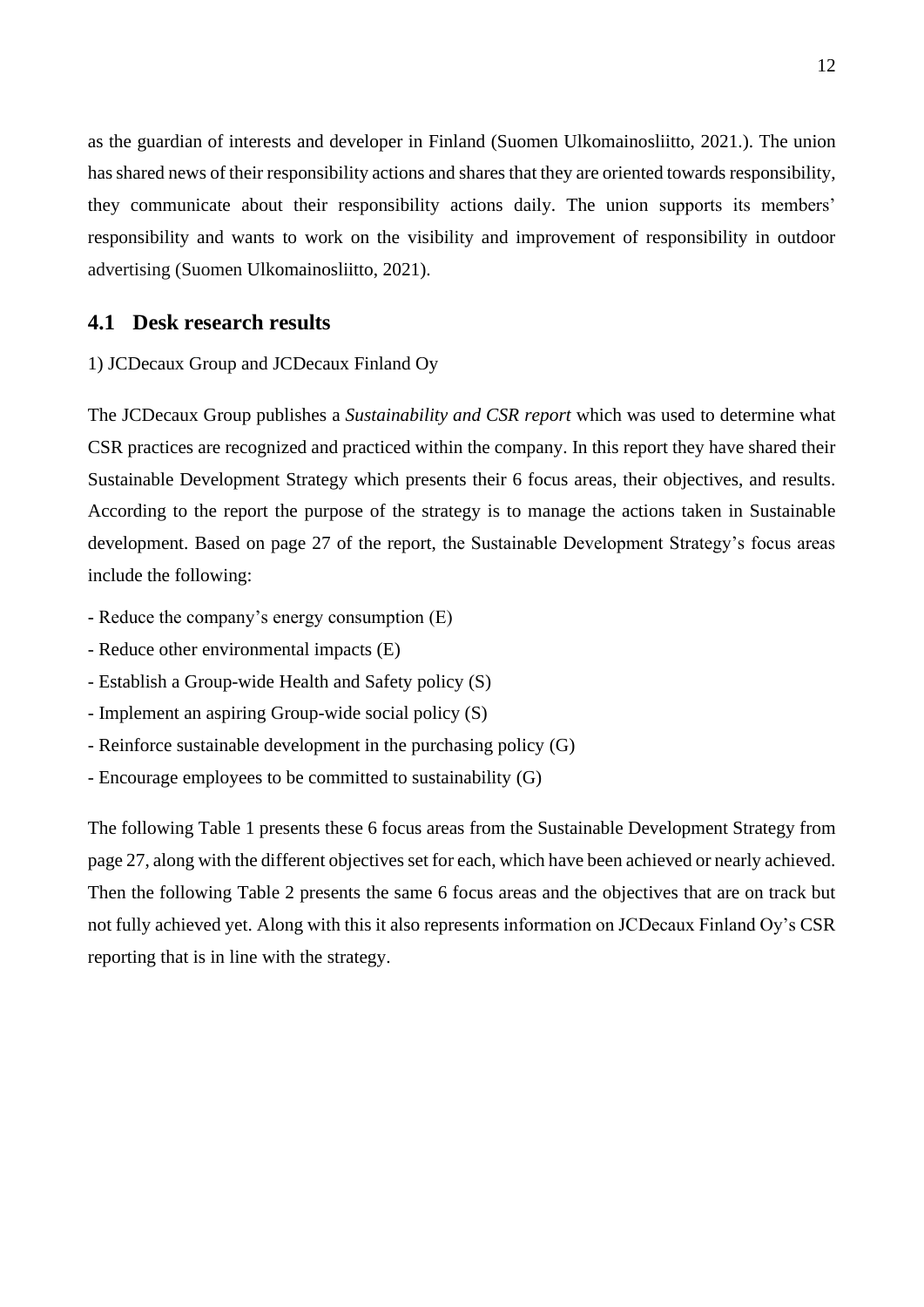| SD strategy in<br>2020<br><b>JCDecaux</b><br>Group                                                            | Reduce the<br>company's<br>energy<br>consumption                                                                                                                                                                                                                                                                                                                        | Reduce other<br>environmental<br>impacts                                                                                                                                                                                                                                                   | Establish a<br>Group-wide<br>Health and<br>Safety policy                                                                                                                                                                                                                                                                                             | Implement an<br>ambitious<br>Group-wide<br>social policy                                                                                                                                                                                                                                                                                                               | Reinforce<br>sustainable<br>development<br>in the<br>purchasing<br>policy                                                                                     | Encourage<br>employees to<br>be committed<br>to<br>sustainability                                                                                                                                    |
|---------------------------------------------------------------------------------------------------------------|-------------------------------------------------------------------------------------------------------------------------------------------------------------------------------------------------------------------------------------------------------------------------------------------------------------------------------------------------------------------------|--------------------------------------------------------------------------------------------------------------------------------------------------------------------------------------------------------------------------------------------------------------------------------------------|------------------------------------------------------------------------------------------------------------------------------------------------------------------------------------------------------------------------------------------------------------------------------------------------------------------------------------------------------|------------------------------------------------------------------------------------------------------------------------------------------------------------------------------------------------------------------------------------------------------------------------------------------------------------------------------------------------------------------------|---------------------------------------------------------------------------------------------------------------------------------------------------------------|------------------------------------------------------------------------------------------------------------------------------------------------------------------------------------------------------|
| <b>Achievements</b><br>/ Nearly<br>achieved<br>objectives,<br><b>Sustainability</b><br>and CSR<br>Report 2020 | <b>JCDecaux</b><br>reduced 15% in<br>energy<br>consumed by<br>correspondent<br>products, 2020<br>vs 2012.<br>Planned digital<br>products that<br>consume 50%<br>less energy for<br>LCD screens<br>and 15 % less<br>for led screens<br>by 2020.<br>91% of the<br>Group's<br>electricity<br>consumption is<br>renewable<br>electricity.<br>Goal to reach<br>100% by 2022. | 80% of waste<br>recycled, by<br>2020, 10%<br>more than the<br>initial<br>objective.<br>Almost<br>achieved: 99%<br>of their printed<br>paper posters<br>included a<br>label such as<br>PEFC, FSC or<br>corresponding<br>(environmental<br>certification)<br>by 2020. Goal<br>to reach 100%. | Almost<br>achieved: 99%<br>of the countries<br>launched a<br>Health & Safety<br>risk<br>identification<br>and assessment<br>procedure by<br>2020, initially<br>meant to reach<br>100% by 2018.<br>Almost<br>achieved: 86%<br>of the<br>employees are<br>known to be<br>trained in<br>Health $&$<br>Safety. Initially<br>meant to be<br>100% by 2018. | All countries<br>meet the<br>requirements of<br>the principles of<br>the International<br>Charter of<br>Fundamental<br><b>Social Values</b><br>by 2015.<br>All the countries<br>where the<br>Group is<br>administrating<br>the<br>management,<br>implemented<br>the training of<br>personnel on the<br>Charters.<br>Objective was<br>meant be<br>fulfilled by<br>2016. | All the<br>JCDecaux key<br>suppliers have<br>signed their<br>Supplier Code<br>of Conduct by<br>2020.<br>(JCDecaux's<br>expectations<br>from its<br>suppliers) | All the<br>countries have<br>implemented<br>the online<br>Sustainable<br>Development<br>training to<br>personnel<br>working with<br>a computer.<br>Objective<br>meant to be<br>fulfilled by<br>2018. |

Table 1 SD Strategy and achieved objectives

## Table 2 SD Strategy on track objectives & JCDecaux Finland

| On track              | Fuel            | 79% of paper    | 68% of the       | All objectives   | 68% of their key         | 69% trained of  |
|-----------------------|-----------------|-----------------|------------------|------------------|--------------------------|-----------------|
| objectives            | consumption     | posters are     | countries have   | fulfilled        | suppliers were           | the Group's     |
| <b>Sustainability</b> | per 100 km      | recycled by     | an action plan   |                  | evaluated annually       | Executive       |
| and CSR               | has been        | 2020. Initial   | and a manual     |                  | in 2020. Initial         | Management in   |
| report 2020           | reduced by      | objective being | for Health &     |                  | objective being          | Sustainable     |
|                       | 14% (2020 vs    | 90%.            | Safety           |                  | 100% by 2020.            | Development in  |
|                       | 2012). The      | 74% of canvas   | fulfilling the   |                  |                          | 2020. Initial   |
|                       | initial         | including PVC   | Group's          |                  | 59% of their direct      | objective being |
|                       | objective       | were recycled   | suggestions.     |                  | key suppliers were       | 100% by the end |
|                       | being 20% by    | in the EU in    | Initial          |                  | audited in 2020.         | of 2020.        |
|                       | 2020.           | 2020. Initial   | objective being  |                  | Initial objective        |                 |
|                       |                 | objective being | 100% by 2019.    |                  | being 100% by            |                 |
|                       |                 | 80% by 2020.    |                  |                  | 2020.                    |                 |
| <b>CSR</b> actions    | Lowering their  | Lowering        | Implementing     | The application  | Strengthening            | Improving the   |
| in line with          | energy          | environmental   | a Group wide     | of an aspiring   | sustainable              | commitment      |
| the strategy          | consumption     | impacts is      | Health $&$       | Group-wide       | development in the       | towards         |
| in JCDecaux           | is listed as a  | listed as a     | Safety Policy is | Social Policy is | <b>Purchasing Policy</b> | sustainable     |
| <b>Finland Oy</b>     | priority.       | priority.       | listed as a      | listed as a      | is listed as a           | development     |
|                       |                 |                 | priority.        | priority.        | stakeholder              | among the       |
|                       | Committed to    | Consider their  |                  |                  | priority,                | personnel is    |
|                       | enhance in      | operational     | Committed on     | Employee's       |                          | listed as a     |
|                       | lowering the    | risks and make  | offering a safe, | professional     | Supporting all their     | stakeholder     |
|                       | environmental   | an effort to    | trustworthy,     | development is   | partners to fulfill      | priority.       |
|                       | impact of their | improve         | and efficient    | encouraged       | the principles of        |                 |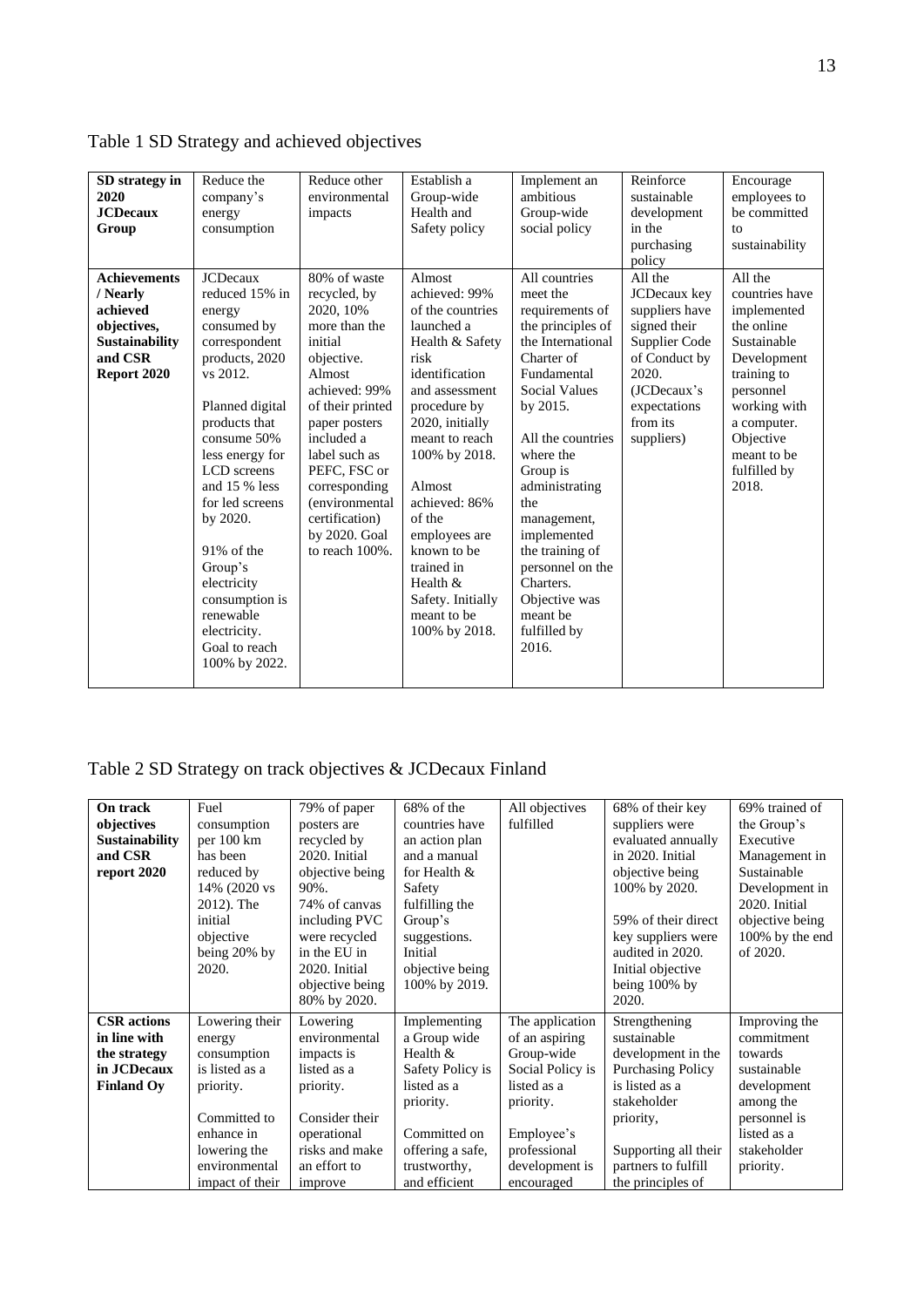| operations by   | environmental  | work          | and supported   | sustainable  | Sustainable       |
|-----------------|----------------|---------------|-----------------|--------------|-------------------|
| lowering        | performance.   | environment   | without any     | development. | development is    |
| energy and      |                | for all their | discrimination. |              | monitored.        |
| water           | Encourage the  | employees.    |                 |              |                   |
| consumption.    | fact that      |               |                 |              | Staff members     |
|                 | resources      |               |                 |              | are educated      |
| Digital screens | should be used |               |                 |              | about these       |
| consist of      | sustainably.   |               |                 |              | matters.          |
| automatic       |                |               |                 |              |                   |
| dimming and     |                |               |                 |              | Dedicated to      |
| are turned off  |                |               |                 |              | reach their goals |
| at night.       |                |               |                 |              |                   |

Based on the information above, it can be stated that JCDecaux has been very determined to follow its Sustainable Development Strategy, having majority of their objectives fully or almost achieved. When evaluating the environmental dimension, the company has successfully been able to follow its strategy on environmental effects by *reducing energy consumption* and *recycling waste*. Notable about these objectives include that they have been efficient with their goal to have 100% of *the Group's electricity consumption be renewable energy by 2022*, as they had already reached 91% by 2020. Another is the fact that the *number of wastes recycled* by 2020 was 10% more than the initial objective set. Finally, there's also the fact that the objective that was almost achieved for this dimension, which was *paper posters including a specific environmental certification*, was in fact already 99% achieved in 2020. It is quite safe to assume this has been achieved early on this year already. Table 2 presents the environmental objectives marked on the report as on track but that have not met the original requirement of the objective. Firstly only 14% of *fuel was reduced per 100 km* by 2020 compared to the year 2012, when the plan was to reduce 20%. The progress from the past few years portrayed in the CSR report itself is seen as slow progress but as now the difference between the accomplished amount and original goal is not huge, it is possible that this has now been fully or almost accomplish by now. The other two objectives lacking behind were 79% of *paper posters being recycled* by 2020 when the goal was to reach 90%, and 74% of *canvas containing PVC were recycled in the EU* by 2020 with the original goal set as 80%. These are already high results and the fact that these objectives were marked as on track, portray satisfaction with the progress and work done. The difference was quite small and therefore now a year later these could be accomplished already. A lot of actions have been taken on the environmental side.

The social dimension's objectives in the Sustainable Development Strategy were not as successfully achieved as in the earlier dimension, however with positive results on what has been done. The first focus area on *establishing a Group wide Health and Safety policy* did not include any fully achieved objectives and these achievements are already two years behind. Once again it is safe to assume that the first objective of *all the countries having launched a Health & Safety risk identification and*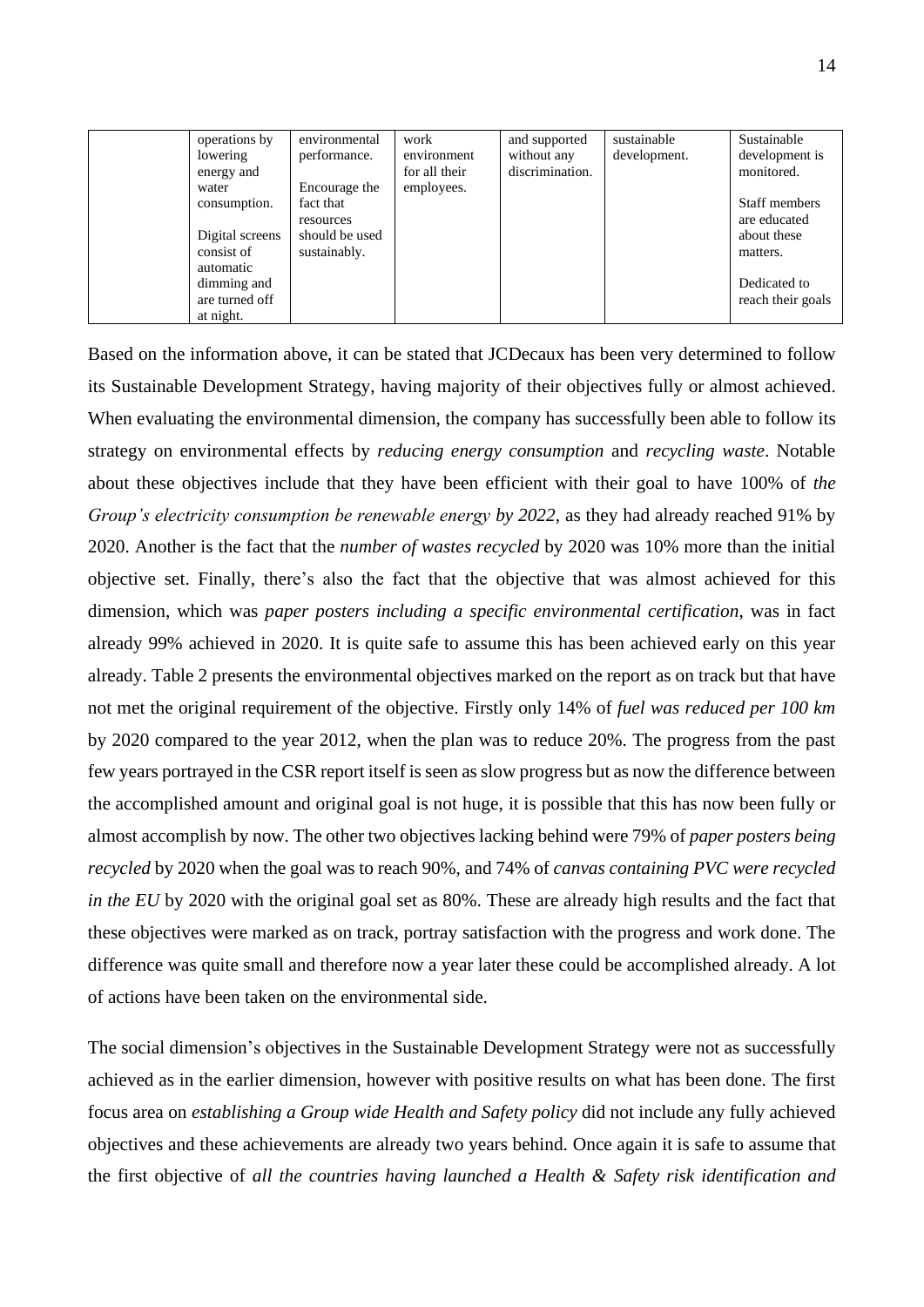*assessment procedure* has finally been achieved this year, being at 99% in 2020. If there has been a lot of focus on this area, it can also be assumed that the other objective of *the employees being known to be trained in Health& Safety*, is well on its way to being achieved (having 86% achieved in 2020). The second focus area was on *implementing an ambitious group-wide social policy*, which has clearly been a success as the objectives have been fulfilled already in 2018. With the second focus area having been fully completed early on, provides the company with more time to focus on getting the other social objectives fulfilled. The only social objective that is on track but not close to completion is that only 68% of the countries had an *action plan and manual for Health & Safety*, *which fulfill the Group's suggestions* by 2020 and this was initially meant to be fully complete by 2019. The fact that the objective is already 1 year late, and it is only a little bit over 50% complete in 2020 makes it seem questionable especially as the CSR report shows that the situation has remained the same from the previous year. It could be that considering the number of countries JCDecaux is operating in, it was already initially assumed that it may take longer in some countries than others and that the current situation is therefore acceptable and has been foreseen. The positive thing is that it was marked on the CSR report as on track instead of as vigilance points.

The governance dimension's two focus areas both have accomplishments that have been achieved by the initially planned year; *all their key suppliers had signed the Code of Conduct* by 2020 and *the countries had implemented the online Sustainable Development training for personnel with a computer* by 2018. However, as we can see from the second table there are objectives that are relatively behind schedule but have been categorized on the report as on track. In the first focus area of *reinforcing sustainable development in the purchasing policy*, there are two objectives that are a little over 50% completed but clearly require some work, the initial objective being 100% by 2020. The other focus area of *encouraging employees to be committed to sustainability* also has an objective with the same situation. Based on the progress in the few years which can be seen in the report, there is a good chance that by now these objectives have been reached or almost reached. The fact that the report has determined these objectives to be on track when they could also have been marked as having vigilance points, must mean that also in this case there is steady progress in the matter and that things are moving along but slower than expected.

JCDecaux Finland Oy has acknowledged and clearly presented the 6 focuses of the Sustainable Development Strategy as their priorities. Therefore, their CSR practices can be clearly established. Additional information has also been stated on their website which support the fact that they are indeed following the objectives of these 6 areas. In environmental matters they state to be committed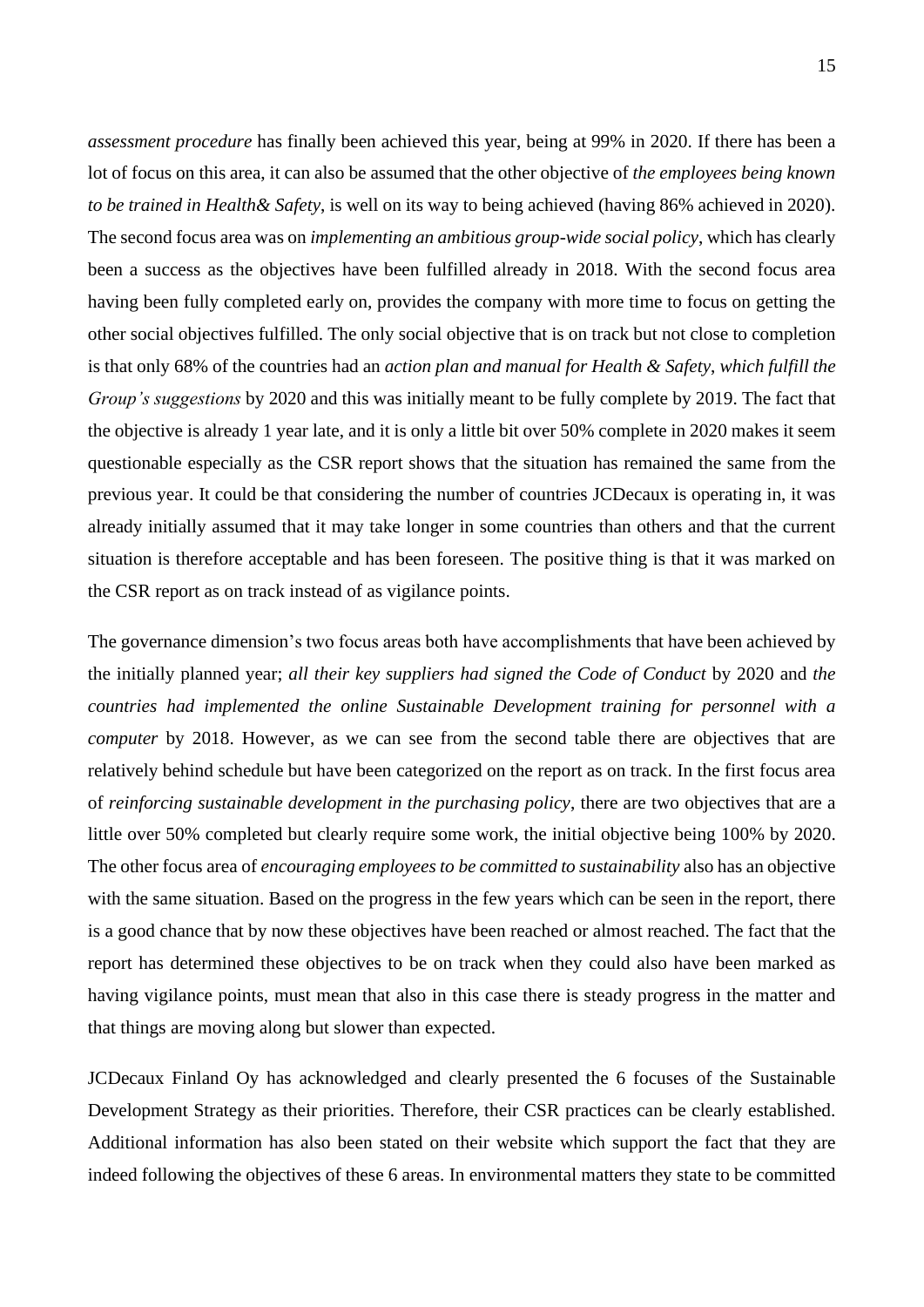to lowering their energy and water consumption. They take into consideration the risks in their operations and support the fact that resources should be used sustainably. This supports both environmental goals to reduce energy consumption and other environmental impacts. By thinking ahead with an environment preservation attitude, mistakes can be avoided or foreseen and problems dealt with. With a clear company message about resources, a good and inspiring way of thinking may be passed on to staff members and partners. They also have a concrete example which is that their digital screens have automatic dimming and are turned off at night. This saves energy and lowers light pollution. In social matters the company is committed on offering everyone a safe, trustworthy, and efficient environment to work in which supports the social goals as it must include the fact that there are specific guidelines to meet the Health  $\&$  Safety Policy. Commitment towards the matter is important, so that guidelines are enforced and followed through. Another commitment of theirs supports both social objectives concerning the Health & Safety and Social Policy: the professional development of employees is encouraged and supported without any discrimination. This can be assumed to consist of all the necessary trainings and required information to work according to the set social policy and make all staff members feel like they are taken into account no matter what their ethnicity or background is. Finally, also the governance matters on sustainable development are recognized and supported. At JCDecaux Finland Oy all their partners are supported to fulfill the principles of sustainable development. They educate their staff and monitor and dedicate themselves towards important matters such as this. JCDecaux Finland Oy states on their website that "Kestävä kehitys, vastuullisuus ja ekologisuus ovat JCDecaux'n toiminnan ytimessä – laatua unohtamatta." meaning that sustainable development, responsibility, and ecology are at the core of their operations without forgetting quality. This phrase represents their commitment towards all their CSR goals from environmental, social and governance (JCDecaux Finland, 2021).

Notable news about JCDecaux is that they have been AAA-rated since 2018 and in the year 2020 it gained the highest MSCI rating. It was also the only company on the Media & Entertainment group to accomplish this. Remarkable was also their full score rating in environmental presentation on carbon emission policy (GlobeNewswire, 2021; JCDecaux, 2021). MSCI is a leading provider of critical decision support tools and services for the global investment community. They offer ESG ratings which assesses the ability to withstand environmental, social and governance risks. The rating comes from the assessment of the amount of these ESG risks the companies are faced with and how they take care of those risks when compared to others. They are then given a rating of a leader, lagger or something in between. AAA is the rating for a leader (MSCI, 2021). Thus, JCDecaux is highly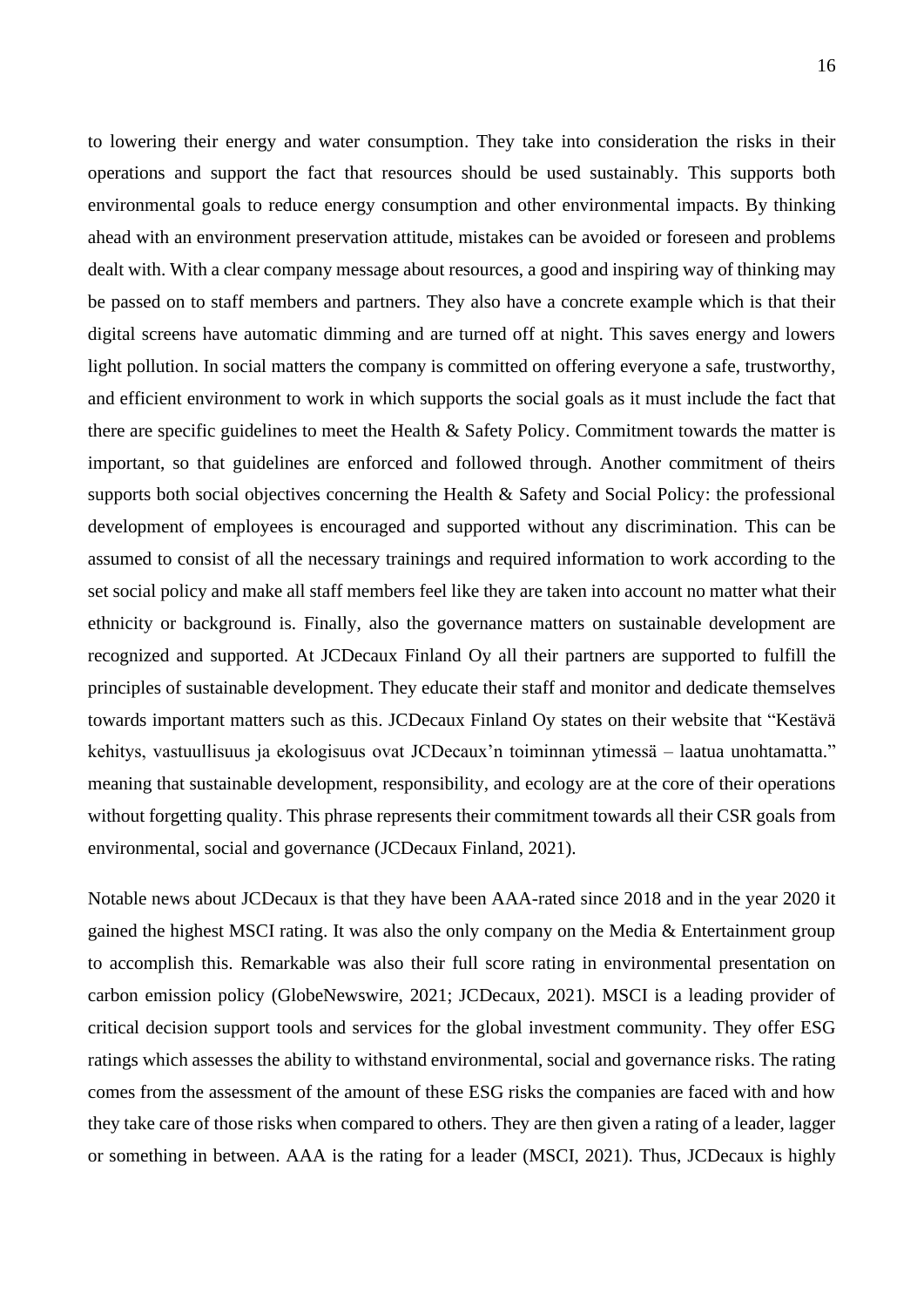committed in CSR and have worked hard to maintain their status. With a consistent accomplishment such as this, it is a safe to assume CSR matters to continue being at the heart of the company and impressive progress may be seen in the future.

As mentioned on the Sustainability and CSR Report, another notable issue is their research unit being ISO 14001 certified, an Environmental Management System ensuring that their products meet all the guidelines for access and safety and also have all the required consents (JCDecaux, 2020, p.72). It is encouraged for all the Group's subsidiaries to utilize this certification and JCDecaux Finland Oy is one of the 15 countries that were certified by the end of 2020. Thus, this also represents strong commitment towards CSR matters and provides trust in the company's products and procedures (JCDecaux, 2020, p. 41).

#### 2) Clear Channel Outdoor and Clear Channel Suomi Oy

Clear Channel Outdoor and Clear Channel Suomi has presented its CSR news in its own corporate social responsibility sections on their websites explaining their actions in the three dimensions of CSR. CSR actions can vary depending on the country and therefore differences can be seen in the CSR actions and activities reported by Clear Channel Outdoor and Clear Channel Suomi. Table 3 presents these different actions and activities taking place within the different dimensions, found from the websites of Clear Channel Outdoor, Clear Channel Suomi and Clear Channel International. Clear similarities can be seen and based on this, it can be assumed that the mutual focus areas have been Group decisions and each country works to the best of their ability to take suitable actions.

|                                                                               |                                                                                                                                                                                                                    | Social (S)                                                                                                                                                      |                                                                                                                       |
|-------------------------------------------------------------------------------|--------------------------------------------------------------------------------------------------------------------------------------------------------------------------------------------------------------------|-----------------------------------------------------------------------------------------------------------------------------------------------------------------|-----------------------------------------------------------------------------------------------------------------------|
| CSR practices $\&$<br>activities at<br><b>Clear Channel</b><br><b>Outdoor</b> | Environmental (E)<br>Sustainable environment focus.<br>Making almost all of the digital<br>billboard parts recyclable.<br>Advances in LED technology.<br>Almost 100% of all PE posters are<br>recycled every year. | Promoting arts, education, and<br>cultural diversity.<br>Providing a communication<br>channel between cities and<br>people through their digital<br>displays.   | Governance (G)<br>Working together with<br>federal and law enforcement,<br>aiding with the use of<br>billboards.      |
| CSR practices $\&$<br>activities at Clar<br><b>Channel Suomi</b>              | Commitment towards green choices.<br>Smart city: Awareness of the city<br>environment in operations.<br>Green Office certificate.                                                                                  | Smart city innovation - city<br>bikes, charging stations for<br>electric cars and Agora parcel<br>machines.<br>The use of city bikes is an<br>employee benefit. | Free visibility for health and<br>social organizations and<br>authorities.<br>Suomen Vahvimmat Platina<br>certificate |

Table 3: CSR focus in Clear Channel Outdoor vs Clear Channel Finland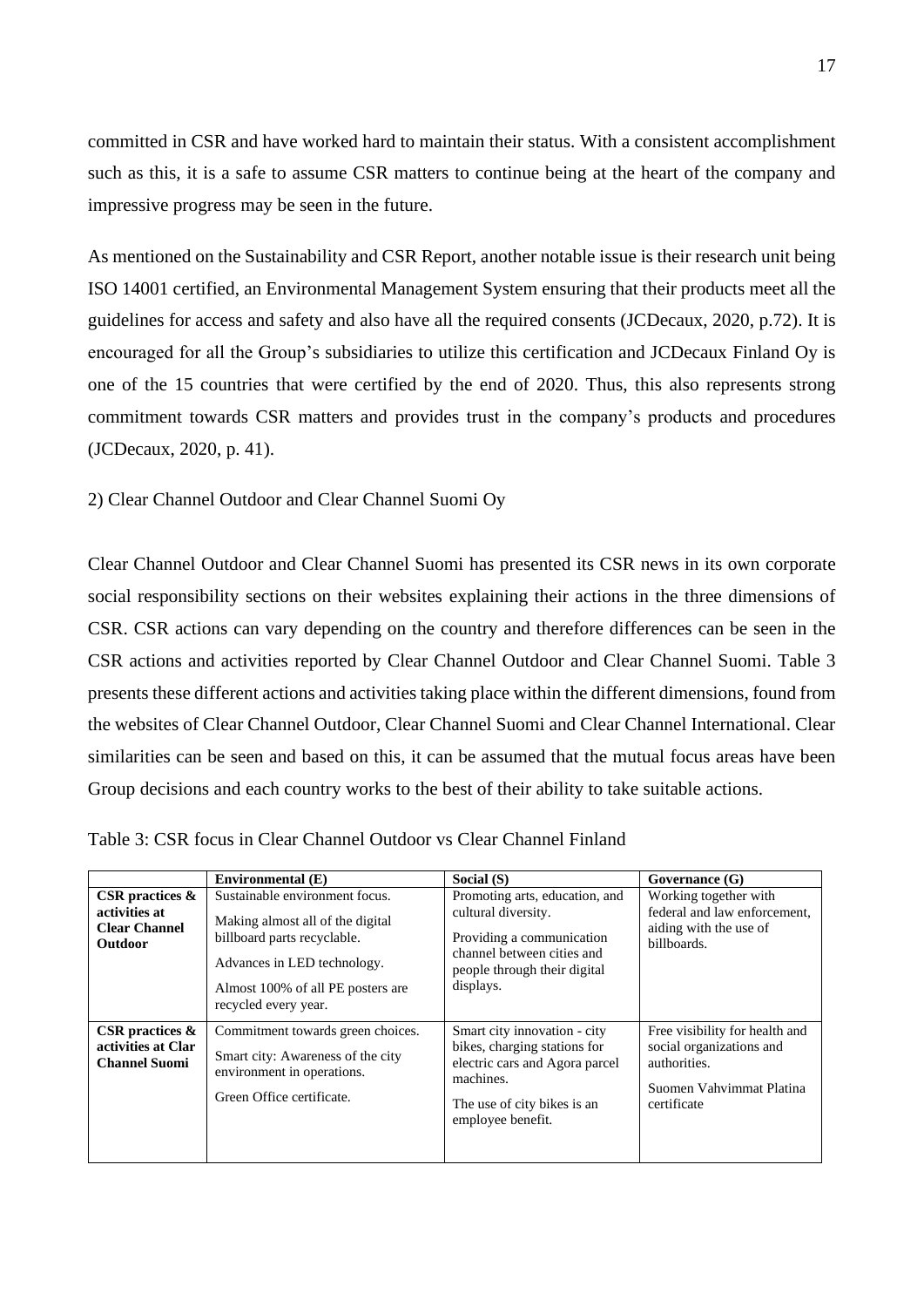| <b>Clear Channel</b><br><b>International</b><br><b>CSR</b> reporting | Focus on sustainability and reducing<br>carbon footprint. | Bike sharing programme-<br>Smart bike.<br>Charity sponsorships. | Transparency in tax<br>principles and privacy<br>principles. |
|----------------------------------------------------------------------|-----------------------------------------------------------|-----------------------------------------------------------------|--------------------------------------------------------------|
|                                                                      |                                                           | Planting trees.                                                 | Supplier code of conduct.                                    |

As seen from table 3, Clear Channel Outdoor also has an active environmental focus. To help environmentally and guarantee a sustainable environment, focus is put on making sure business operations reduce any chances of environmental harm. Developing environmental practices include their posters and most billboard products being recyclable and having commendable recycling amounts. There have been improvements on their digital screens, such as efforts on LED technology, allowing a big drop in energy consumption and almost all the digital billboard parts being recyclable. There have also been efforts and improvement in finding alternative energy sources and conserving energy. This environmentally friendly attitude is seen at Clear Channel Suomi as well, as they state being committed in making green choices in their operations. The commitment is shown through similar actions as reported by Clear Channel Outdoor, such as recycling and energy consumption but also through actions such as promoting energy efficiency, considering the environment in purchases and many more. These actions are also part of the required standards for the Green Office certificate (Clear Channel, 2020). Environmental awareness is also seen through the Smart City concept that Clear Channel supports (discussed more in the following section), as whilst developing the city environment and positioning screens, the city environment is taken into account. The goal is to have the screens fit with the surrounding by acting as advertisement boards but also as maps or even electric car charging stations (Clear Channel, 2020). Clear Channel International, which Clear Channel Suomi is a part of, states *sustainability* and *focus on reducing carbon footprint* in their responsibilities. These issues are well portrayed through the earlier listed actions from the Group and Clear Channel Suomi. As can be seen there is a lot of environmental focus which is most likely due to the rise in environmental awareness overall and since all companies can easily make a difference if they consider their operations. Clear Channel overall has clearly laid out their environmental affects and found ways in which to lower or compensate these affects. Based on their big current successes in recycling and environmental awareness, these issues have been recognized early on and the company has made big efforts to do good in the past years.

In social matters Clear Channel Outdoor has been promoting arts, education, and cultural diversity. In 2014 Clear Channel Outdoor Americas took part in an art celebration called Art Everywhere. The purpose was to support American art and encourage people to go see it. They also "support marketby-market advertising standards". For over 100 years the company has been dedicated in carrying out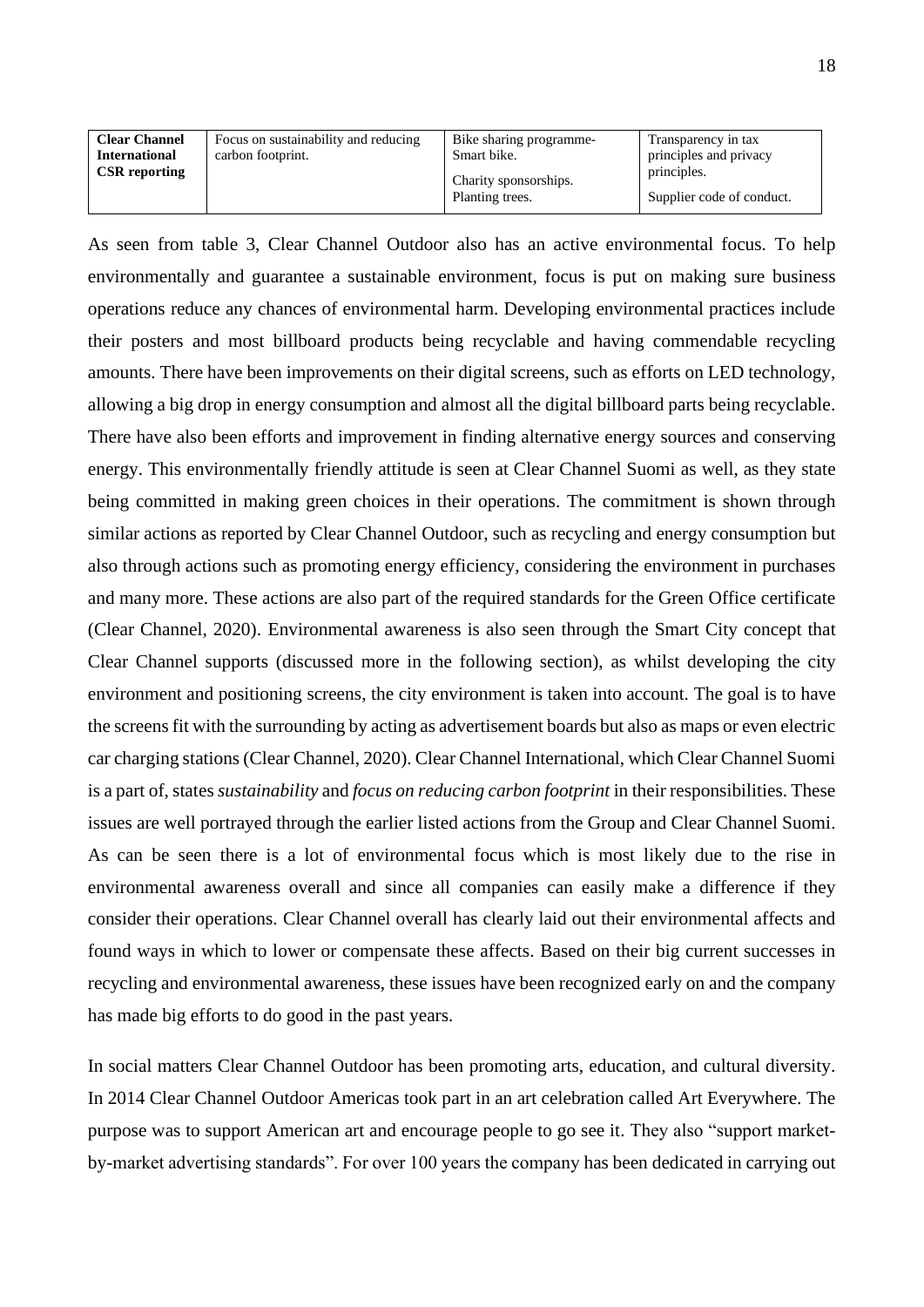advertiser's messages to their customers and stick to the code of advertising practices (Clear Channel Outdoor, 2021). Their digital products are of good quality and have been able to communicate messages to audiences at the right times. Thus, acting as a useful communication channel between cities and people especially when emergency information has been required to spread to the public (Clear Channel Outdoor, 2021). In social matters, Clear Channel Suomi similarly supports the Smart City solutions. Smart City's main point is to be responsible for how our actions affect the city, its users, and its environment. Clear Channel is helping to build these Smart cities by offering a good communication channel to spread different media contents to the people. They are also developing and offering new products and services, with examples such as city bikes, charging stations for electric cars and parcel machines (Clear Channel, 2020). Their staff are presented with an employee benefit which is a season ticket to use the city bikes. Both actions could be presented in the social and environmental dimensions, but it seemed like a higher social action rather than environmental action. The social matter of providing staff with the season ticket for the bikes, is a nice benefit for active staff members but at the same time the purpose is to encourage using a bike for trips rather than a car (Clear Channel, 2021). Clear Channel Suomi Oy is part of Clear Channel International's Europe department, thus it is interesting how there are several practices mentioned through Clear Channel International but are not reported through Clear Channel Finland. It is assumed that to some extent these actions are taking place in Finland as well. Considering this and the amount of possible social matters fitting in the social dimension in CSR, it can be assumed that there is a lot more to tell and so more transparency in social actions is needed. One clear action presented in both Clear Channel International and Clear Channel Suomi is the bike system. Clear Channel International also informs about their public bike sharing program called SmartBike which was launched more than 20 years ago with the idea of offering a sustainable public transport for people by partnering with cities and suppliers to arrange a set of bikes to share (Clear Channel International, 2021). This and the Finnish city bike system seem to be similar, and it is assumed that similar systems are found in the other countries represented by Clear Channel International's Europe department. Through these actions care and focus can be seen towards society.

As for governance, Clear Channel Outdoor America has been working together with federal and law enforcement since 2007 aiding with the use of billboards. The digital screens provide great opportunities to reach big audiences quickly with vital information. The digital technology has allowed emergency information being sent out and awareness gathered on difficult issues during some very difficult times (Clear Channel Outdoor, 2021). In 2014 Clear Channel Outdoor Holdings, Inc.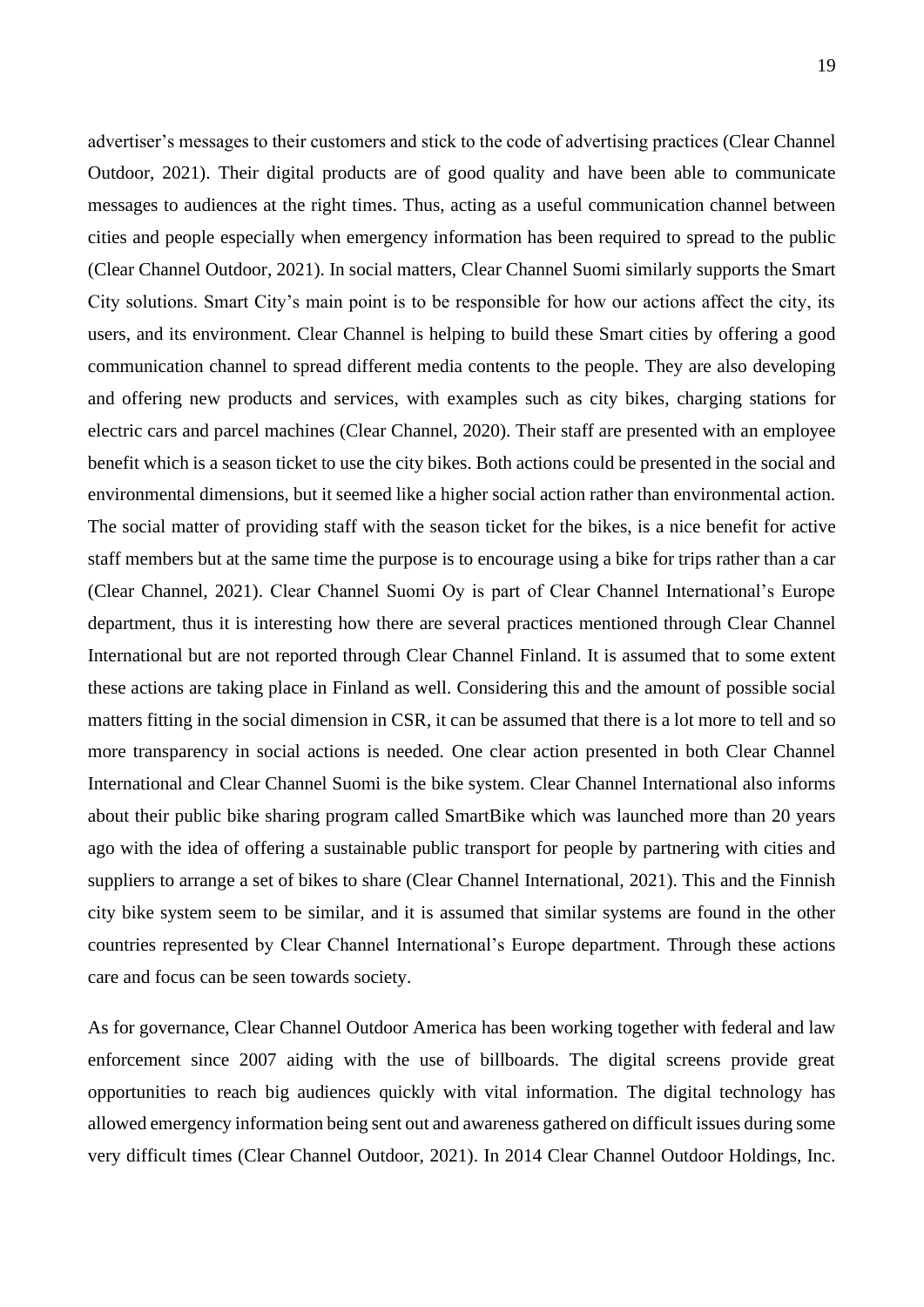(NYSE: CCO) and Polaris Project declared a campaign with the purpose to raise awareness on the major problem with human trafficking. Billboards in New York and New Jersey were used for the campaign to educate the public on the seriousness of the matter (Clear Channel Outdoor, 2014). Similar activity is seen at Clear Channel Suomi where health and social organizations and authorities are offered free visibility on Clear Channel screens. A good example such as the earlier mentioned Polaris Project is Clear Channel Suomi supporting HelsinkiMission for over ten years. It is a social organization that motivates Finnish people to join in the fight against loneliness. There was a loneliness campaign held during the serious Corona time which was displayed in Helsinki to remind people of the fact that loneliness affects everyone during the hard Corona time but that after it is over some people will remain lonely. The campaign's point was to get people's attention and support HelsinkiMission with their work. There is clearly a common agenda to provide free visibility to important matters that need to reach mass audiences and with the widespread of Clear Channel screens, big populations can be reached. Clear Channel International shares governance related practices that seem to not be found elsewhere. They state that they proudly share their tax and privacy principles, yet there is little information about this, and no mention found in Clear Channel Outdoor and Clear Channel Finland's reporting. It could possibly be that these issues are discussed through other reports, but as it is mentioned under their responsibilities it would be expected to turn up in the mentioned sections. The Supplier Code of Conduct is presented on Clear Channel International's website in their responsibilities. They expect their suppliers to follow the presented principles as they reflect their values and particularly fairness. This is an important aspect to present in CSR reporting and therefore it could be more visible through the other company sites. More information should be shared as it helps future partners/suppliers understand company standards and also stakeholders may show interest in the matter.

Other commendable CSR practices for Clear Channel Suomi include obtaining the Suomen Vahvimmat Platina certificate and the Green Office certificate (both presented in Table 3). Suomen Vahvimmat Platina certificate was earned for the fourth year in a row now. It is a certificate granted by Suomen Asiakastieto Oy and portrays that a company has good financial figures, creditworthiness, good background information and good payment habits. The unique thing about it is the fact that only 12% of companies fulfill the needed criteria for it (Clear Channel, 2021). Clear Channel Suomi has also maintained the Green Office certificate by being certified since 2010. Last year the certificate was again granted to them and is in effect for the next three years. The certificate is permitted by WWF Suomi after performing a Green Office audit at the office and 10 criteria need to be followed,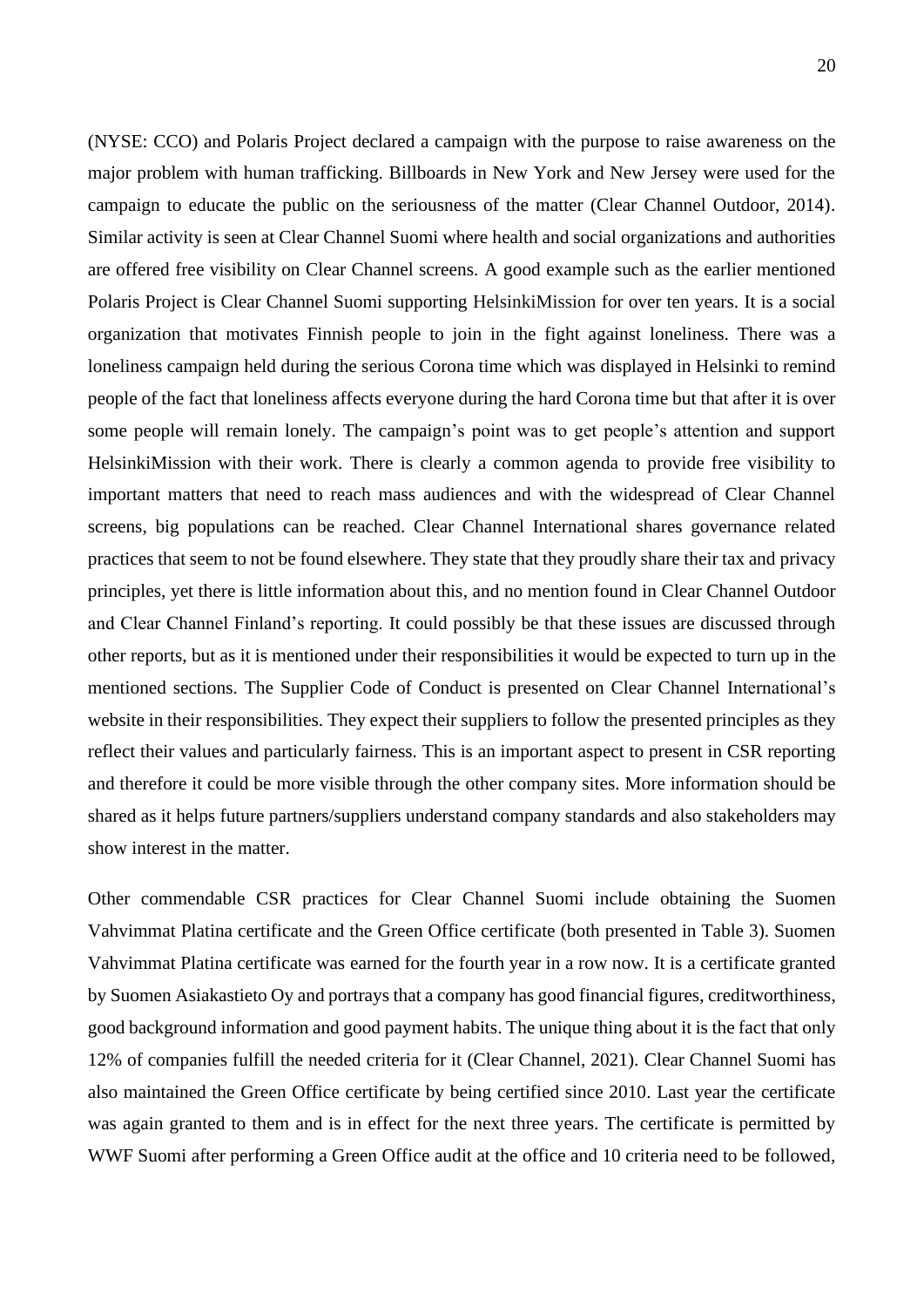for example the company needs to communicate about Green Office standards at the workplace and support all staff members to be environmentally friendly with their choices. "Green Office includes a model that you can use to build a suitable environmental management system for your organization, allowing you to reduce your workplace's carbon footprint and use natural resources sustainably." (WWF Green Office, 2021). These certificates are good for the company to have and to maintain. As CSR measures are often communicated to stakeholders, certificates such as these can really boost the company image. They are a concrete example of what is being done. Showing consistency with certificates shows steadiness within the company processes. As environmental awareness is rising, particularly the Green Office certificate shows a lot about the company's environmental responsibilities. The other certificate, Suomen Vahvimmat Platina, may show to be important when it comes to customers but also to other stakeholders as it shows that the financial side of the business is strong and in control.

When looking at the data available for the two case companies JCDecaux and Clear Channel, there are a lot of similarities in the sense that both have seriously taken on CSR and have set company guidelines in the three dimensions. Similar environmental efforts can be seen in recycling and resource conservation but in the social and governance dimensions the companies seem to have their own set of actions. Due to the companies' business and product similarities, their environmental impacts are alike which explain the same focus areas in the environmental dimension. Recycling is a key activity due to the poster papers used on their billboards just as energy use because of their digital screens. The individual certificates awarded to them act as concrete examples of the work they have accomplished and are working on. It is useful how these certificates are explained so that it is understood how they have been achieved. Environmentally they both seem to be very open about the actions they are taking, however there seems to be less transparency in social and governance issues. There are different topics which could be explained more in detail, such as their staff, working conditions, pay, and charity/ support work. More concrete examples of their different actions are needed, to give a better image of what and how things are done when it comes to CSR. Based on the findings, both case companies have recognized their effects on the environment, what social issues are important to address, and the management has set guidelines and codes to be followed. The different phases of development are good to be shown as could be seen for example through the Sustainable Development Strategy laid out by JCDecaux and the data represented in the earlier tables. These are very practical in portraying the current status of different actions and shows where there is still room for development.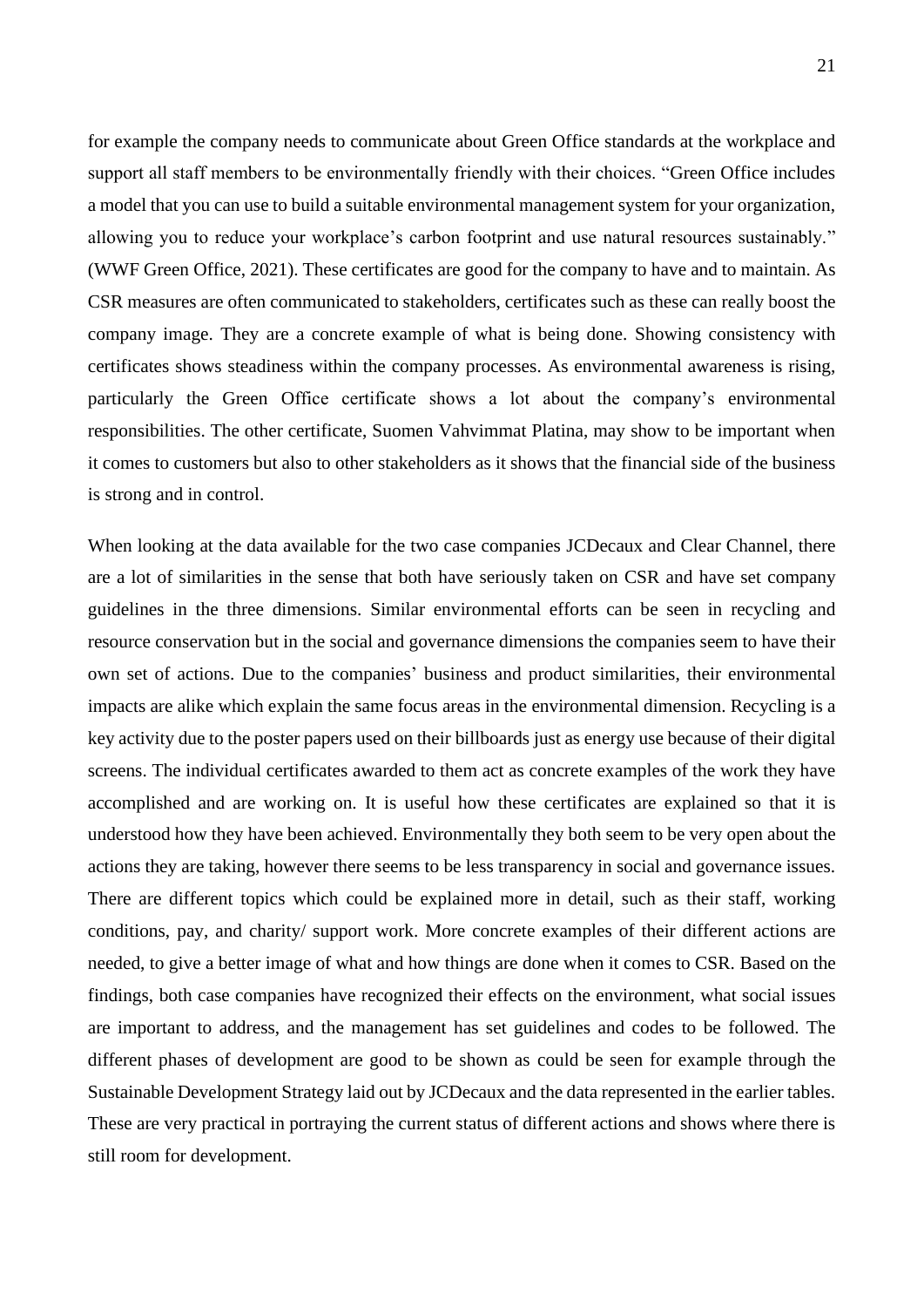## <span id="page-21-0"></span>**4.2 Qualitative investigation results**

The questionnaire started with questions concerning the importance of CSR practices on outdoor advertising companies' image from the perspective of the companies' customers/business partners. From there it then moved on to questions concerning different CSR actions being followed in the outdoor advertising industry and advertising industry. The beginning of the questionnaire consisted of a question asking how familiar the topic was and at the end there was an open question asking if there is any specific CSR related topic or issue that should be brought forth more.

All the respondents are at least somewhat familiar with the topic of CSR, but as can be seen in Figure 1, only a few are very acquainted with the topic. The topic seems to have generated interest and good dialogue among many participants.



Figure 1: Is the subject of CSR familiar?

#### Results of the first part of the questionnaire:

For the first part of the questionnaire, the answers to each of these five questions can be seen separately in Figures 2-6 below.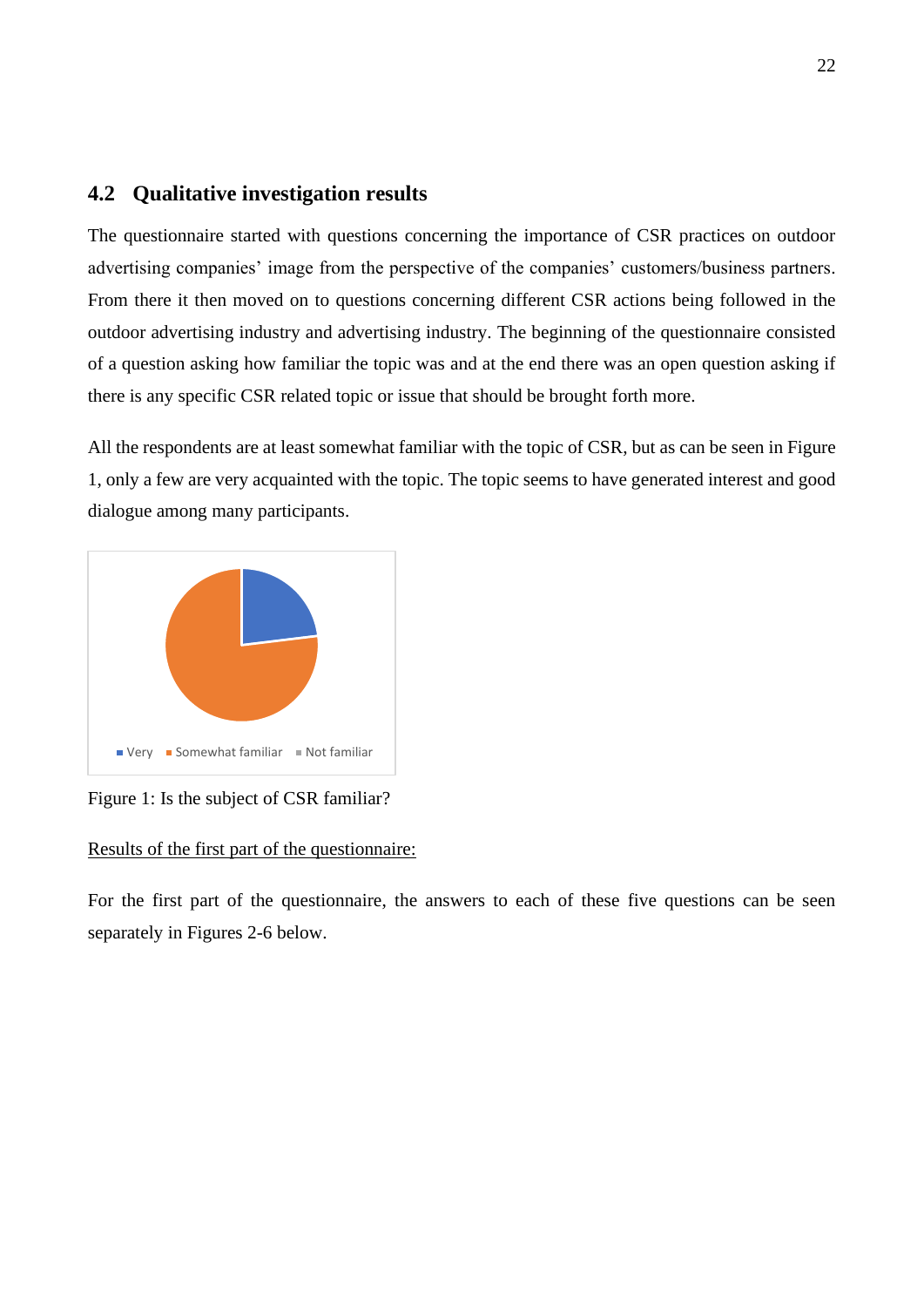

Figure 2: Q1. How important are the CSR practices of outdoor advertising companies for you?



Figure 3: Q2. To your knowledge, how important do your company's customers evaluate CSR practices when they buy outdoor advertising?



Figure 4: Q3. To your knowledge, how much demand is there for clear CSR practices when it comes to your company or your clients?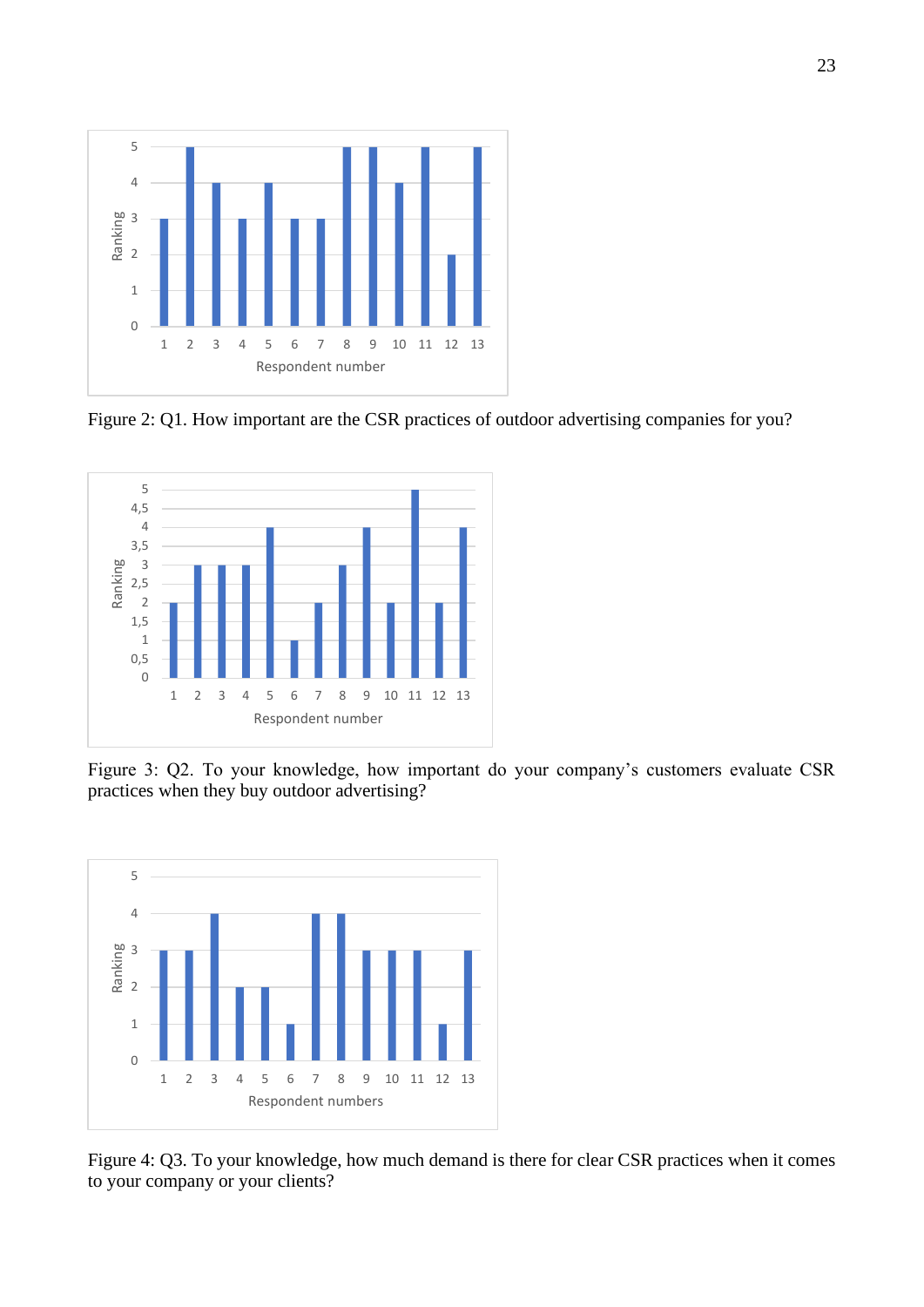

Figure 5: Q4. To what extent do you think CSR actions play a role in the company's overall public image?



Figure 6: Q5. When it comes to you or your customers, to what extent do having clear CSR practices bring competitive advantage to the other?

Based on the answers depicted in Figures 2-3, it can be said that CSR practices are considered important in media and marketing agencies, yet opinions seem to vary in terms of interest when it comes to the end customer buying outdoor advertising. A common explanation is that it depends on the client and that CSR does not really come up in the discussions. Then, when asked about the need for CSR practices, the average rankings stay similar, but apparently it is not a frequent topic. Many believe that interest and demand for this topic may rise in the future, but for now it is not a priority. Based on the rankings of the second and third questions, and their overall averages of less than 3, it is safe to say that its importance and demand have not yet grown in advertisers' campaigns.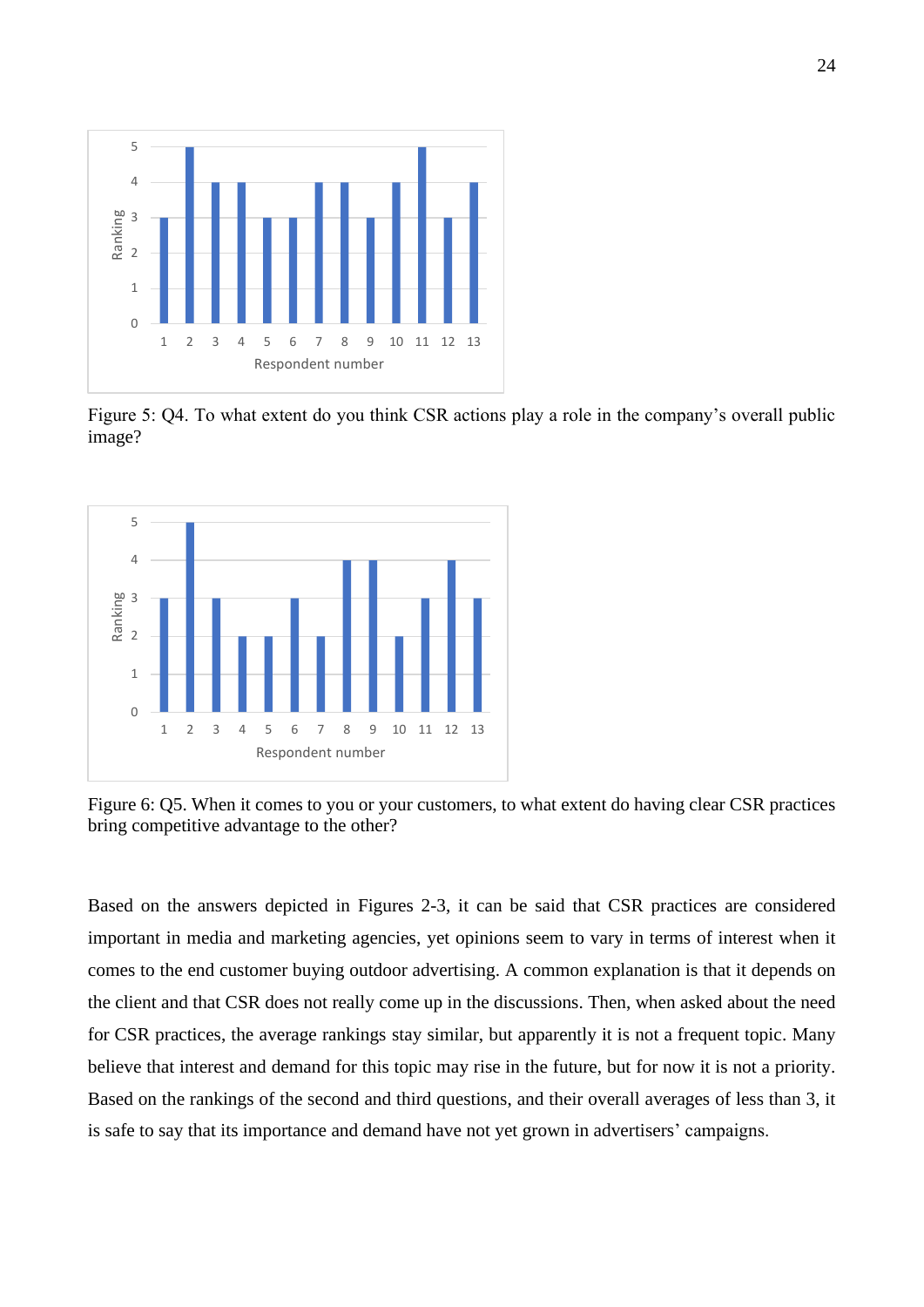In contrast, as respondents were asked about the impact of CSR on public image and competitive advantage, the average rankings grew to more than 3. No one felt that CSR did not matter at all, as can be seen from the rather high rankings. However, there is some variation in the comments given on whether CSR really affects image and whether it matters only in certain cases. For some respondents, CSR practices do affect the image and hopefully it matters overall. When asked about competitive advantage, respondents' comments interestingly differ. An example of this is the difference between the following three answers: one statement was that it doesn't bring competitive advantage because none of the companies stand out. Another statement was that it may have a potential competitive advantage but should be brought up more. A third opinion was that it does bring a competitive advantage if companies are committed to it. It is also believed that it has not led to a competitive advantage, but that environmental practices are important. Two overarching comments that came up in many conversations were that it really depends on the client's campaign that is in question, and that CSR is not yet a priority when buying outdoor advertising, but it may be in the future.

#### Results of the second part of the questionnaire:

The second part of the questionnaire focuses on investigating how important CSR practices taking place in outdoor advertising are considered from each CSR dimension. This part also included two practices from the advertising industry overall, listed from the MSCI ESG ratings. The purpose of this was to hopefully be able to show other good focus areas in CSR reporting. As can be seen in the following results, these practices from the MSCI ESG ratings for the advertising industry, were scored very well and in some dimensions these practices performed even better than others. In the questionnaire, the practices were categorized by dimension, and the first two practices were from the outdoor advertising companies and the following two practices from MSCI's list for the advertising industry overall. Table 4 shows the results of the questionnaire with the average rankings. The CSR dimensions will be evaluated, and each question will be examined carefully.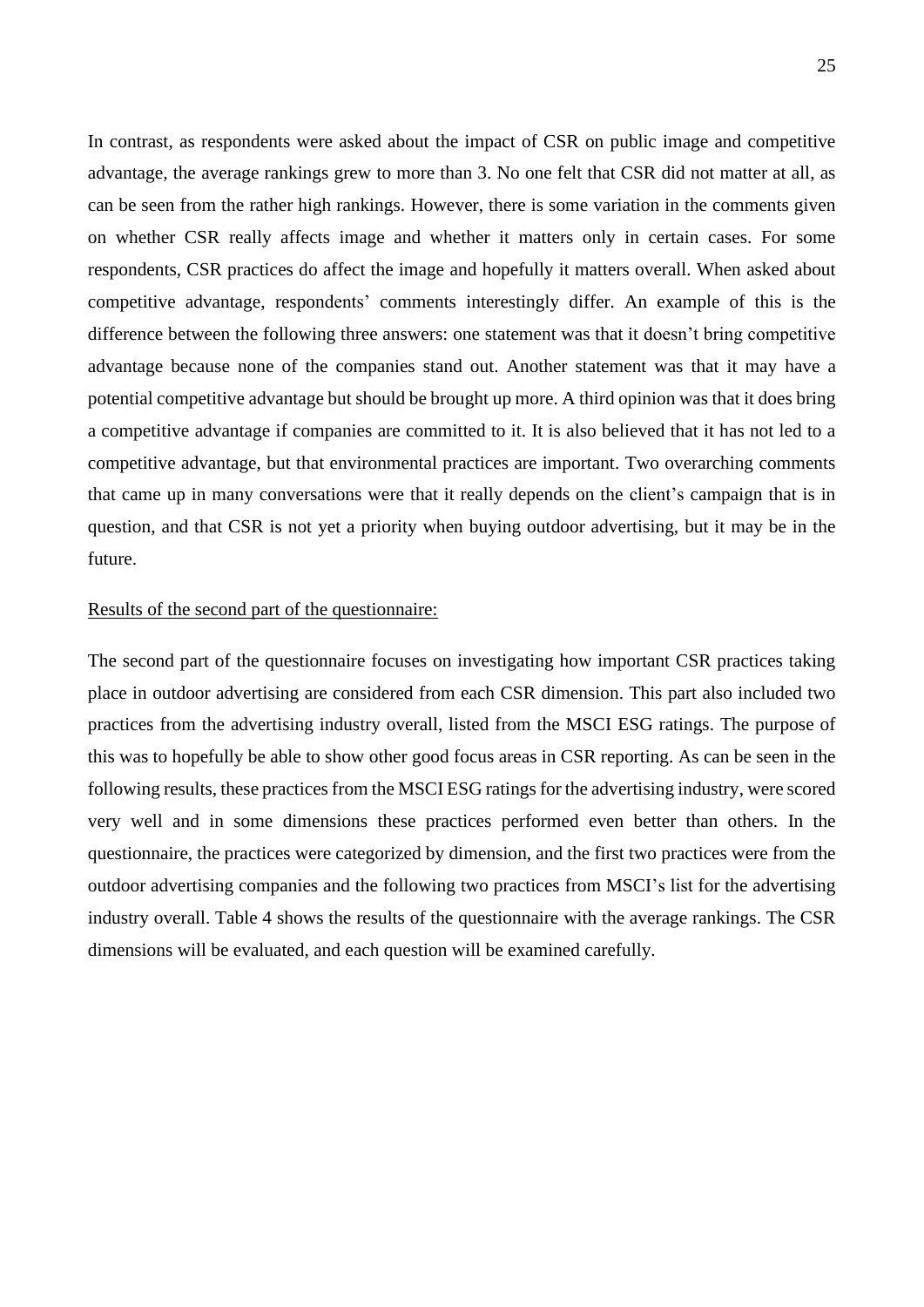| <b>Dimension</b> | <b>Questions</b>                                                             | <b>Ranking on</b> |
|------------------|------------------------------------------------------------------------------|-------------------|
|                  |                                                                              | average           |
|                  | Q1: Preference of renewable energy and finding energy                        | 4.15              |
|                  | efficient solutions                                                          |                   |
|                  | Q2: Recycling and sorting of different materials                             | 4.31              |
| Environment      | Q3: Opportunities in clean tech and green building                           | 3.62              |
|                  | Q4: Operations' effects on land use and potential effects on<br>biodiversity | 3.54              |
|                  | Q5: Training and raising the environmental awareness of<br>employees         | 3.61              |
| Social           | Q6: Offering support to cities and partners                                  | 3.46              |
|                  | Q7: Communicating about product safety and quality                           | 3.62              |
|                  | Q8: Responsible investment                                                   | 3.46              |
| Governance       | Q9: Being Green Office or ISO 14001 certified                                | 3.54              |
|                  | Q10: Considering the environment and sustainable                             | 4.15              |
|                  | development in purchases                                                     |                   |
|                  | Q11: Pay and incentive practices                                             | 3.23              |
|                  | Q12: Management of business ethics                                           | 4.08              |

Table. 4 : Respondents' answers to the questionnaire part 2 on CSR practices

As shown above in Table 4, the overall opinions of all practices are good, as the average score for each practice exceeds 3.

In the environmental dimension, the importance of the first two CSR practices is well rated and there are several different comments to support their reasoning.

*Q1. renewable energy and energy efficient solutions* were seen as important as energy consumption was believed to have a huge impact on the environment. There was satisfaction about the fact that this is taken care of by using for example led screens. One point of view was that it was not so important amongst the advertisers as only some see it as important, but it is well considered in companies. It was also viewed as one of the most important and most concrete practices.

*Q2*. *recycling and sorting* were also seen to be very important by majority. It was mentioned that proper recycling may decrease the need of producing new materials and possibly be more costefficient. It was also argued that it is not so important as there is not enough information about what is done with the materials and where they go. A general comment by several respondents was that this is one of the easy actions that companies can accomplish to do good, and this was also mentioned for the previous energy consumption question. The environmental dimension was also said to be the most important when compared to for example the social dimension.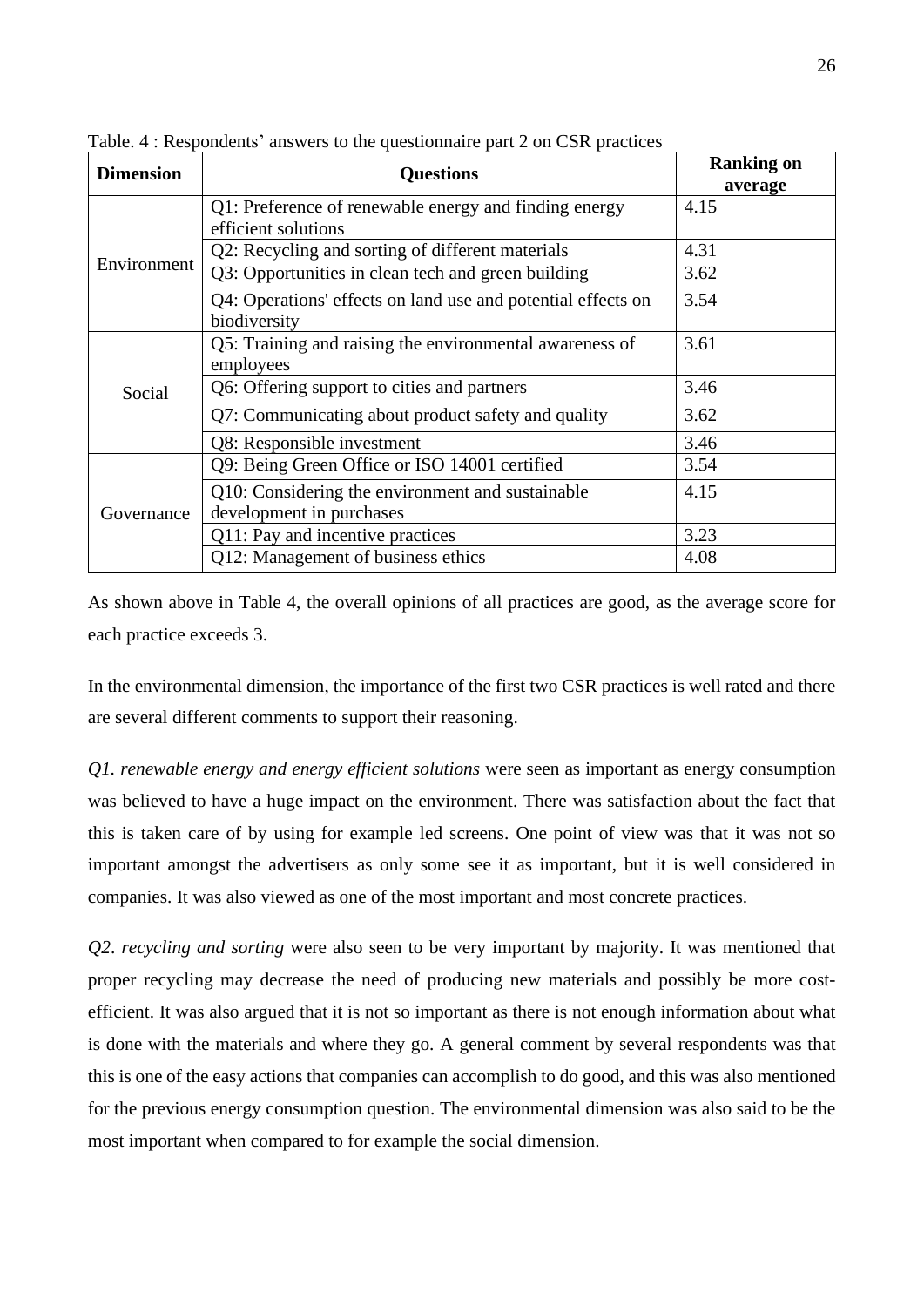The following two practices from the advertising industry were also scored well but with lower averages below 4. *Q3.* g*reen tech and green building* were seen as good things but there was also worry about prices going up and it not being relevant enough yet. *Q4. the operations effects on land use and potential effect on biodiversity* scored on average similarly to the earlier practices but answers were not justified very much. Based on comments, opinions varied a lot, as it was seen as important for example in order to justify the continuity of business. However, it was also seen as somewhat important, and not very important because it does not come up in discussions with the advertisers.

The social dimension practices received answers on average above 3 but below 4, so for most they did not matter as much when compared to the environmental practices.

The first one was *Q5. training and raising the environmental awareness of employees*, which received rankings from 2-5, splitting the opinions on how important it is. The justifications explained a lot about the ideology behind the answers. This was seen to be very important as people are the business and it enables improvement. It was also said to be essential, and it was said to be easy for a company to accomplish through examples. An alternative answer was that it does not matter as much as long as things work. As the opinions differed there were also opinions that its importance is not that high yet and that it does not really matter but the people in sales should know the essentials.

Next was *Q6. offering support to cities and partners* which was mostly seen as important with the following reasonings. Support is needed and if skills and resources are strong somewhere then it would be great if that knowledge was spread. The cooperation must also work, and these actions can affect the image. It was also reminded that there are other things that are even more important and that despite being important, all companies have their own responsibilities.

Then the first action from the advertising industry overall was *Q7. communicating about product safety and quality*, which created good discussions. The topic was seen to be fairly important particularly the safety side. This was pointed out to be very important but more reporting about this was requested. It is good to know that things are in order, but reporting is needed, and it would be good to know more about the products. Even if considered important, it was also said to not be an affecting factor in the buying decisions.

Then there was also *Q8. responsible investment* listed for the overall advertising industry. The answers to this were not as clear and commenting was difficult. Those considering it important, hoped for more transparency about money and investments. It was also said to not come up as much, but it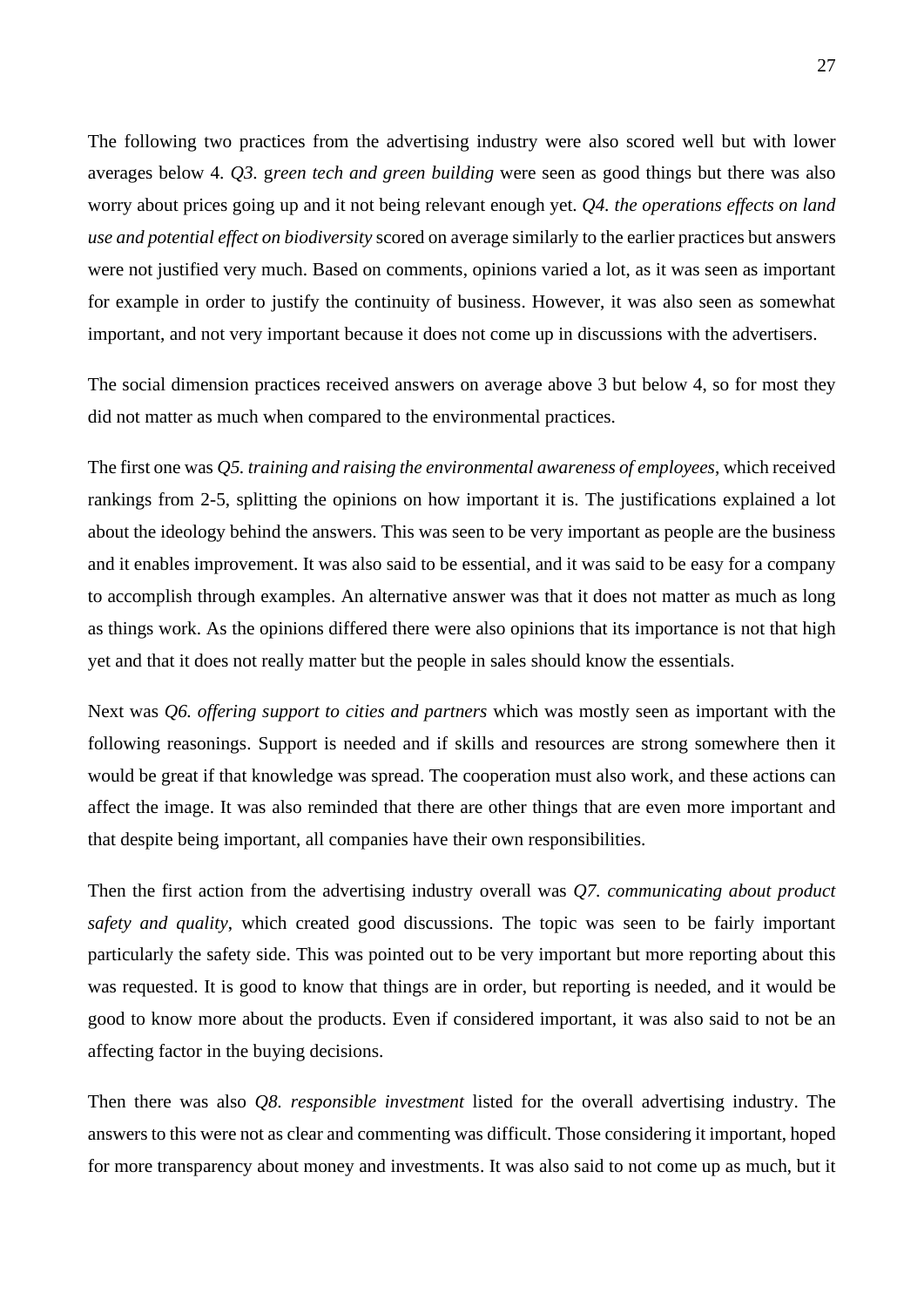is important to hear good things. This referring to the fact that it is a good thing for companies to communicate.

Finally, the governance dimension practices seemed to vary in importance, two scored on average above 4 when two remained below it.

The first question on *Q9. being Green Office or ISO 14001 certified* caused a lot of discussion and various comments as seen in the following. Having a certification is a good start and it is good to be shown. It can be used as proof of the actions being taken. It builds on the big picture, and it makes companies comparable with each other. Then again even those who viewed it as important stated the sad fact that it does not have a big effect as customers do not talk about it much or it is not seen as a prerequisite. There were two comments which stood out, one positive and one negative. The positive comment was that these certifications are important, and companies should communicate about what they mean and provide examples, such as a carbon footprint counter. Another respondent had seen a negative side to these certificates, stating that they can also be misused, and that the importance lies in whether actions are really taken or not. This comment fits well together with the comment on necessary examples, and works as a good indication for companies, that they need to justify and demonstrate their actions.

Next there was *Q10. considering the environment and sustainable development in purchases* which seemed to be considered the most important, with the highest average ranking from the governance dimension. It is important that companies are aware of their supply chain and if there's no transparency than business opportunities may be lost. It is considered to be part of the big picture. It is an important topic as outdoor advertising companies have signs and boards in different places, and it would be good to know for example where poster papers are bought from. As previously mentioned, this too was also seen to not be a priority issue when it comes to buying outdoor advertising.

Then when it came to *Q11. pay and incentive practices*, it was hoped that these things are in good shape. It was commonly considered to be a very internal affair and that it was not known about. Transparency was also hoped for and that this could potentially lower problems with inequality. Pay was seen to be just as important as job satisfaction.

Finally, *Q12. management of business ethics* was seen as the second most important from the governance dimension based on the average of the rankings. All respondents found it at least somewhat important. It was said that the business ethics need to be taken care of and someone should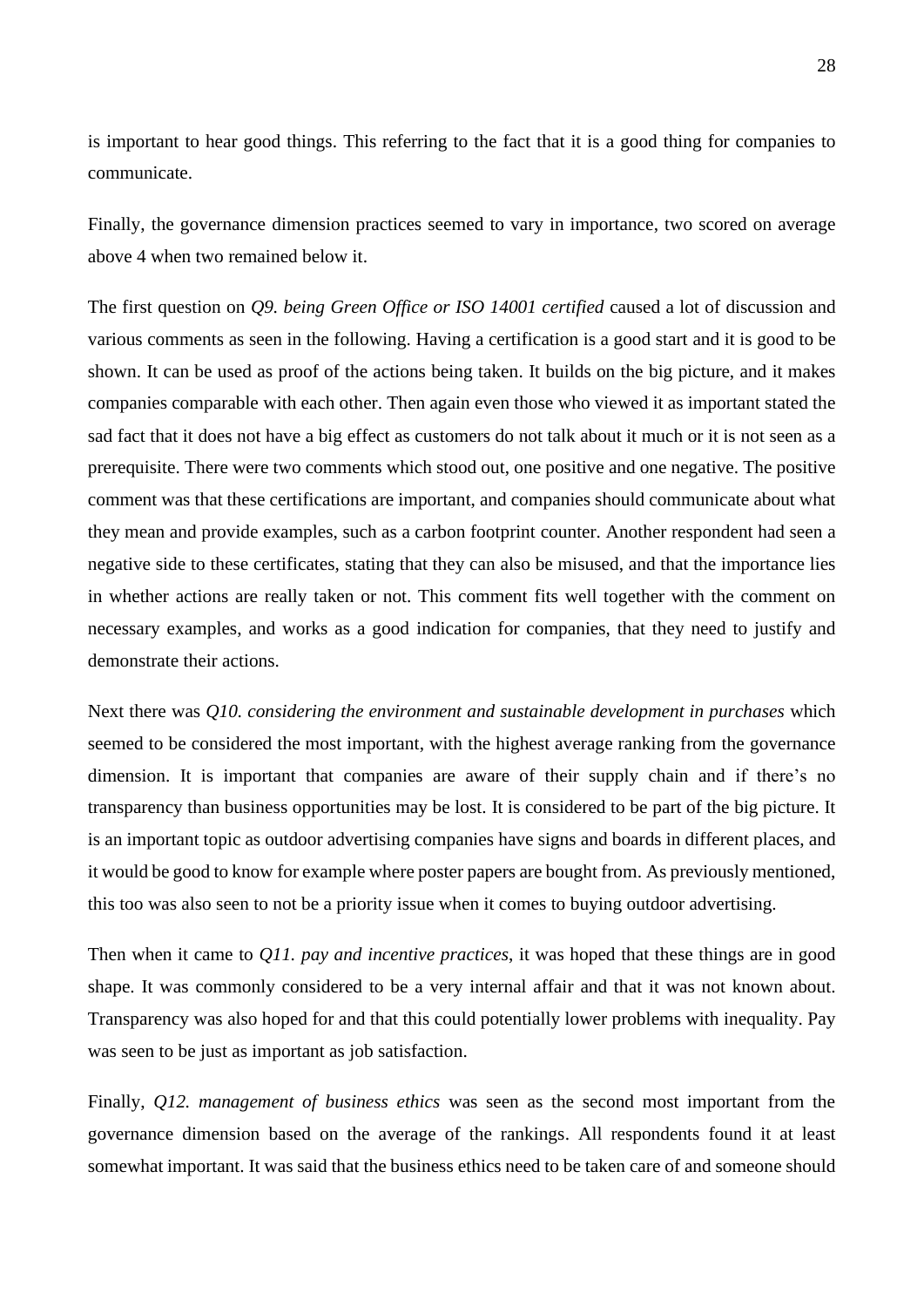be responsible for managing business ethics. The comments that stood out were that even here transparency was requested, and another was a comment that if the business ethics are not in control, then they do not exist. Despite being highly ranked and seen as important, this was also a question which was hard to justify. It was strongly hoped to be taken care of.

After going through different practices of CSR the respondents were also asked one open question in the end asking whether there was a certain CSR topic or issue that they felt outdoor advertising companies should bring forth more and these recommendations were the following.

- The reuse of materials, sustainable logistics and supply chains
- The existing practices could be communicated more clearly
- Information on what charity actions the companies have
- Actions could be brought forth more on the company website, for example their quality standards
- Proper recycling for example closed loop solutions
- More focus on digital campaigns
- The environmental perspective
- Paper usage and lowering the use of consumable products
- Concrete examples such as being able to measure the carbon footprint of a campaign

These requests have a lot to do with the same topics which JCDecaux and Clear Channel have presented in their CSR reporting, however clearly not thoroughly enough or the information has not been well spread. The practical side to reporting about CSR practices through a report is that all the information would be in one place, and it could be easily accessible to stakeholders. The report could be found online and shared with customers at meetings. There are a lot of activities that the case companies could discuss and open up about more in detail. There could be more openness about the different recycling processes and how different accomplishments have been reached. There is very little mentioned about positive topics such as charity work and quality standards which may interest a lot of the stakeholders and future customers. Finally, there could also be more transparency overall in the operations through which people would get concrete examples on what is done within the company. These answers support what has been mentioned before that there should be more transparency and that the companies' CSR practices are seen as important.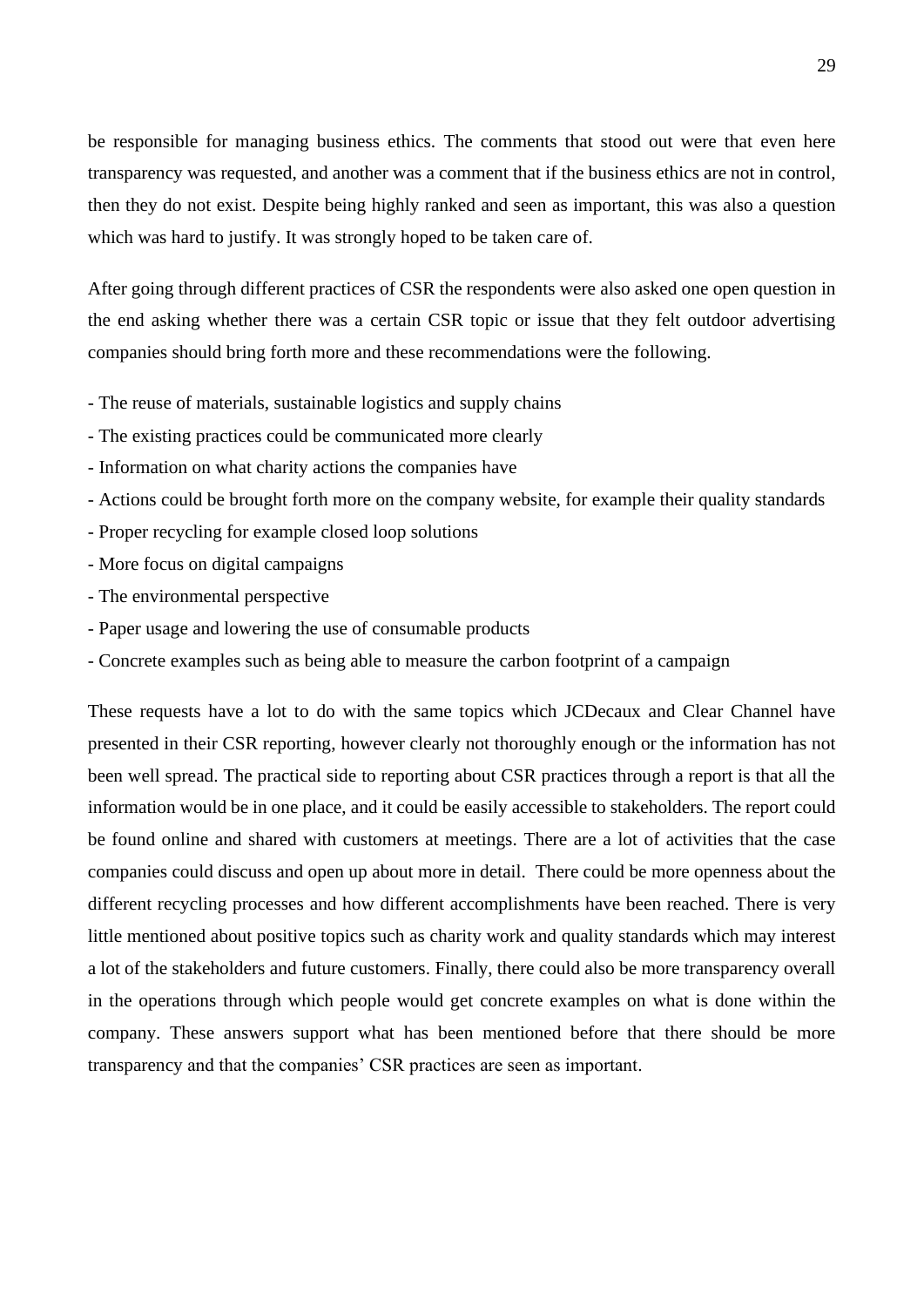## <span id="page-29-0"></span>**5 Discussion**

The first research question was *what CSR practices are often adopted in the outdoor advertising companies.* The results show that both case companies Clear Channel and JCDecaux have clear CSR practices and as both companies belong to a larger Group, they must follow the Groups expectations. In Europe and the United States, big multinational companies are anticipated to report about their sustainability through reports, global reporting initiative or in another way (Brown, et al., 2008, p. 577). The KPMG *International Survey of corporate responsibility* (2005) statistics indicate that multinational corporations have tended to be leaders in corporate reporting. JCDecaux had published a CSR report, which was very useful in the investigation. It was interesting to compare the achievements in the Group's Sustainable Development Strategy and to then see which aspects could be found from JCDecaux Finland Oy's reporting. Even without a CSR report from Clear Channel, there was plenty of information available on their CSR practices. It has been seen that when CSR is communicated well with consumers this can build on corporate reputation and build stronger customer relationships (Kim, 2017, p. 1157). Based on the findings this may be true for both case companies as both had successfully represented their CSR practices and actions from the different CSR dimensions. It may be beneficial though for both Clear Channel Suomi and JCDecaux Finland to consider publishing CSR reports, as this may be the most efficient way to educate their stakeholders on what they have accomplished and what they are planning. All the information would be in one place and the documents could be available to the public on their pages. There seemed to be a lot of focus on the environmental dimension, and it was difficult to choose only two practices for the second part of the study. The focus on the environmental side is a good thing as long as the other CSR dimensions are not forgotten. Focusing on environmental matters in business and aiding customers with their environmental effects can create loyalty and attract the customer back again which in the end can be profitable for the business (Idowu, et al., 2014, p.190). The social and governance dimensions were mentioned as well with some concrete examples from both companies. Yet more examples would be better to further explain what and how they are making a difference. The certificates awarded to the companies are good examples of these concrete examples as the requirements of the certificates explain the actions taking place.

The second research question was *which CSR practices adopted most matter for their customers/business partners and how do the outdoor advertising companies' CSR practices have an influence on their images*. All three CSR dimensions were considered important based on the average ranking responses in each, but there was variation in the individual responses both numerically and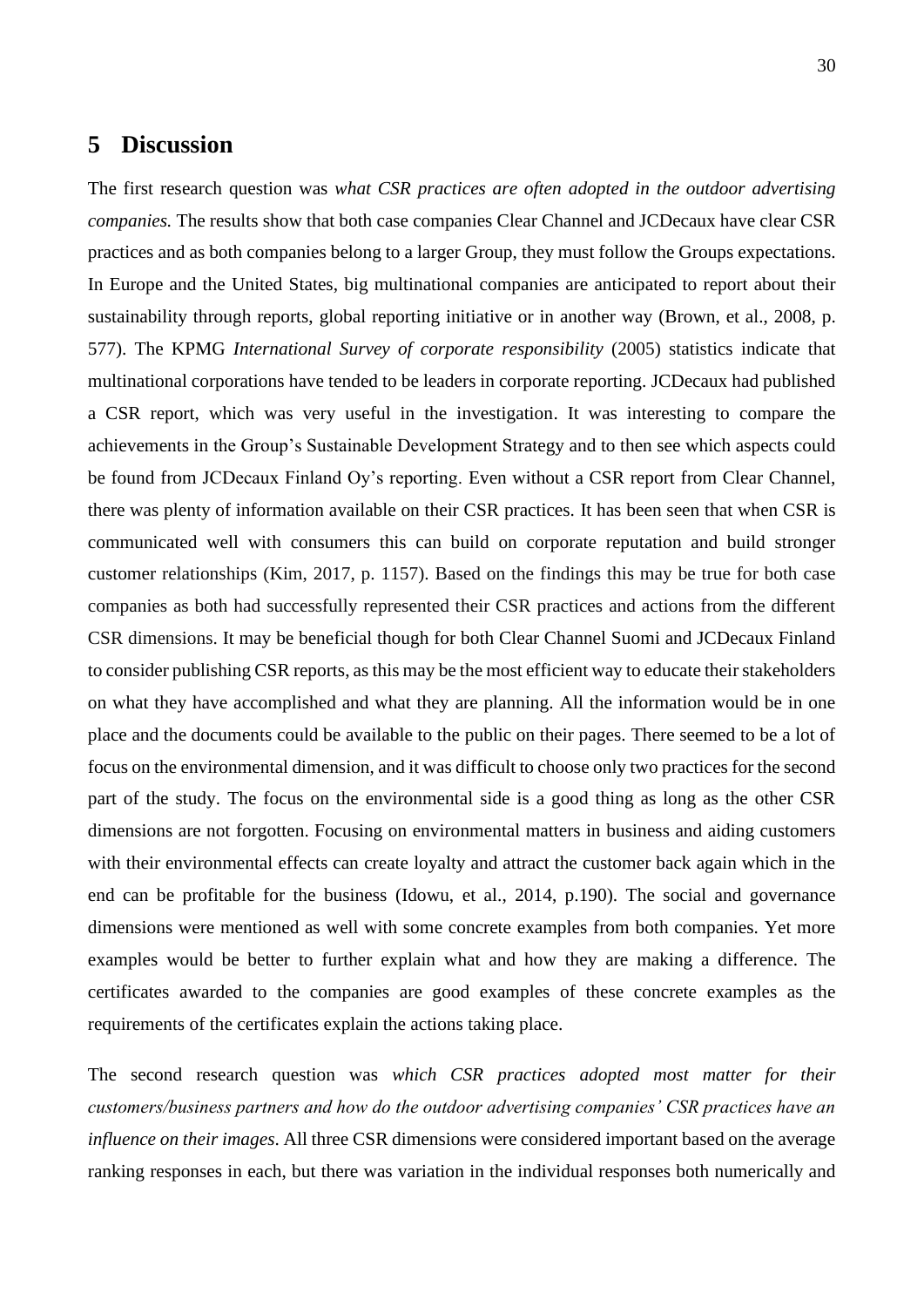within the comments. This provides a good view at different sides of the issues and provides useful information for outdoor advertising companies as they can use the information to better their CSR strategies. Each dimension had two practices from the case companies' practices and two practices from the MSCI ESG Industry Materiality Map for the advertising industry. The two practices from the case companies were chosen from the first desk research phase, and these were practices that were found in both case companies that stood out. The other two from the MSCI ESG Industry Materiality Map were chosen based on what was relevant for outdoor advertising companies to report about but was not found to be highly visible. The point of incorporating these two practices from the advertising industry was to provide useful insight on what other practices there are in the advertising industry that could be beneficial for the case companies to incorporate in their CSR communication and reporting. The highest average ranking out of the MSCI ESG practices was from the governance dimension, *management of business ethics*. Thus, it is apparent that outdoor advertising companies should consider sharing more information about their business ethics. All individual rankings for *business ethics* were 3 or above and it was commented that it is something that is expected to be in control.

The results were overall interesting, and some notable differences could be seen. An example of this was the results for questions 4 on public image and 5 which was about competitive advantage: firstly, CSR actions were seen to play a big role in the company's overall public image, as all responses were 3 or higher however when it came to CSR practices bringing competitive advantage, several rankings dropped. It was assumed that there would have been a strong connection between effects on image and the effects on gaining competitive advantage but there was not. A common discussion during the interviews was how many CSR practices' importance depends on the kind of end customer (advertiser) and the kind of campaign they want. It was also often mentioned how some CSR practices were not determined as priority issues when it comes to buying outdoor advertising and how CSR practices are not commonly discussed. This could explain why there was a drop in ranking when comparing CSR practice's role in image and if it brings a competitive advantage. They clearly matter but do not matter to that extent yet. In several cases respondents also seemed to have a hard time to answer when their own professional opinion differed from what they had experienced with their clients buying and setting up an outdoor advertising campaign. This was noted as something that could have been better considered in the questions of the questionnaire as it is logical that personal opinions may differ from the opinions faced with in everyday business. In some cases, there were also problems with justifying specific answers or giving examples. This may be because for most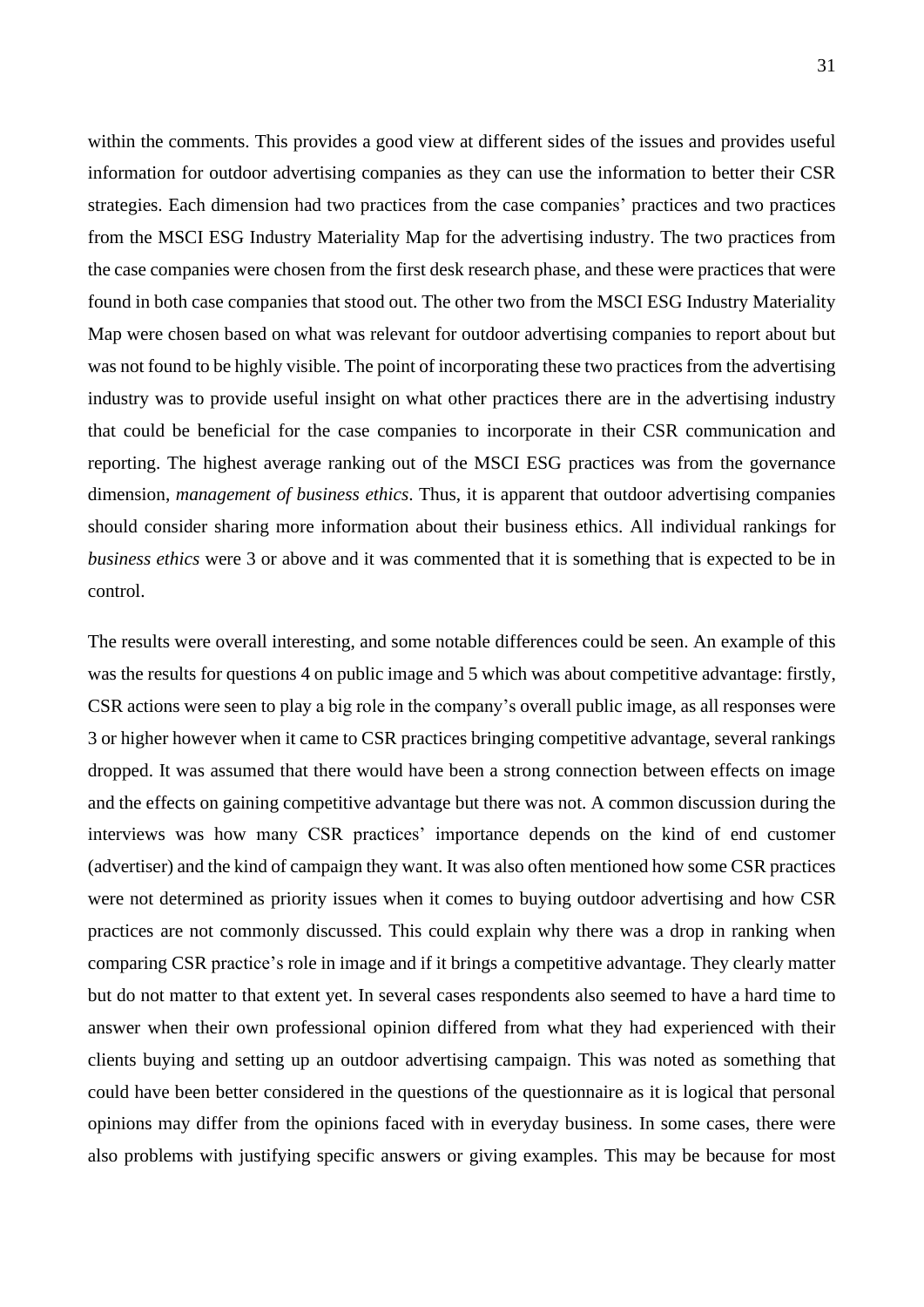respondents the topic of CSR was only somewhat familiar and for only a few the topic was very familiar. It could be that justifying answers and giving examples has been easier for those who knew more about the topic. Based on the answers and conversations had with the respondents, the topic of CSR is still growing in Finland and CSR has not become a focus in all industries and businesses yet. There are however companies that really do care because of their values or campaign's mission. Hopefully this study will provide outdoor advertising companies (and even other companies in the advertising industry) with more information on the importance of CSR and the current opinions and thoughts on the matter.

There are several improvements which the companies could consider in sharing and reporting their CSR practices and actions. Firstly, the companies could communicate even more with their stakeholders. Having CSR reports inside the company's annual report is a good example of how the companies could improve their CSR awareness and communication with external stakeholders (Werther and Chandler, 2005, p. 323). It is becoming a common trend that CSR information is included in annual reports even in Finland, as Finland is one of the 10 countries and areas where this has been most common in 2020 (KPMG, 2020, p. 17). This trend includes recognizing the financial effects and risks CSR may bring and communicating proper information to capital markets. In 2020, 84 out of 100 top Finnish companies reported their sustainability information with their annual statements, which is a rise from 2017 when only 54 did (KPMG, 2020, p. 20). CSR reporting within annual reports is one option, however it has been argued that 'Multiple channels and efforts are needed to ensure that CSR information is accessible to stakeholders and the public' (Tench, et al., 2014, p.6). Therefore, wherever, and however they choose to report about their CSR practices, the companies should make sure it is communicated in various channels and ways. Generating discussion around the matter with other businesses may help come up with new and improved ideas. The fact that the case companies are part of the same outdoor advertising union offers them a good chance to discuss ways in which the outdoor advertising industry can shine in CSR awareness.

The limitations of this study have also been recognized and will be discussed in the following section. Firstly, the study could have considered both small and large outdoor advertising companies for the case study or focused on the outdoor advertising field overall. If the outdoor advertising companies were contacted and interviewed, this could have been possible. However, as JCDecaux and Clear Channel had a lot of information available without interviews, it was logically to use them as case studies. By only using the companies' public information for the first part of the study we are also left unknown about the possible action plans taking place towards CSR. It is possible that the data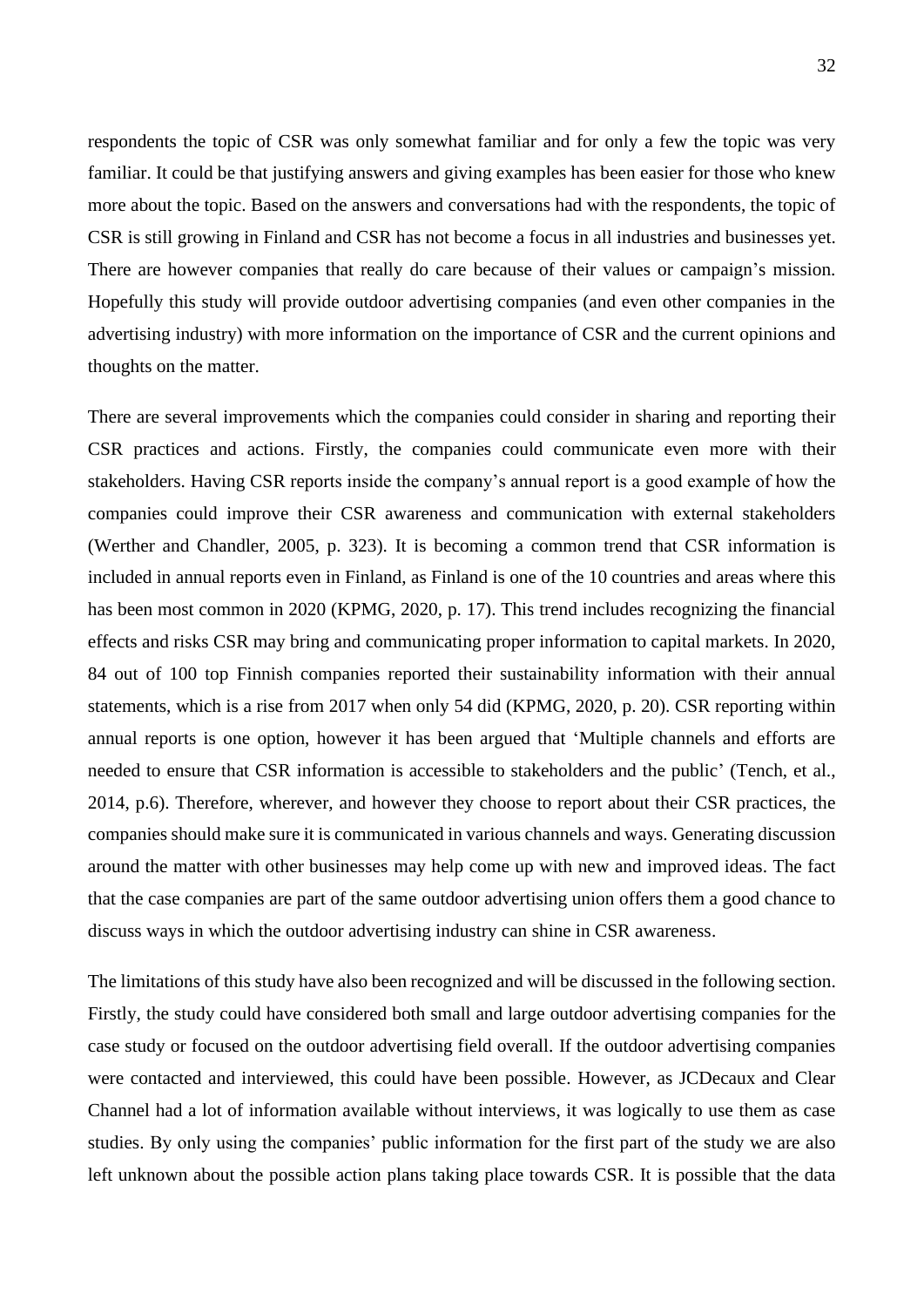found does not accurately portray the current situation or stage the companies are at in CSR reporting or CSR strategies. If the public information found today was to be compared with what could be found in couple years, there may be big differences. Another limitation was the number of respondents received for this study. In an ideal situation there would have been more respondents, even though valid and useful information was obtained from the reached respondents. Efforts were made to contact more media and marketing agencies, however there were problems getting responses through email, through questionnaire link sharing and by calling. The results were satisfactory though as it combined answers from bigger and smaller companies in the media industry and there was enough data to see trends and make conclusions. Huge appreciation to those who took time to go through the questionnaire by themselves and those who took time to go through the questionnaire by phone. Lastly, one of the biggest limitations was the ongoing Covid-19 situation in Finland. The study took place during the Covid-19 situation, and it limited the ways in which the study could have been conducted. If the circumstances would have been different, companies could have been visited and proper interviews could have been arranged.

## <span id="page-32-0"></span>**6 Conclusion**

Based on the results found for the first research question*,* CSR is highly present in business operations and strategies when it comes to Clear Channel and JCDecaux. There are multiple actions stated for all three dimensions of CSR on the companies' CSR reporting. Both companies have specific Group level requirements, which are followed well and in the best way possible. Large focus is seen particularly on the environmental dimension as both companies have numerous practices on fixing the environmental impact their operations have. This trend has been seen in earlier research, where environmental issues have been presented the most in most cases amongst Finnish listed companies (Kotonen, 2009, p. 182). Finland also has other outdoor advertising companies and 7 of these companies along with Clear Channel and JCDecaux are part of Finland's outdoor advertising union Outdoor Finland. The union's chairman is also the managing director of JCDecaux Finland Oy and therefore it can be assumed that CSR is well recognized within the union. As seen in the results presented earlier, the union openly shares how they have recognized and communicated about CSR as their responsibilities are clearly stated on their website. Based on the data represented by JCDecaux in their Sustainable Development plan on the CSR report, many objectives were fully or almost fully achieved but there was also need for improvements. Clear Channel had also shared the practices they are focusing on and the success they have had but likewise they too can make improvements. The companies share similar responsibilities and practices. The most influential were their achieved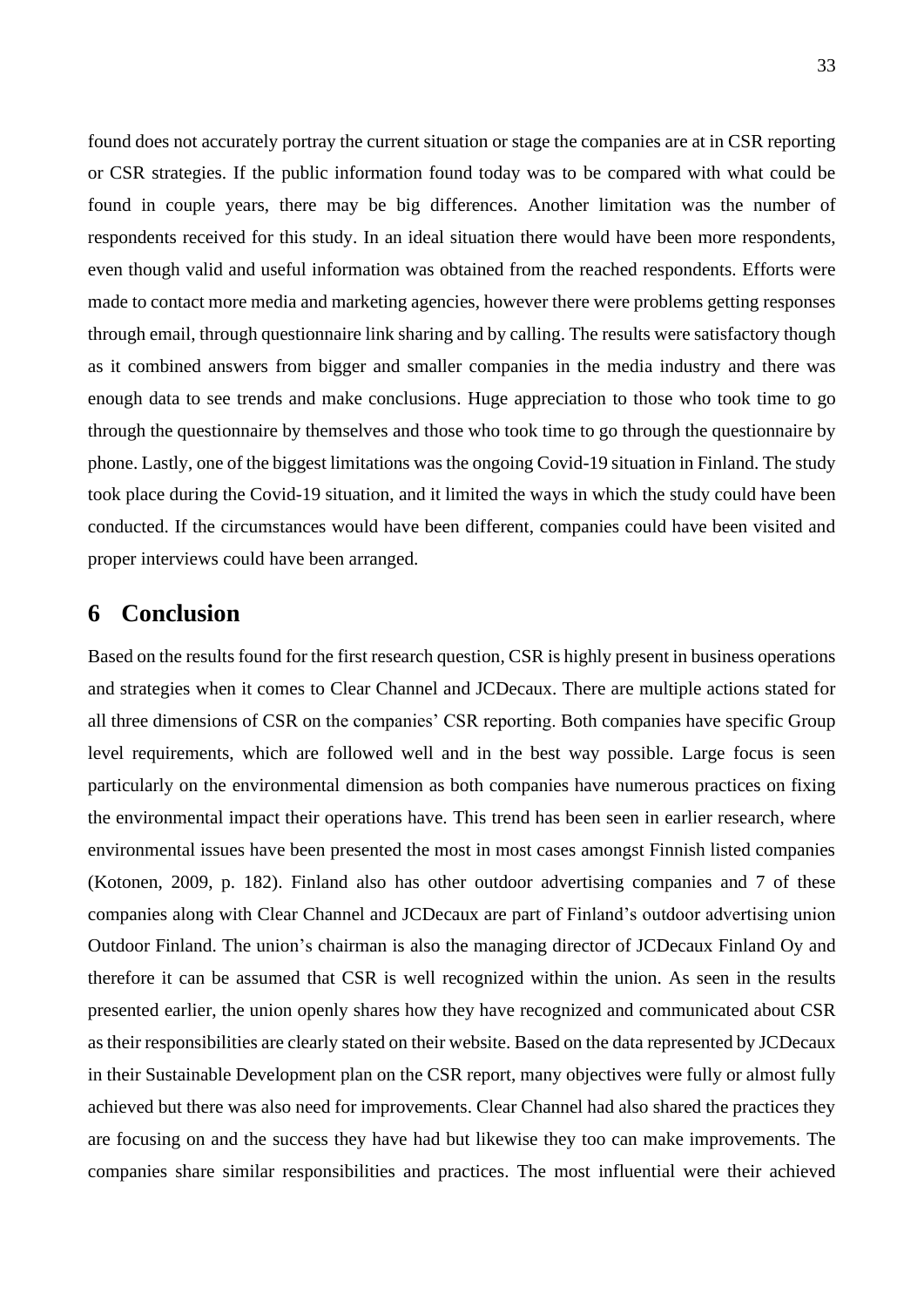certificates, which provide concrete examples of the work they have done during the past few years. The results found for the second research question focusing on the CSR practices show that the topic is regarded as important in the media industry, but it has not become a common priority when purchasing outdoor advertising. All the listed practices from outdoor advertising and the ESG Industry Materiality Map for the advertising industry received rankings of 3 or higher, which is a good result. There were some differences in answers at times, however this may be because of the separate experiences the respondents have had with their customers. CSR's importance depended a lot on the type of client or campaign. Based on the comments and discussions, it seems that CSR is not a core focus yet when it comes to buying outdoor advertising as there are other factors that are still often considered more important. The interest that the media and marketing specialists seemed to have on the topic is promising though. The topic is considered to be developing in Finland and in the future its importance was believed to rise. There also seems to be a connection with CSR and its effects on image. As the topic's importance rises, the more it will matter in business deals and the more it will have an effect on a company's image. The common opinion seemed to be that it does not bring competitive advantage at the moment, one explanation being that none of the companies stand out compared to the others. The case companies should consider their CSR communication as a way of educating others and spreading the message of CSR's importance. As people hear more about CSR and about the different CSR practices taking place, their attitudes may change towards the matter. In a couple years' time the results may be very different. In Finland reporting about company responsibility is only required from certain companies such as listed companies with over 500 employees, banks, and insurance companies, for others it is voluntary (Kuluttajaliitto, 2021). Currently there are about 200 companies publishing a responsibility report in Finland and reporting is considered important in communication. It is predicted that its importance will grow in the future due to legislation and stakeholder expectations (Silvola, 2021).

The case companies Clear Channel and JCDecaux should carry on with their work on CSR and keep developing it further. As both belong to the same union along with other outdoor advertising companies, together they can share views on how to develop in this area. Their customers and business partners seemed happy to hear about their efforts in CSR and hoped for even more communication and transparency in some matters. Focusing on CSR can lead to better image and competitiveness (Kuluttajaliitto, 2021). Hopefully this study will portray that CSR is considered important and that stakeholders are interested in these practices. The second part of the study hopefully provides feedback on what is done well and what could be focused on more in the future.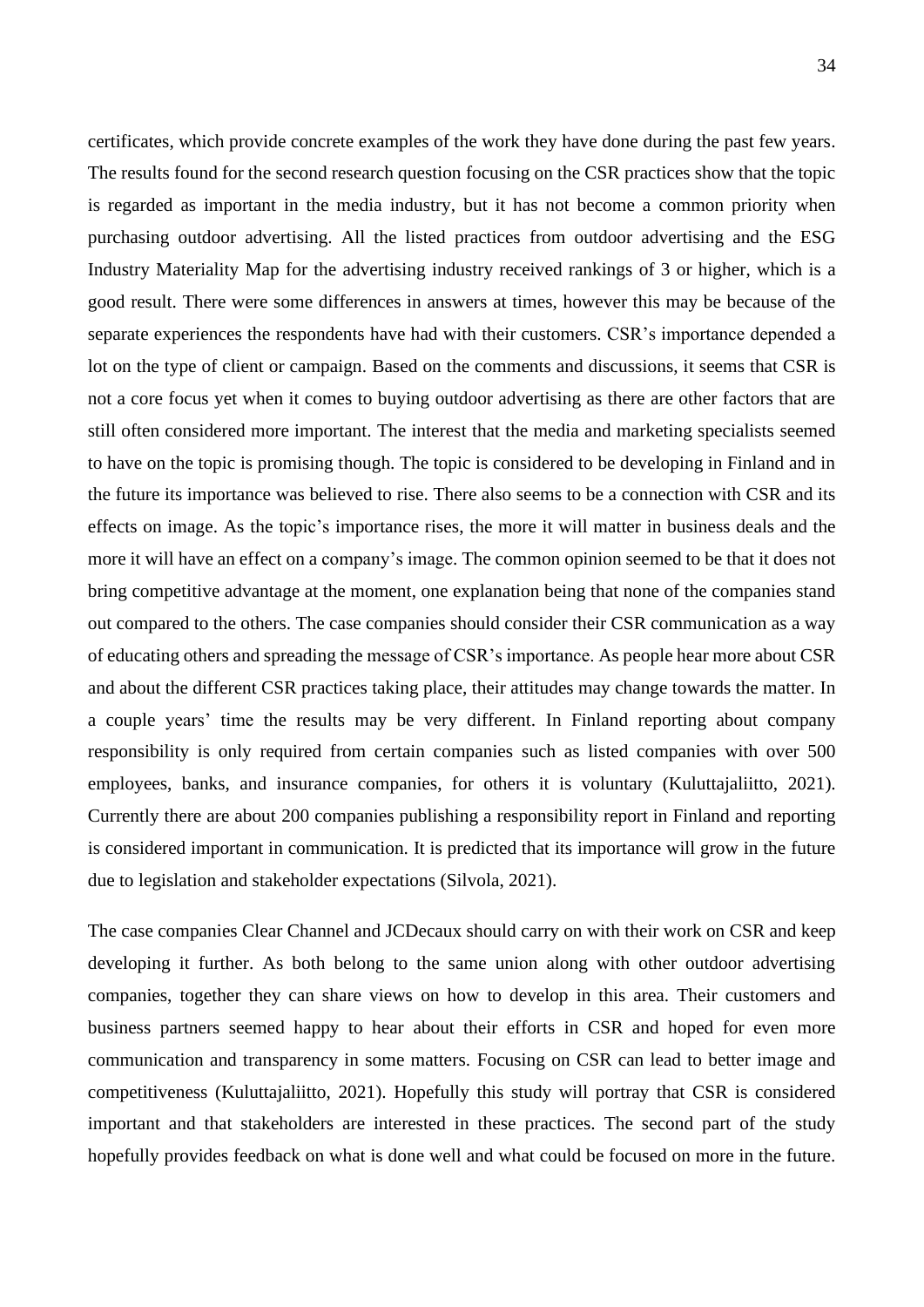Media and marketing companies would be interested in hearing more about the CSR actions and hear concrete examples of how these actions are implemented. The study successfully shows that CSR is well recognized in the media industry and good things can be expected in the future as the topic of CSR becomes more widespread in Finland.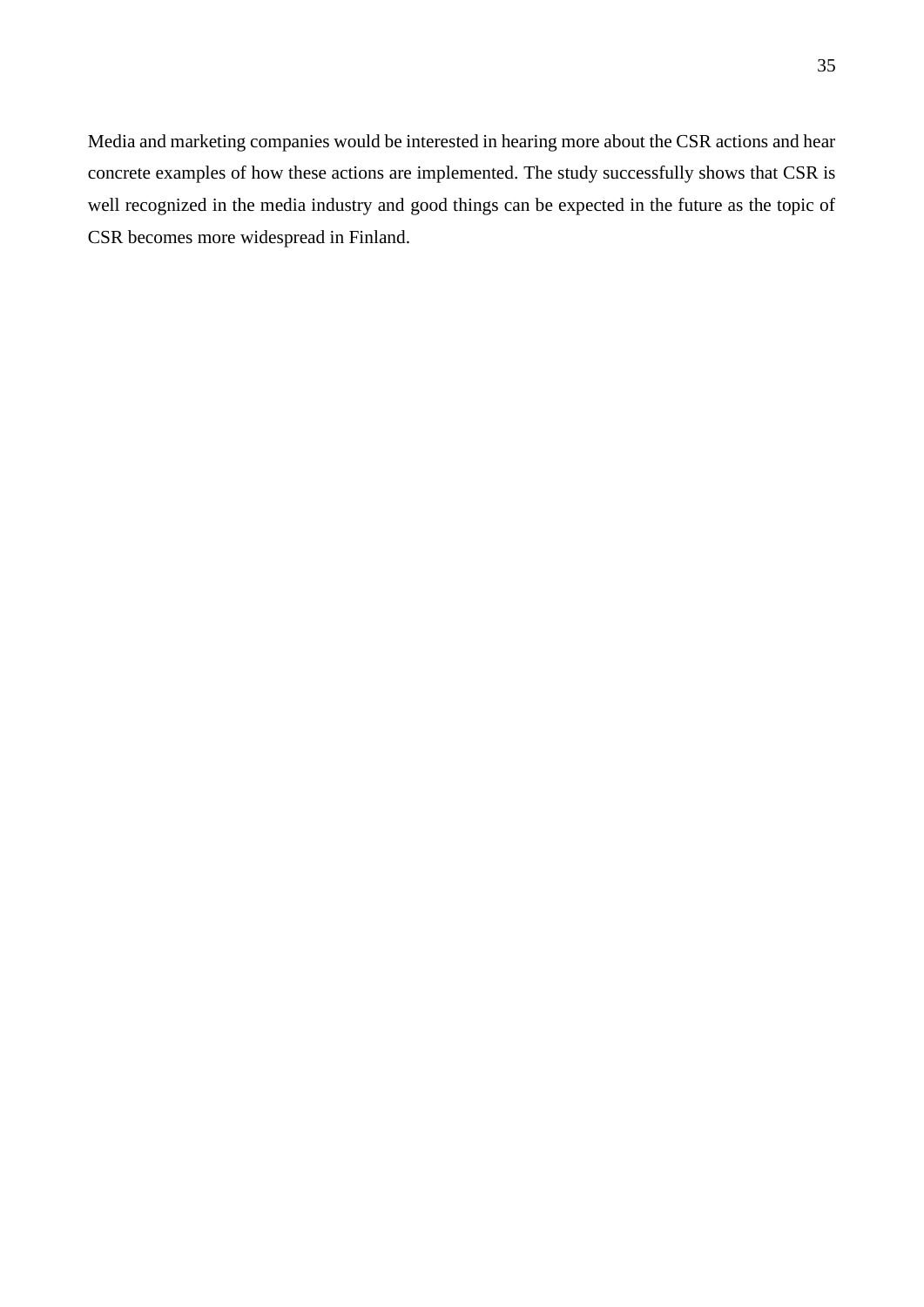## <span id="page-35-0"></span>**References**

- 1. Adi, A., Crowther, D., Grigore, G. (2015), Corporate Social Responsibility in the Digital Age. First edition. Bingley, England: Emerald
- 2. Brown, H., de Jong, M., Levy, D. (2008) Building institutions based on information disclosure: lessons from GRI's sustainability reporting. Elsevier Ltd. In Journal of cleaner production, 2009. (pp.571-580)
- 3. Clear Channel (2021) Clear Channel Yrityksenä. Clear Channel. URL: https://www.clearchannel.fi/yritys/yritys. Last access: 3.10.2021
- 4. Clear Channel International. (2021) SmartBike. Clear Channel International. URL: https://www.clearchannelinternational.com/our-portfolio/smartbike. Last access 7.10.2021
- 5. Clear Channel International. Who we are. Clear Channel International. URL: https://www.clearchannelinternational.com/who-we-are/vision-values. Last access: 7.10.2021
- 6. Clear Channel Outdoor. (2014, January) Polaris Project and Clear Channel Outdoor Launch Anti-Human Trafficking Campaign on Billboards in New York and New Jersey. Clear Channel Outdoor. URL: https://company.clearchanneloutdoor.com/polaris-project-clear-channeloutdoor-launch-anti-human-trafficking-campaign-billboards-new-york-new-jersey/ . Last access: 20.9.2021
- 7. Clear Channel Outdoor. (2021) Community Engagement and Social Impact. Clear Channel Outdoor. URL: https://investor.clearchannel.com/ESG/Community-Engagement-and-Social-Impact/Overview/default.aspx. Last access: 12.11.2021
- 8. Clear Channel Outdoor. (2021) Environment and Sustainability. Clear Channel Outdoor. URL: Clear Channel Outdoor Holdings, Inc. - ESG - Environment and Sustainability - Environment and Sustainability. Last access: 12.11.2021
- 9. Clear Channel Outdoor. (2021) Social Responsibility. Clear Channel Outdoor. URL: https://company.clearchanneloutdoor.com/corporate-social-responsibility/. Last access: 3.10.2021
- 10. Clear Channel. (2020, March 18) Varma kevään merkki Kaupunkipyörät palaavat katukuvaan. URL: https://www.clearchannel.fi/clearnews/varma-kevaan-merkki-kaupunkipyorat-palaavatkatukuvaan. Last access: 12.11.2021.
- 11. Clear Channel. (2020, September). Huomisen Kaupunki on Käyttäjälleen fiksumpi smart city. Clear Channel. URL: https://www.clearchannel.fi/vastuullisuus/huomisen-kaupunki-onkayttajalleen-fiksumpi-smart-city?hsCtaTracking=de655923-250c-4da4-958b-6a734cfe6b93%7Cecdc4b75-ddff-418f-ad7d-9d86094d37ab. Last access: 7.10.2021
- 12. Clear Channel. (2021) HelsinkiMissio Yksinäisyys ei ole kaikille poikkeustila. Clear Channel. URL: https://www.clearchannel.fi/caset/helsinkimissio-yksinaisyys-ei-ole-kaikillepoikkeustila?hsCtaTracking=8441414a-4e0e-4de6-a927-7eacfdd1e789%7C18ae1e12-0b48- 4dad-87de-cd17ec9c1151. Last access: 12.11.2021
- 13. Clear Channel. (2021) Who We Are. Our responsibilities. Clear Channel. URL: https://www.clearchannelinternational.com/who-we-are/our-responsibilities. Last access: 16.11.2021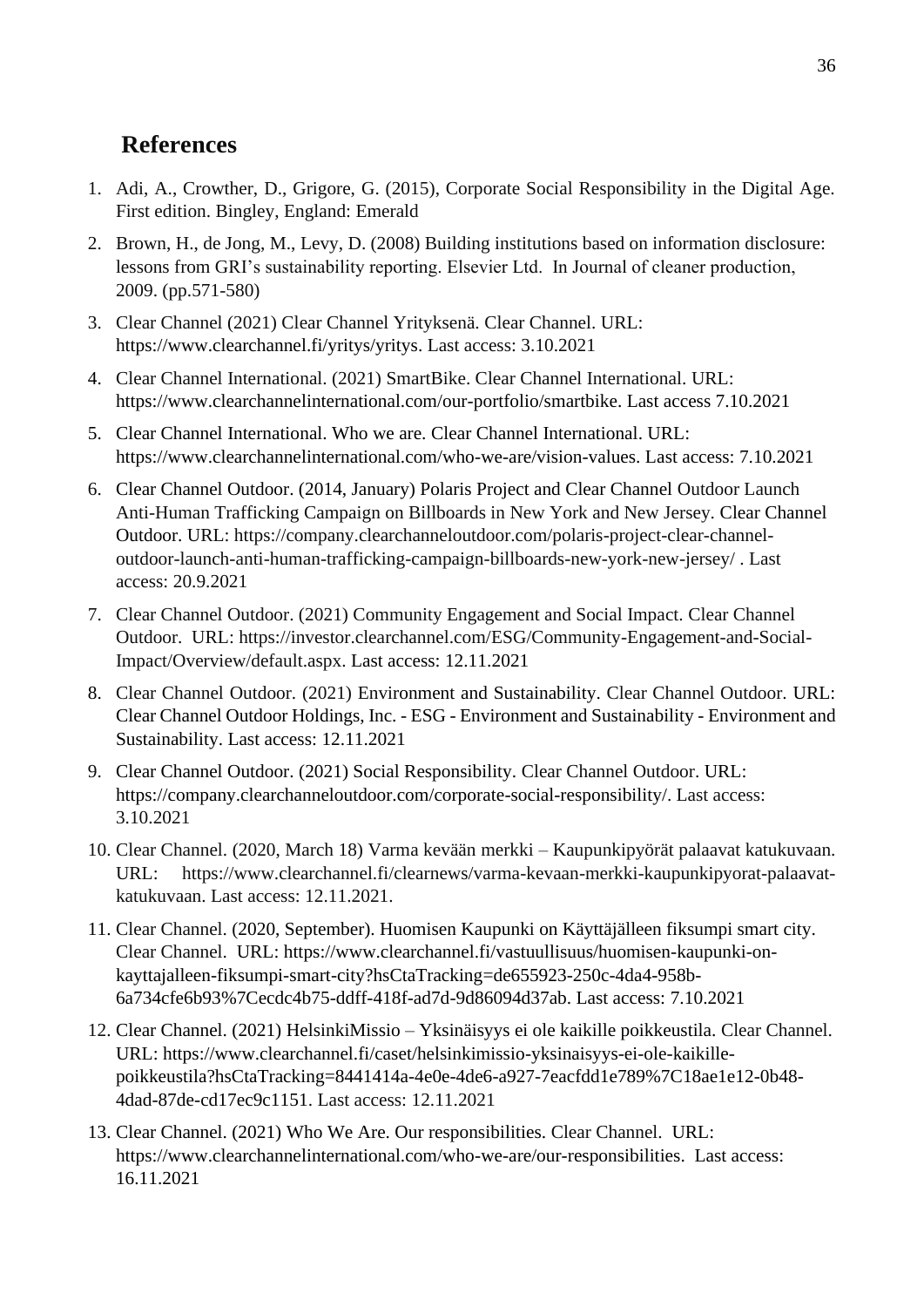- 14. Clear Channel. (2021, June 11) Clear Channel Jälleen Suomen vahvimpien Joukkoon. Clear Channel. URL: https://www.clearchannel.fi/clearnews/suomen-vahvimmat. Last access: 16.11.2021
- 15. Clear Channel. (October 2020.) Clear Channel on sitoutunut vihreämpiin valintoihin toiminnassaan. Clear Channel. URL: https://info.clearchannel.fi/clearnews/clear-channel-onsitoutunu-vihreampiin-valintoihin-toiminnassaan. Last access: 7.9.2021
- 16. Clear Channel. (September 2020.) Clear Channel ja Vastuullisuus. Clear Channel. URL: https://www.clearchannel.fi/vastuullisuus/clear-channel-ja-vastuullisuus. Last access: 3.10.2021
- 17. Du, S., Bhattacharya, C., Sen, S. (2010) Maximizing Business Returns to Corporate Social Responsibility (CSR): The Role of CSR Communication. Oxford, UK: Blackwell Publishing Ltd. In *International journal of management reviews: IJMR* (pp.8-19)
- 18. Gideon, L.(ed) (2012) Handbook of Survey Methodology for the Social Sciences. New York, NY: Springer New York: Imprint: Springer
- 19. GlobeNewswire. (2021) JCDecaux is the only company on the Media & Entertainment panel to obtain an AAA score in the 2020 Corporate Social Responsibility rankings of the MSCI extrafinancial rating agency. GlobeNewswire by notified. URL: https://www.globenewswire.com/news-release/2021/03/03/2186490/0/en/JCDecaux-is-theonly-company-on-the-Media-Entertainment-panel-to-obtain-an-AAA-score-in-the-2020- Corporate-Social-Responsibility-rankings-of-the-MSCI-extra-financial-rating-agency.html. Last access: 24.9.2021
- 20. Idowu, S., Kasum, A., Mermod. A. (2014) People, Planet and Profit: Socio-Economic Perspectives of CSR. Surrey, England; Burlington, Vermont: Gower
- 21. JCDecaux SA. (2020) 2020 Sustainability and CSR Report. URL: https://www.jcdecaux.com/jcdecaux/downloadfile?url=public%3A//assets/document/2021/06/jcdecauxsustainabilitycsrreport2020.pdf. Last access: 8.12.2021
- 22. JCDecaux, (2021) Our Strategy. JCDecaux. URL: https://www.jcdecaux.com/sustainabledevelopment/our-strategy. Last access:16.11.2020
- 23. JCDecaux, 2020, JCDecaux obtains the maximum AAA score in the Corporate Social Responsibility rankings of the Morgan Stanley Capital International (MSCI) ratings agency for the third consecutive year. JCDecaux. URL: https://www.jcdecaux.com/press-releases/jcdecauxobtains-maximum-aaa-score-corporate-social-responsibility-rankings-morgan. Last accessed:16.11.2020
- 24. JCDecaux. (2020) JCDecaux obtains the maximum AAA score in the Corporate Social Responsibility rankings of the Morgan Stanley Capital International (MSCI) ratings agency for the third consecutive year. JCDecaux. URL: https://www.jcdecaux.com/press-releases/jcdecauxobtains-maximum-aaa-score-corporate-social-responsibility-rankings-morgan . Last access: 3.10.2021
- 25. JCDecaux. (2021) JCDecaux Worldwide. JCDecaux. URL: https://www.jcdecaux.fi/en/jcdecaux-worldwide. Last access: 3.10.2021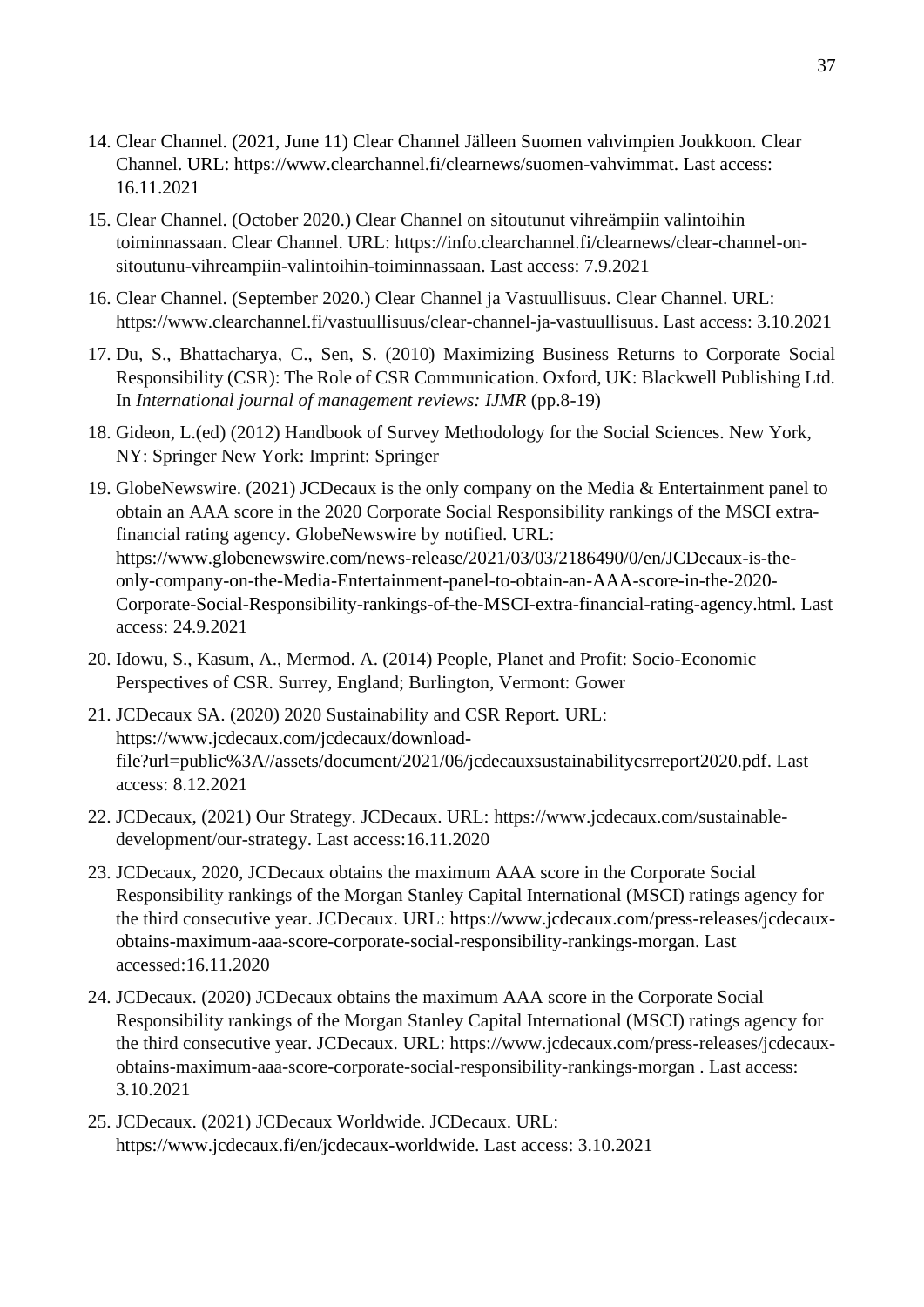- 26. JCDecaux. (2021) Vastuullisuus. Kestävä kehitys on osa JCDecaux'n DNA:ta. JCDecaux. URL: https://www.jcdecaux.fi/vastuullisuus#kestavan-kehityksen-julistus. Last access: 16.11.2020
- 27. Kauppalehti. (2021) Yrityshaku. Clear Channel Suomi Oy. Kauppalehti. URL: https://www.kauppalehti.fi/yritykset/yritys/clear+channel+suomi+oy/0870477-4. Last access: 3.10.2021
- 28. Kiessling, T., Isaksson, L., Yasar, B. (2015) Market Orientation and CSR: Performance Implications. Dordrecht: Springer. In Journal of business ethics. (pp. 269–284)
- 29. Kim, S. (2017) The Process Model of Corporate Social Responsibility (CSR) Communication: CSR Communication and its Relationship with Consumers' CSR Knowledge, Trust, and Corporate Reputation Perception. Dordrecht: Springer Netherlands. In S. Mansell, J. Ferguson, D. Gindis, A. Pasternak. (eds.) Journal of business ethics. (pp.1143-1159)
- 30. Kotonen, U. (2009) Formal corporate social responsibility reporting in Finnish listed companies. Leicester: Emerald Group Publishing Limited. In O. Lehner. Journal of applied accounting research (pp.176-207)
- 31. KPMG. (2005) KPMG Global Sustainability Services. KPMG International Survey of Corporate Responsibility Reporting 2005. KPMG. URL: http://www.theiafm.org/publications/243 International Survey Corporate Responsibility 2005 .pdf. Last access: 3.10.2021
- 32. KPMG. (2020, December) The time has come. The KPMG Survey of Sustainability Reporting 2020. KPMG. URL: https://assets.kpmg/content/dam/kpmg/be/pdf/2020/12/The\_Time\_Has\_Come\_KPMG\_Survey\_ of\_Sustainability\_Reporting\_2020.pdf . Last access: 12.09.2021
- 33. Kuluttajaliitto. (2021) Yhteiskuntavastuu. Vastuullinen kuluttaminen. Kuluttajaliitto. URL: https://www.kuluttajaliitto.fi/materiaalit/yhteiskuntavastuu/. Last access: 3.10
- 34. Loikkanen, T., Hyytinen, K., Koivusalo, S. (2007) Yhteiskuntavastuu ja kilpailukyky suomalaisyrityksissä. VTT.
- 35. Mattila, M. (2009) Corporate social responsibility and image in organizations: for the insiders or the outsiders? Emerald Group Publishing Limited. In D. Crowther. *Social responsibility journal*, (pp.540-549)
- 36. Melo, T., Garrido‐Morgado, A. (2011) Corporate Reputation: A Combination of Social Responsibility and Industry. Chichester, UK: John Wiley & Sons, Ltd. In Corporate socialresponsibility and environmental management (pp.11-31)
- 37. Moczadlo, R. (2015) Creating Competitive Advantages The European CSR-Strategy Compared with Porter's and Kramer's Shared Value Approach. Osijek: Sveučilište Josipa Jurja Strossmayera u Osijeku, Ekonomski fakultet u Osijeku. In Ekonomski vjesnik. (pp.243-256)
- 38. Moir, L. (2001) What do we mean by corporate social responsibility? Bradford: MCB UP Ltd. In G. Eweje (Ed.) *Corporate governance.* (pp.16-22) Emerald Publishing Limited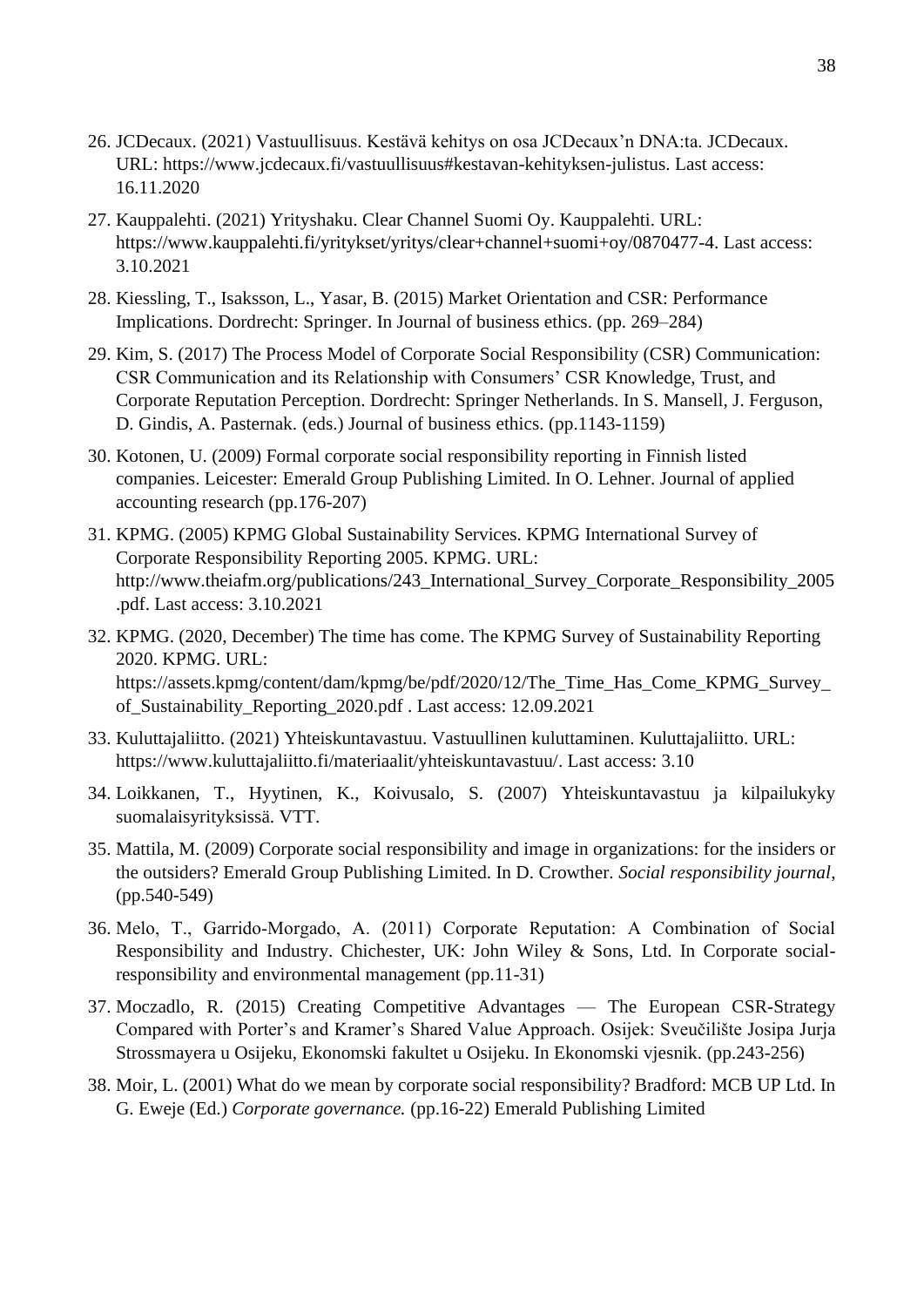- 39. MSCI. (2021) About us. MSCI is a leading provider of critical decision support tools and services for the global investment community. MSCI. URL: https://www.msci.com/who-weare/about-us. Last access: 3.10.2021
- 40. MSCI. (2021) ESG Industry Materiality Map. MSCI. URL: https://www.msci.com/oursolutions/esg-investing/esg-ratings/materiality-map. Last access: 5.7.2021
- 41. MSCI. (2021) ESG Ratings. What is an MSCI ESG Rating? MSCI. URL: https://www.msci.com/our-solutions/esg-investing/esg-ratings. Last access: 3.10.2021
- 42. Outdoor Finland Suomen Ulkomainosliitto. (2021) Outdoor Finland. Outdoor Finland Suomen Ulkomainosliitto. URL: https://www.outdoorfinland.fi/main.php. Last access: 3.10.2021
- 43. Paetzold, K. (2010) Corporate Social Responsibility (CSR): an international marketing approach. Hamburg: Diplomica Verlag
- 44. Piirto, L. (2021) Corporate social responsibility. (CSR). Ministry of Economic Affairs and Employment of Finland. URL: https://tem.fi/en/social-responsibility. Last access: 3.10
- 45. Rexhepi,G., Kurtishi, S., & Bexheti G.(2013) Corporate Social Responsibility (CSR) and Innovation — The drivers of business growth? Elsevier Ltd.
- 46. Savitz, A., Weber, K. (2006) The triple bottom line: how today's best-run companies are achieving economic, social, and environmental success-and how you can too. First edition. San Francisco, CA: Jossey-Bass
- 47. Silvola, H. (2021, April) Vastuullisuusraportoinnin merkitys kasvaa nopeasti. URL: https://tilintarkastajat.fi/artikkelit/vastuullisuusraportoinnin-merkitys-kasvaa-nopeasti/. Last access: 3.10.2021
- 48. Statista Research Department. (2021, May 14) Largest outdoor advertising companies worldwide in 2020, by revenue. Statista. URL: https://www.statista.com/statistics/323692/revenue-outdoor-advertising-companies/. Last access: 3.10.2021
- 49. Suomen Ulkomainosliitto. (2021, June 3) Of news. Yhteisillä valinnoilla yhä vastuullisempaa ulkomainontaa. Suomen Ulkomainosliitto. URL: https://www.outdoorfinland.fi/uutiset/yhteisilla-valinnoilla-yha-vastuullisempaaulkomainontaa/6-28. Last access: 3.10.2021
- 50. Swaen, V. (2008) Impact of Corporate Social Responsibility on consumer trust. vol. 23, n° 4. Recherche et Applications en Marketing
- 51. Szaró D. (2016) Mandatory Corporate Social Responsibility Reporting in the EU: Comprehensive Analysis of Various Corporate Reporting Instruments' Current Capacity and Future Potential to Convey Non-financial Information. The Hague: Eleven International Publishing
- 52. Taloussanomat. (2021) JCDecaux Finland Oy. Taloussanomat. URL: https://www.is.fi/yritys/jcdecaux-finland-oy/helsingfors/0201696-2/ Last access: 3.10.2021
- 53. Tench, R., Sun, W., Jones, B. (2014) Communicating Corporate Social Responsibility: Perspectives and Practice. Bingley, England: Emerald Group Publishing Limited